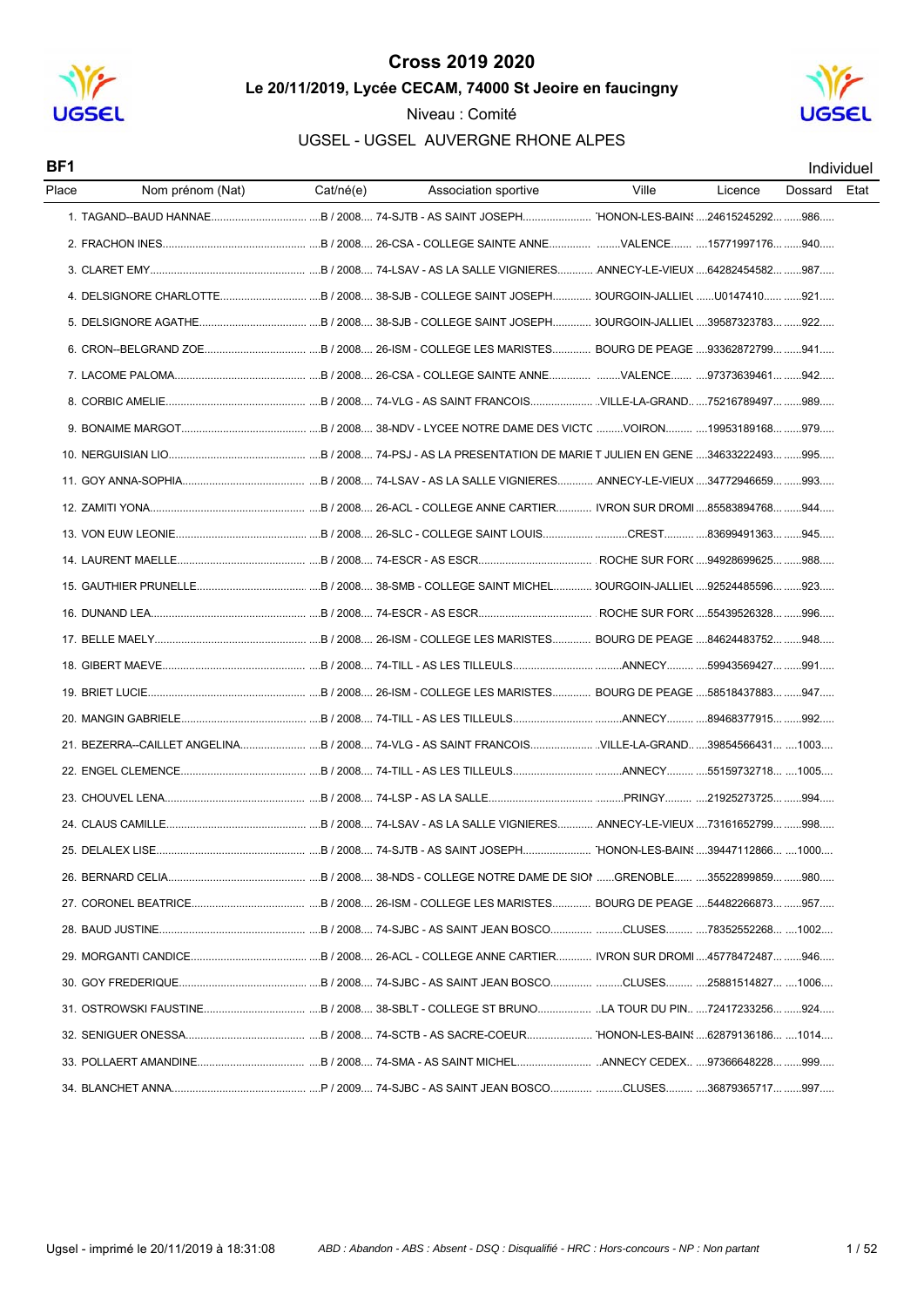

**Le 20/11/2019, Lycée CECAM, 74000 St Jeoire en faucingny**

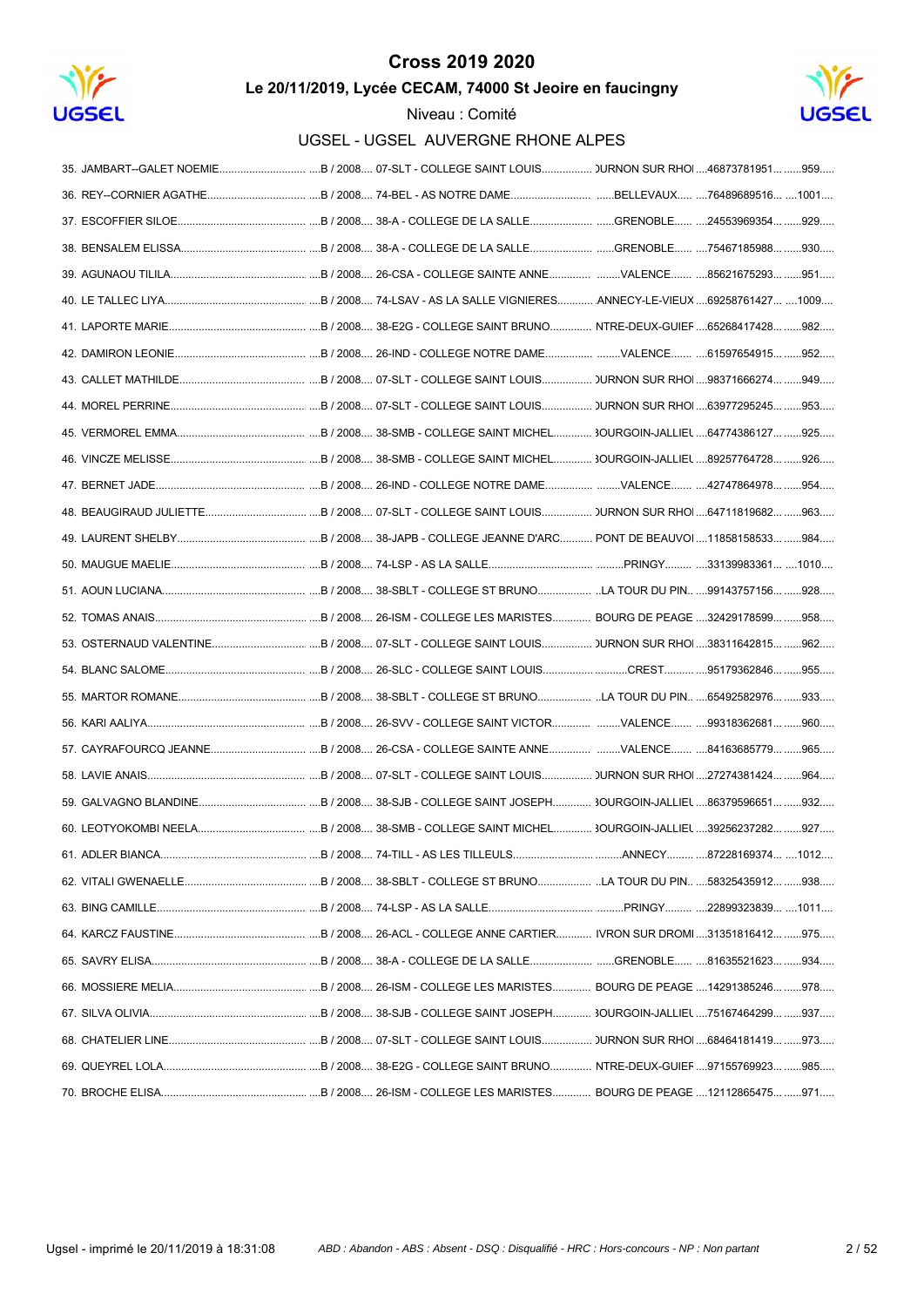

**Le 20/11/2019, Lycée CECAM, 74000 St Jeoire en faucingny**



## Niveau : Comité

| UGSEL - UGSEL AUVERGNE RHONE ALPES |  |  |
|------------------------------------|--|--|
|                                    |  |  |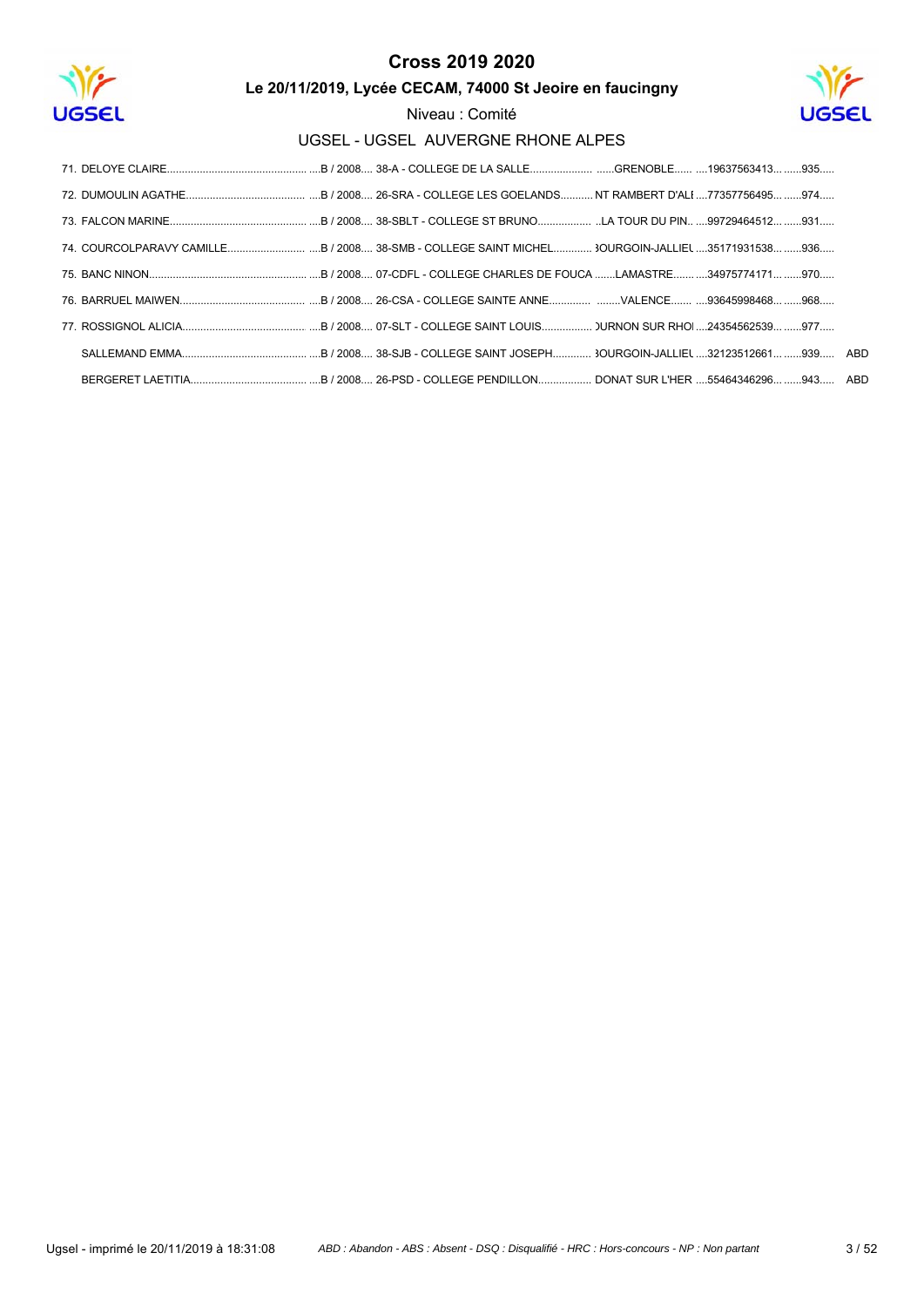

Niveau : Comité

#### UGSEL - UGSEL AUVERGNE RHONE ALPES

Place Nb points Nom de l'équipe  $\blacksquare$  Association sportive



| BF1 | $\sim$<br>лре: |
|-----|----------------|
|     |                |

|                | Dossard Elève  |                          | Points                                            | Rang   | Catégorie / Année |  |
|----------------|----------------|--------------------------|---------------------------------------------------|--------|-------------------|--|
| 1              | 69 pts         | 26-ISM_339               | 26-ISM - COLLEGE LES MARISTES - BOURG DE PEAGE    |        |                   |  |
|                | 941            | CRON--BELGRAND ZOE       | 6 pts                                             | 6ième  | B/2008            |  |
|                | 948            | <b>BELLE MAELY</b>       | 17 pts                                            | 17ième | B/2008            |  |
|                | 947            | <b>BRIET LUCIE</b>       | 19 pts                                            | 19ième | B/2008            |  |
|                | 957            | CORONEL BEATRICE         | 27 pts                                            | 27ième | B/2008            |  |
| $\overline{2}$ | 78 pts         | 74-LSAV_337              | 74-LSAV - AS LA SALLE VIGNIERES - ANNECY-LE-VIEUX |        |                   |  |
|                | 987            | <b>CLARET EMY</b>        | 3 pts                                             | 3ième  | B/2008            |  |
|                | 993            | GOY ANNA-SOPHIA          | 11 pts                                            | 11ième | B/2008            |  |
|                | 998            | <b>CLAUS CAMILLE</b>     | 24 pts                                            | 24ième | B/2008            |  |
|                | 1009           | LE TALLEC LIYA           | 40 pts                                            | 40ième | B/2008            |  |
| 3              | $105$ pts      | 26-CSA_336               | <b>26-CSA - COLLEGE SAINTE ANNE - VALENCE</b>     |        |                   |  |
|                | 940            | <b>FRACHON INES</b>      | 2 pts                                             | 2ième  | B/2008            |  |
|                | 942            | <b>LACOME PALOMA</b>     | 7 pts                                             | 7ième  | B/2008            |  |
|                | 951            | <b>AGUNAOU TILILA</b>    | 39 pts                                            | 39ième | B/2008            |  |
|                | 965            | CAYRAFOURCQ JEANNE       | 57 pts                                            | 57ième | B/2008            |  |
| 4              | $121$ pts      | 74-TILL_347              | 74-TILL - AS LES TILLEULS - ANNECY                |        |                   |  |
|                | 991            | <b>GIBERT MAEVE</b>      | 18 pts                                            | 18ième | B/2008            |  |
|                | 992            | <b>MANGIN GABRIELE</b>   | 20 pts                                            | 20ième | B/2008            |  |
|                | 1005           | <b>ENGEL CLEMENCE</b>    | 22 pts                                            | 22ième | B/2008            |  |
|                | 1012           | ADLER BIANCA             | 61 pts                                            | 61ième | B/2008            |  |
| 5              | <b>135 pts</b> | 38-SJB_338               | 38-SJB - COLLEGE SAINT JOSEPH - BOURGOIN-JALLIEU  |        |                   |  |
|                | 921            | DELSIGNORE CHARLOTTE     | 4 pts                                             | 4ième  | B/2008            |  |
|                | 922            | DELSIGNORE AGATHE        | 5 pts                                             | 5ième  | B/2008            |  |
|                | 932            | <b>GALVAGNO BLANDINE</b> | 59 pts                                            | 59ième | B/2008            |  |
|                | 937            | SILVA OLIVIA             | 67 pts                                            | 67ième | B/2008            |  |
| 6              | <b>166 pts</b> | 38-SMB_346               | 38-SMB - COLLEGE SAINT MICHEL - BOURGOIN-JALLIEU  |        |                   |  |
|                | 923            | <b>GAUTHIER PRUNELLE</b> | 15 pts                                            | 15ième | B/2008            |  |
|                | 925            | <b>VERMOREL EMMA</b>     | 45 pts                                            | 45ième | B/2008            |  |
|                | 926            | <b>VINCZE MELISSE</b>    | 46 pts                                            | 46ième | B/2008            |  |
|                | 927            | LEOTYOKOMBI NEELA        | 60 pts                                            | 60ième | B/2008            |  |
| $\overline{7}$ | 170 pts        | 07-SLT_354               | 07-SLT - COLLEGE SAINT LOUIS - TOURNON SUR RHONE  |        |                   |  |
|                | 959            | JAMBART--GALET NOEMIE    | 35 pts                                            | 35ième | B/2008            |  |
|                | 949            | <b>CALLET MATHILDE</b>   | 43 pts                                            | 43ième | B/2008            |  |
|                |                |                          |                                                   |        |                   |  |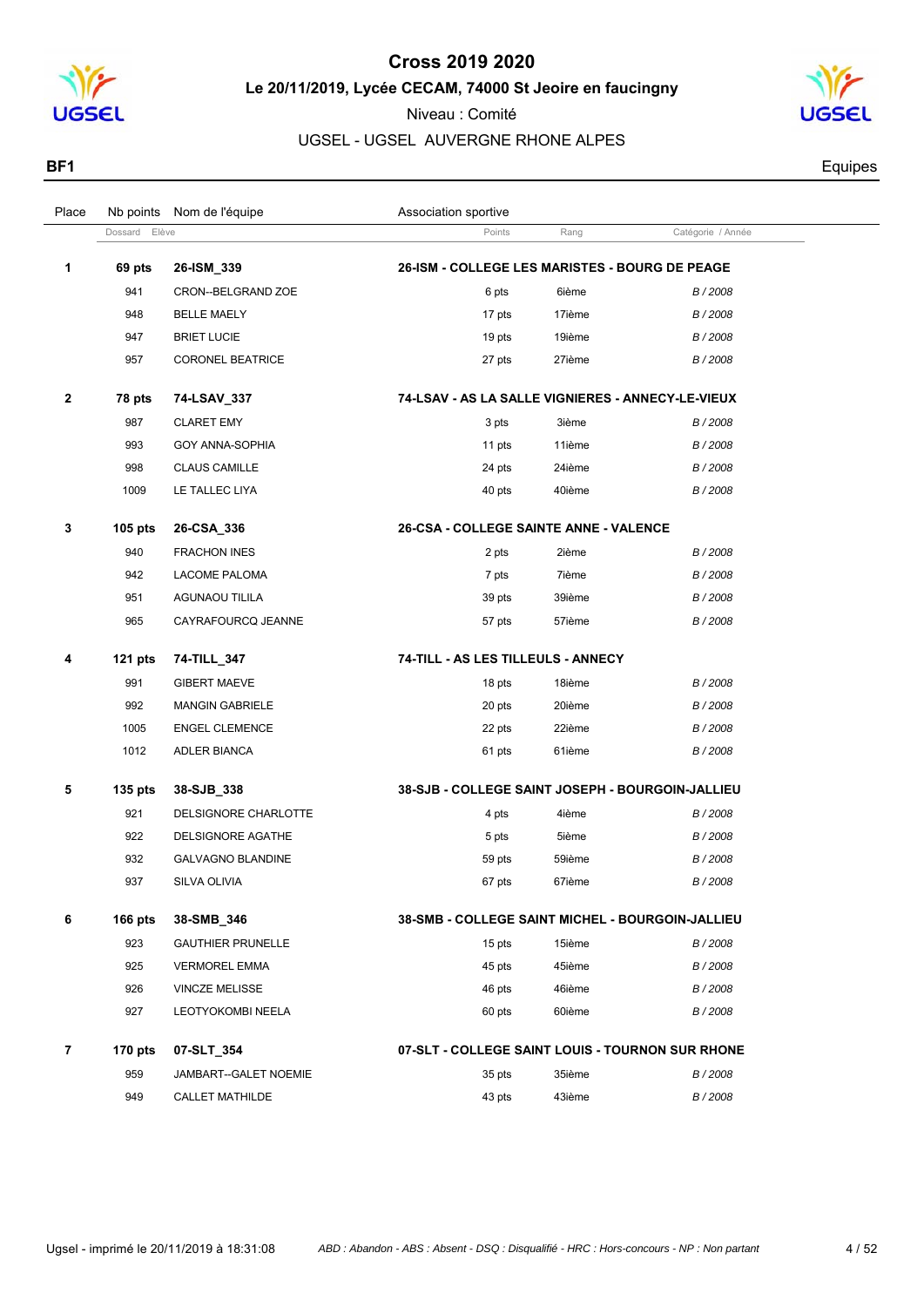

Niveau : Comité



| Place          | Nb points     | Nom de l'équipe            | Association sportive                             |        |                   |  |
|----------------|---------------|----------------------------|--------------------------------------------------|--------|-------------------|--|
|                | Dossard Elève |                            | Points                                           | Rang   | Catégorie / Année |  |
| $\overline{7}$ | $170$ pts     | 07-SLT 354                 | 07-SLT - COLLEGE SAINT LOUIS - TOURNON SUR RHONE |        |                   |  |
|                | 953           | <b>MOREL PERRINE</b>       | 44 pts                                           | 44ième | B/2008            |  |
|                | 963           | <b>BEAUGIRAUD JULIETTE</b> | 48 pts                                           | 48ième | B/2008            |  |
| 8              | $199$ pts     | 38-SBLT 351                | 38-SBLT - COLLEGE ST BRUNO - LA TOUR DU PIN      |        |                   |  |
|                | 924           | <b>OSTROWSKI FAUSTINE</b>  | 31 pts                                           | 31ième | B/2008            |  |
|                | 928           | <b>AOUN LUCIANA</b>        | 51 pts                                           | 51ième | B/2008            |  |
|                | 933           | <b>MARTOR ROMANE</b>       | 55 pts                                           | 55ième | B/2008            |  |
|                | 938           | <b>VITALI GWENAELLE</b>    | 62 pts                                           | 62ième | B/2008            |  |
| 9              | 211 pts       | 38-A 356                   | 38-A - COLLEGE DE LA SALLE - GRENOBLE            |        |                   |  |
|                | 929           | <b>ESCOFFIER SILOE</b>     | 37 pts                                           | 37ième | B/2008            |  |
|                | 930           | <b>BENSALEM ELISSA</b>     | 38 pts                                           | 38ième | B/2008            |  |
|                | 934           | <b>SAVRY ELISA</b>         | 65 pts                                           | 65ième | B/2008            |  |
|                | 935           | DELOYE CLAIRE              | 71 pts                                           | 71ième | B/2008            |  |
| 10             | 256 pts       | 07-SLT 361                 | 07-SLT - COLLEGE SAINT LOUIS - TOURNON SUR RHONE |        |                   |  |
|                | 962           | <b>OSTERNAUD VALENTINE</b> | 53 pts                                           | 53ième | B/2008            |  |
|                | 964           | <b>LAVIE ANAIS</b>         | 58 pts                                           | 58ième | B/2008            |  |
|                | 973           | <b>CHATELIER LINE</b>      | 68 pts                                           | 68ième | B/2008            |  |
|                | 977           | <b>ROSSIGNOL ALICIA</b>    | 77 pts                                           | 77ième | B/2008            |  |
|                |               |                            |                                                  |        |                   |  |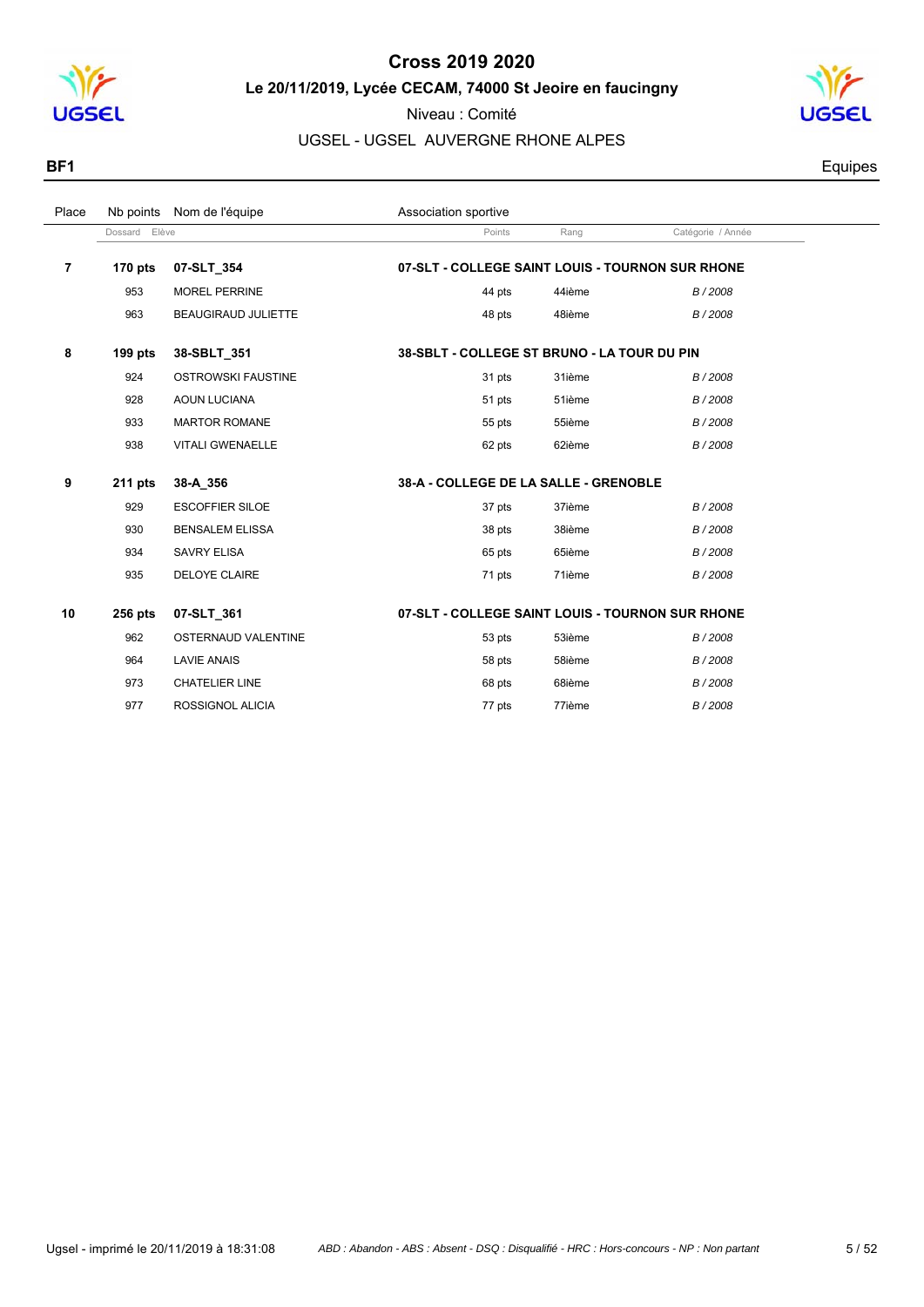

# Niveau : Comité



| BF2   |                                                                                                        |           |                      |       |         |         | Individuel |
|-------|--------------------------------------------------------------------------------------------------------|-----------|----------------------|-------|---------|---------|------------|
| Place | Nom prénom (Nat)                                                                                       | Cat/né(e) | Association sportive | Ville | Licence | Dossard | Etat       |
|       |                                                                                                        |           |                      |       |         |         |            |
|       |                                                                                                        |           |                      |       |         |         |            |
|       |                                                                                                        |           |                      |       |         |         | Q          |
|       |                                                                                                        |           |                      |       |         |         |            |
|       |                                                                                                        |           |                      |       |         |         | Q          |
|       |                                                                                                        |           |                      |       |         |         | Q          |
|       |                                                                                                        |           |                      |       |         |         |            |
|       |                                                                                                        |           |                      |       |         |         | Q          |
|       |                                                                                                        |           |                      |       |         |         |            |
|       |                                                                                                        |           |                      |       |         |         | Q          |
|       |                                                                                                        |           |                      |       |         |         |            |
|       |                                                                                                        |           |                      |       |         |         |            |
|       | 13. BILLON SOUBEYRAND EMMANUELLE B / 2007 26-ISM - COLLEGE LES MARISTES BOURG DE PEAGE 59144158968 136 |           |                      |       |         |         |            |
|       |                                                                                                        |           |                      |       |         |         |            |
|       |                                                                                                        |           |                      |       |         |         |            |
|       |                                                                                                        |           |                      |       |         |         |            |
|       |                                                                                                        |           |                      |       |         |         |            |
|       | 18. APPOURCHAUX MAISSANE B / 2007 26-CSA - COLLEGE SAINTE ANNEVALENCE 32293728265 137                  |           |                      |       |         |         | Q          |
|       |                                                                                                        |           |                      |       |         |         |            |
|       |                                                                                                        |           |                      |       |         |         |            |
|       |                                                                                                        |           |                      |       |         |         |            |
|       |                                                                                                        |           |                      |       |         |         |            |
|       |                                                                                                        |           |                      |       |         |         | Q          |
|       |                                                                                                        |           |                      |       |         |         |            |
|       |                                                                                                        |           |                      |       |         |         |            |
|       |                                                                                                        |           |                      |       |         |         |            |
|       |                                                                                                        |           |                      |       |         |         |            |
|       |                                                                                                        |           |                      |       |         |         | Q          |
|       |                                                                                                        |           |                      |       |         |         |            |
|       |                                                                                                        |           |                      |       |         |         |            |
|       |                                                                                                        |           |                      |       |         |         | Q          |
|       |                                                                                                        |           |                      |       |         |         |            |
|       |                                                                                                        |           |                      |       |         |         |            |
|       |                                                                                                        |           |                      |       |         |         | Q          |
|       |                                                                                                        |           |                      |       |         |         |            |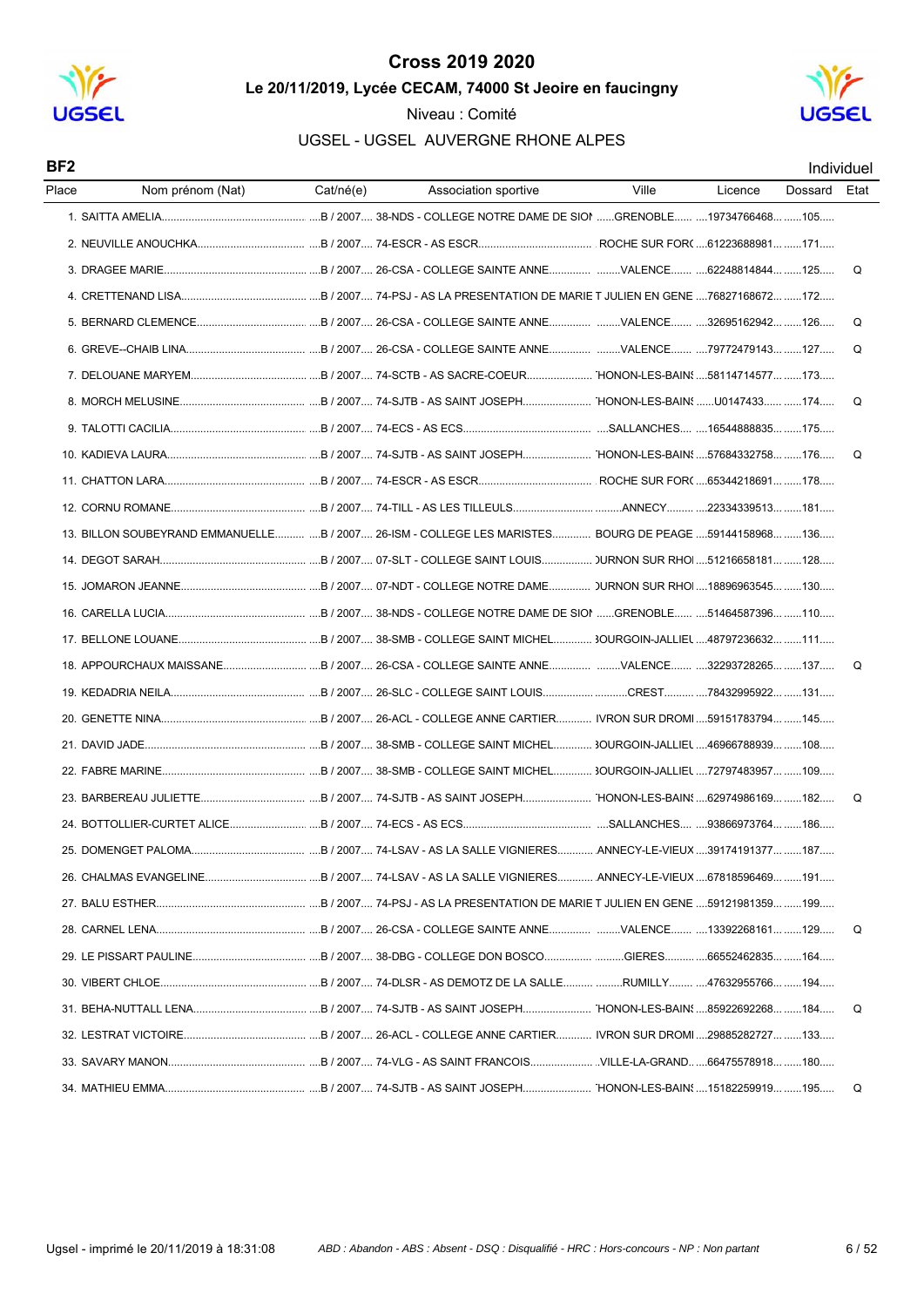

**Le 20/11/2019, Lycée CECAM, 74000 St Jeoire en faucingny**



| 61. HARTENBERGER JEANNE-MARIE B / 2007 26-SBCG - COLLEGE SAINT BONNET EAUNEUF DE GALJ 82785927846 140 |
|-------------------------------------------------------------------------------------------------------|
|                                                                                                       |
|                                                                                                       |
|                                                                                                       |
|                                                                                                       |
|                                                                                                       |
|                                                                                                       |
|                                                                                                       |
|                                                                                                       |
|                                                                                                       |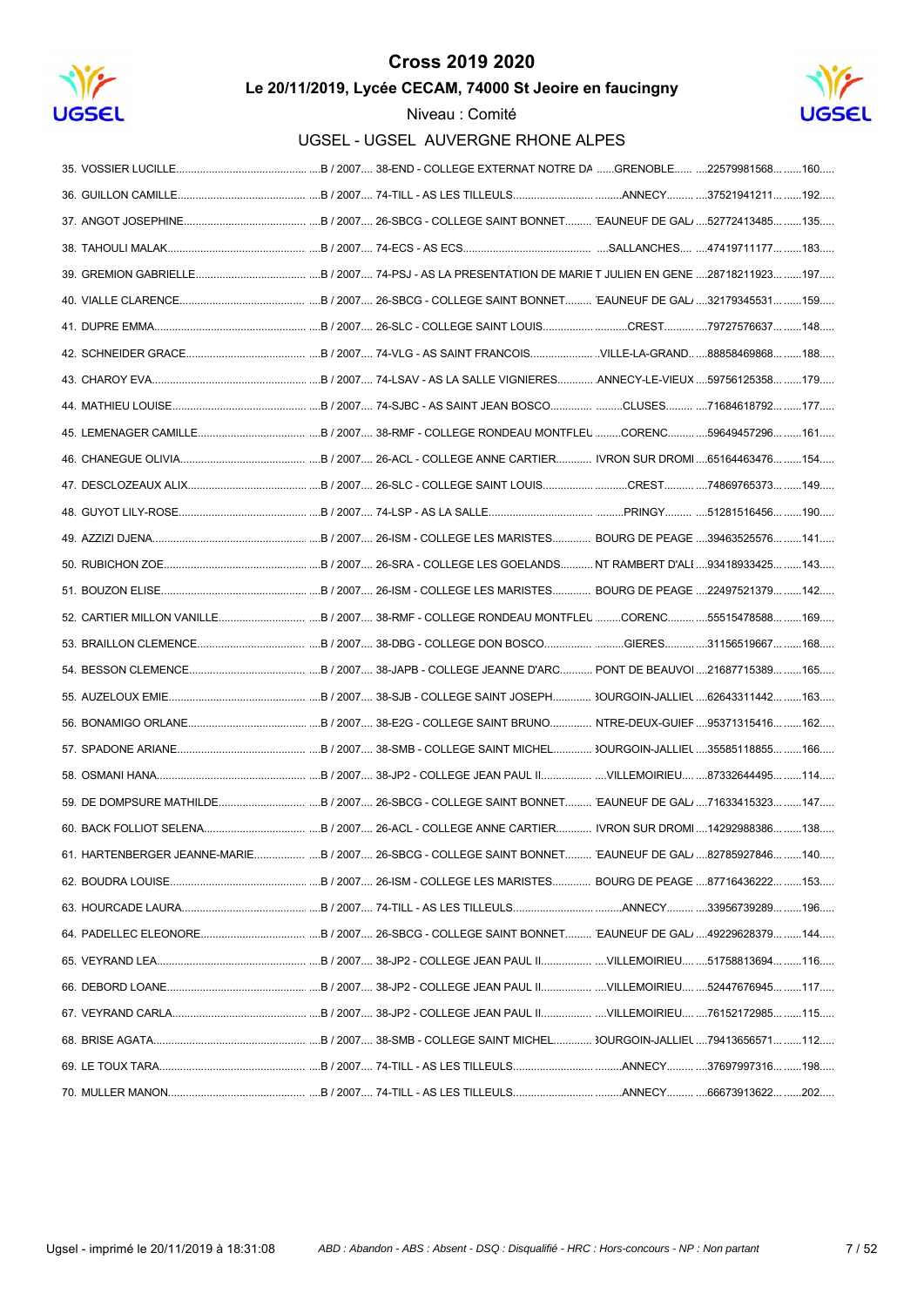

**Le 20/11/2019, Lycée CECAM, 74000 St Jeoire en faucingny**



## Niveau : Comité

| 72. BERREHOUC DECLIPPELEIR LILOUB / 2007 26-SRA - COLLEGE LES GOELANDSNT RAMBERT D'ALI38797769252156  |  |
|-------------------------------------------------------------------------------------------------------|--|
|                                                                                                       |  |
|                                                                                                       |  |
|                                                                                                       |  |
|                                                                                                       |  |
|                                                                                                       |  |
| 78. BERREHOUC DECLIPPELEIR ISISB / 2007 26-SRA - COLLEGE LES GOELANDSNT RAMBERT D'ALI 65139361884 203 |  |
|                                                                                                       |  |
|                                                                                                       |  |
|                                                                                                       |  |
|                                                                                                       |  |
|                                                                                                       |  |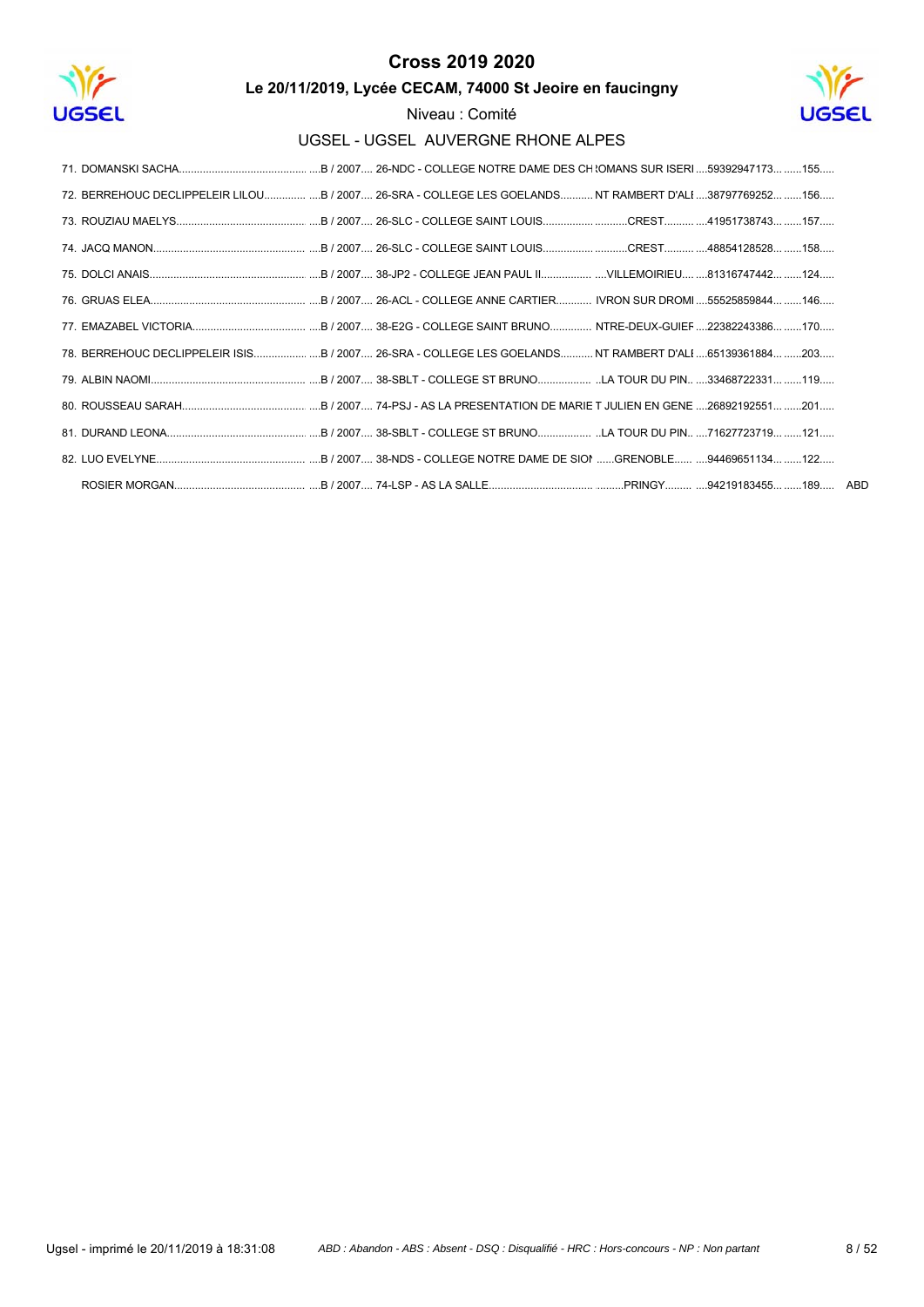

Niveau : Comité

#### UGSEL - UGSEL AUVERGNE RHONE ALPES



**BF2** Equipes

| __ |  | -- |  |
|----|--|----|--|
|    |  |    |  |
|    |  |    |  |
|    |  |    |  |
|    |  |    |  |
|    |  |    |  |

| Place | Nb points        | Nom de l'équipe              |                 | Association sportive |                                               |                                                                 |
|-------|------------------|------------------------------|-----------------|----------------------|-----------------------------------------------|-----------------------------------------------------------------|
|       | Elève<br>Dossard |                              |                 | Points               | Rang                                          | Catégorie / Année                                               |
| 1     | 32 pts           | 26-CSA_41                    |                 |                      | <b>26-CSA - COLLEGE SAINTE ANNE - VALENCE</b> |                                                                 |
|       | 125              | <b>DRAGEE MARIE</b>          |                 | 3 pts                | 3ième                                         | B/2007                                                          |
|       | 126              | BERNARD CLEMENCE             | <b>QUALIFIE</b> | 5 pts                | 5ième                                         | B/2007                                                          |
|       | 127              | <b>GREVE--CHAIB LINA</b>     |                 | 6 pts                | 6ième                                         | B/2007                                                          |
|       | 137              | APPOURCHAUX MAISSANE         |                 | 18 pts               | 18ième                                        | B/2007                                                          |
| 2     | 72 pts           | 74-SJTB_44                   |                 |                      | 74-SJTB - AS SAINT JOSEPH - THONON-LES-BAINS  |                                                                 |
|       | 174              | <b>MORCH MELUSINE</b>        |                 | 8 pts                | 8ième                                         | B/2007                                                          |
|       | 176              | KADIEVA LAURA                | <b>QUALIFIE</b> | 10 pts               | 10ième                                        | B/2007                                                          |
|       | 182              | <b>BARBEREAU JULIETTE</b>    |                 | 23 pts               | 23ième                                        | B/2007                                                          |
|       | 184              | BEHA-NUTTALL LENA            |                 | 31 pts               | 31ième                                        | B/2007                                                          |
| 3     | 117 pts          | 38-SMB 50                    |                 |                      |                                               | <b>38-SMB - COLLEGE SAINT MICHEL - BOURGOIN-JALLIEU</b>         |
|       | 111              | <b>BELLONE LOUANE</b>        |                 | 17 pts               | 17ième                                        | B/2007                                                          |
|       | 108              | DAVID JADE                   |                 | 21 pts               | 21ième                                        | B/2007                                                          |
|       | 109              | <b>FABRE MARINE</b>          |                 | 22 pts               | 22ième                                        | B/2007                                                          |
|       | 166              | SPADONE ARIANE               |                 | 57 pts               | 57ième                                        | B/2007                                                          |
| 4     | <b>150 pts</b>   | 74-PSJ_42                    |                 |                      |                                               | 74-PSJ - AS LA PRESENTATION DE MARIE - SAINT JULIEN EN GENEVOIS |
|       | 172              | <b>CRETTENAND LISA</b>       |                 | 4 pts                | 4ième                                         | B/2007                                                          |
|       | 199              | <b>BALU ESTHER</b>           |                 | 27 pts               | 27ième                                        | B/2007                                                          |
|       | 197              | <b>GREMION GABRIELLE</b>     |                 | 39 pts               | 39ième                                        | B/2007                                                          |
|       | 201              | ROUSSEAU SARAH               |                 | 80 pts               | 80ième                                        | B/2007                                                          |
| 5     | <b>158 pts</b>   | 26-ACL_52                    |                 |                      |                                               | 26-ACL - COLLEGE ANNE CARTIER - LIVRON SUR DROME                |
|       | 145              | <b>GENETTE NINA</b>          |                 | 20 pts               | 20ième                                        | B/2007                                                          |
|       | 133              | <b>LESTRAT VICTOIRE</b>      |                 | 32 pts               | 32ième                                        | B/2007                                                          |
|       | 154              | CHANEGUE OLIVIA              |                 | 46 pts               | 46ième                                        | B/2007                                                          |
|       | 138              | <b>BACK FOLLIOT SELENA</b>   |                 | 60 pts               | 60ième                                        | B/2007                                                          |
| 6     | <b>175 pts</b>   | 26-ISM_47                    |                 |                      |                                               | 26-ISM - COLLEGE LES MARISTES - BOURG DE PEAGE                  |
|       | 136              | BILLON SOUBEYRAND EMMANUELLE |                 | 13 pts               | 13ième                                        | B/2007                                                          |
|       | 141              | AZZIZI DJENA                 |                 | 49 pts               | 49ième                                        | B/2007                                                          |
|       | 142              | <b>BOUZON ELISE</b>          |                 | 51 pts               | 51ième                                        | B/2007                                                          |
|       | 153              | <b>BOUDRA LOUISE</b>         |                 | 62 pts               | 62ième                                        | B/2007                                                          |
| 7     | <b>180 pts</b>   | 74-TILL_46                   |                 |                      | 74-TILL - AS LES TILLEULS - ANNECY            |                                                                 |
|       | 181              | CORNU ROMANE                 |                 | 12 pts               | 12ième                                        | B/2007                                                          |
|       | 192              | <b>GUILLON CAMILLE</b>       |                 | 36 pts               | 36ième                                        | B/2007                                                          |
|       |                  |                              |                 |                      |                                               |                                                                 |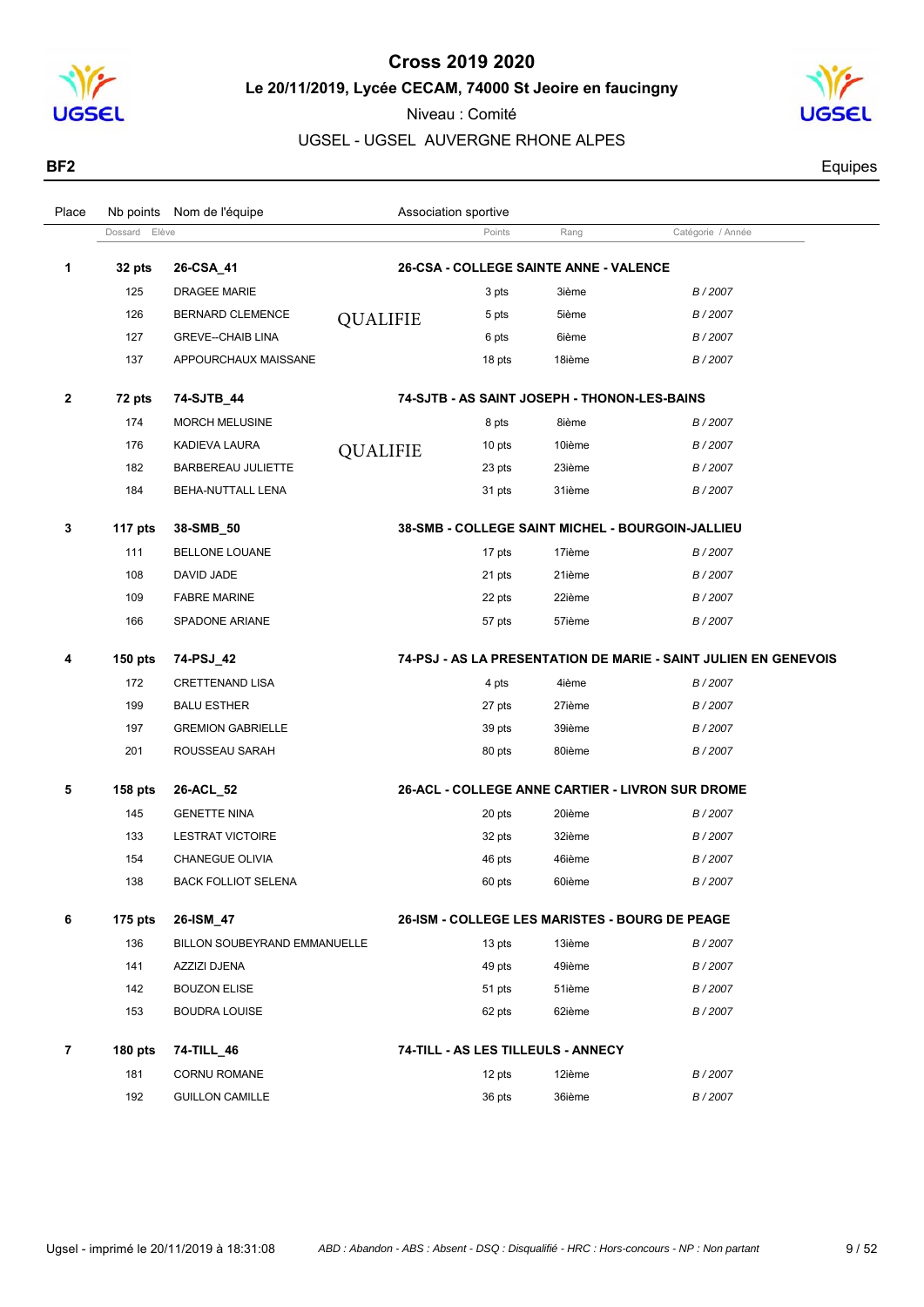

Niveau : Comité



| Place | Nb points     | Nom de l'équipe           | Association sportive                         |        |                                                                |  |
|-------|---------------|---------------------------|----------------------------------------------|--------|----------------------------------------------------------------|--|
|       | Dossard Elève |                           | Points                                       | Rang   | Catégorie / Année                                              |  |
| 7     | 180 pts       | 74-TILL 46                | 74-TILL - AS LES TILLEULS - ANNECY           |        |                                                                |  |
|       | 196           | <b>HOURCADE LAURA</b>     | 63 pts                                       | 63ième | B/2007                                                         |  |
|       | 198           | LE TOUX TARA              | 69 pts                                       | 69ième | B/2007                                                         |  |
| 8     | $180$ pts     | 26-SLC 51                 | 26-SLC - COLLEGE SAINT LOUIS - CREST         |        |                                                                |  |
|       | 131           | <b>KEDADRIA NEILA</b>     | 19 pts                                       | 19ième | B/2007                                                         |  |
|       | 148           | <b>DUPRE EMMA</b>         | 41 pts                                       | 41ième | B/2007                                                         |  |
|       | 149           | <b>DESCLOZEAUX ALIX</b>   | 47 pts                                       | 47ième | B/2007                                                         |  |
|       | 157           | ROUZIAU MAELYS            | 73 pts                                       | 73ième | B/2007                                                         |  |
|       |               |                           |                                              |        |                                                                |  |
| 9     | 197 $pts$     | 26-SBCG 60                |                                              |        | <b>26-SBCG - COLLEGE SAINT BONNET - CHATEAUNEUF DE GALAURE</b> |  |
|       | 135           | ANGOT JOSEPHINE           | 37 pts                                       | 37ième | B/2007                                                         |  |
|       | 159           | <b>VIALLE CLARENCE</b>    | 40 pts                                       | 40ième | B/2007                                                         |  |
|       | 147           | DE DOMPSURE MATHILDE      | 59 pts                                       | 59ième | B/2007                                                         |  |
|       | 140           | HARTENBERGER JEANNE-MARIE | 61 pts                                       | 61ième | B/2007                                                         |  |
|       |               |                           |                                              |        |                                                                |  |
| 10    | 256 pts       | 38-JP2 68                 | 38-JP2 - COLLEGE JEAN PAUL II - VILLEMOIRIEU |        |                                                                |  |
|       | 114           | <b>OSMANI HANA</b>        | 58 pts                                       | 58ième | B/2007                                                         |  |
|       | 116           | <b>VEYRAND LEA</b>        | 65 pts                                       | 65ième | B/2007                                                         |  |
|       | 117           | DEBORD LOANE              | 66 pts                                       | 66ième | B/2007                                                         |  |
|       | 115           | <b>VEYRAND CARLA</b>      | 67 pts                                       | 67ième | B/2007                                                         |  |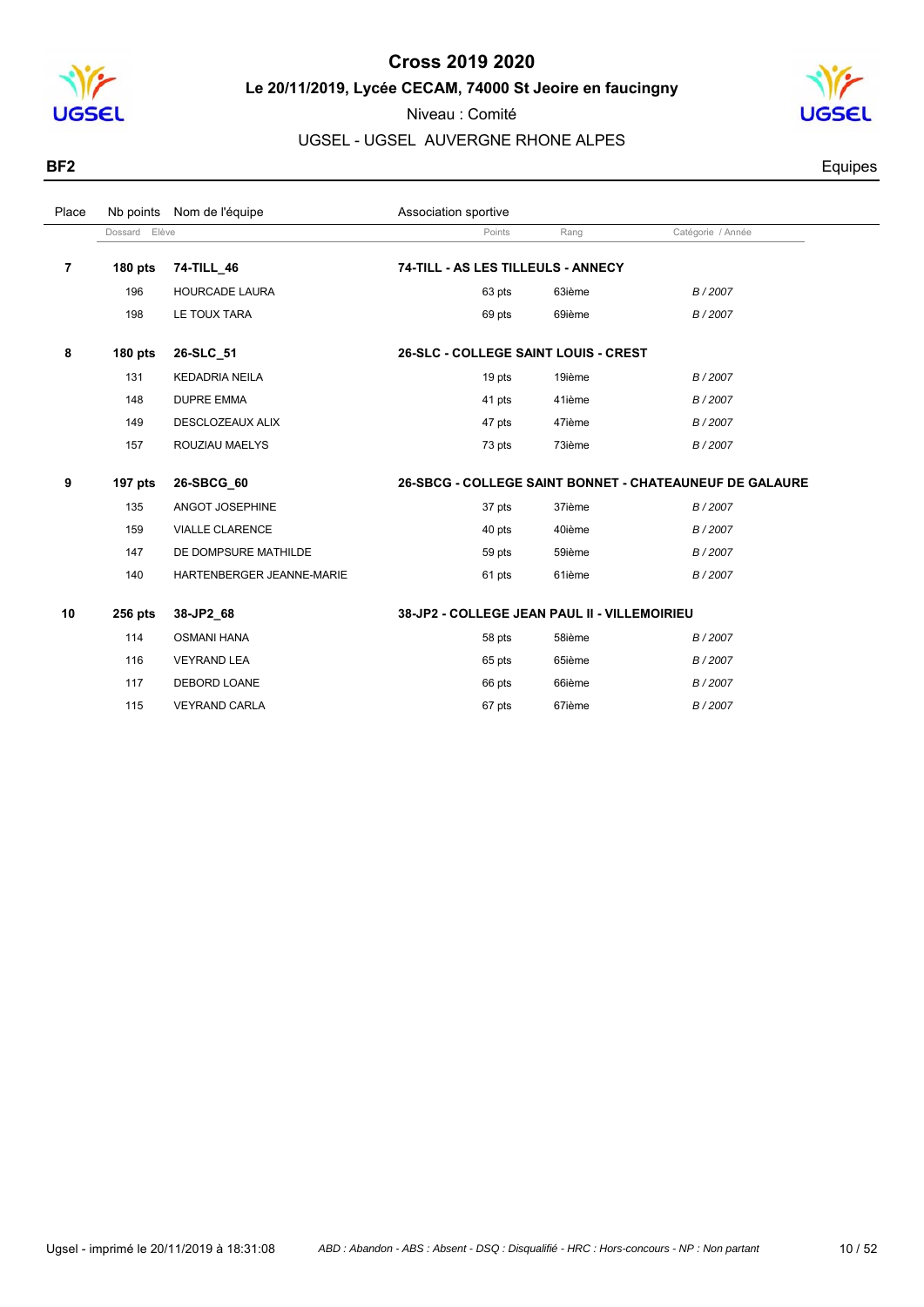



| BG1   |                  |           |                      |       |         |         | Individue |
|-------|------------------|-----------|----------------------|-------|---------|---------|-----------|
| Place | Nom prénom (Nat) | Cat/né(e) | Association sportive | Ville | Licence | Dossard | Etat      |
|       |                  |           |                      |       |         |         |           |
|       |                  |           |                      |       |         |         |           |
|       |                  |           |                      |       |         |         |           |
|       |                  |           |                      |       |         |         |           |
|       |                  |           |                      |       |         |         |           |
|       |                  |           |                      |       |         |         |           |
|       |                  |           |                      |       |         |         |           |
|       |                  |           |                      |       |         |         |           |
|       |                  |           |                      |       |         |         |           |
|       |                  |           |                      |       |         |         |           |
|       |                  |           |                      |       |         |         |           |
|       |                  |           |                      |       |         |         |           |
|       |                  |           |                      |       |         |         |           |
|       |                  |           |                      |       |         |         |           |
|       |                  |           |                      |       |         |         |           |
|       |                  |           |                      |       |         |         |           |
|       |                  |           |                      |       |         |         |           |
|       |                  |           |                      |       |         |         |           |
|       |                  |           |                      |       |         |         |           |
|       |                  |           |                      |       |         |         |           |
|       |                  |           |                      |       |         |         |           |
|       |                  |           |                      |       |         |         |           |
|       |                  |           |                      |       |         |         |           |
|       |                  |           |                      |       |         |         |           |
|       |                  |           |                      |       |         |         |           |
|       |                  |           |                      |       |         |         |           |
|       |                  |           |                      |       |         |         |           |
|       |                  |           |                      |       |         |         |           |
|       |                  |           |                      |       |         |         |           |
|       |                  |           |                      |       |         |         |           |
|       |                  |           |                      |       |         |         |           |
|       |                  |           |                      |       |         |         |           |
|       |                  |           |                      |       |         |         |           |
|       |                  |           |                      |       |         |         |           |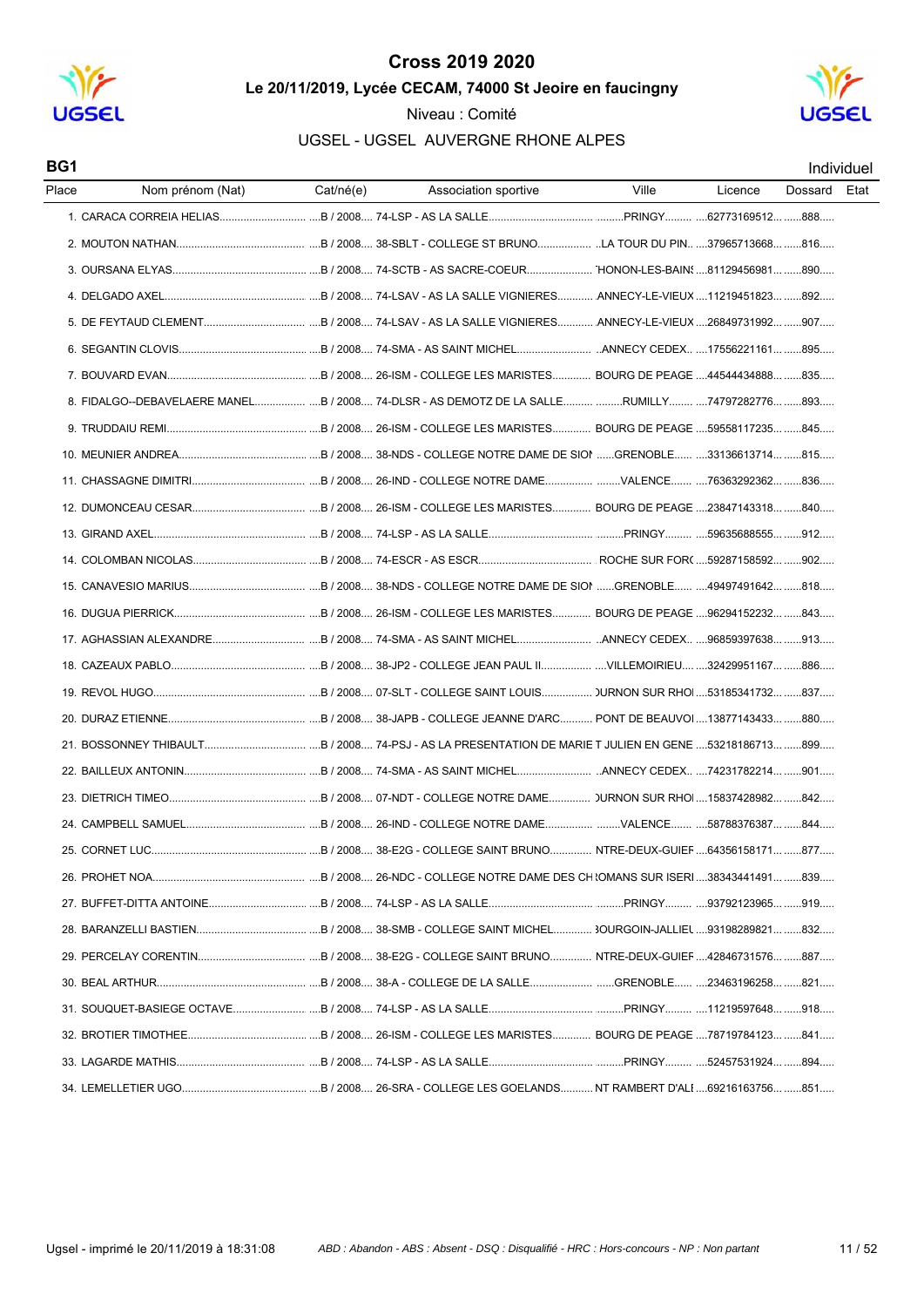

**Le 20/11/2019, Lycée CECAM, 74000 St Jeoire en faucingny**

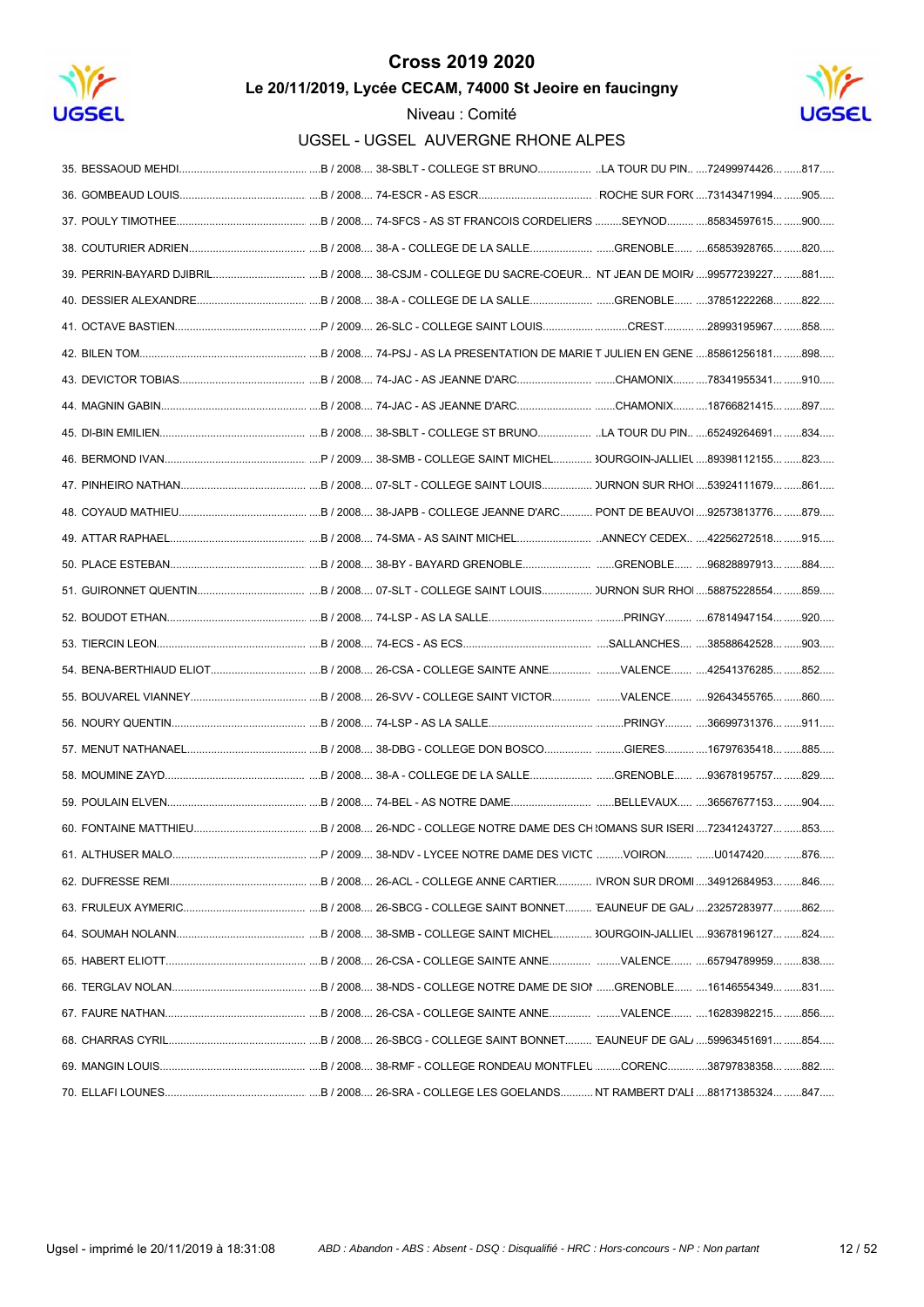

**Le 20/11/2019, Lycée CECAM, 74000 St Jeoire en faucingny**



| 78. JOSSERAND FANNIO MATHEO B / 2008 07-NDT - COLLEGE NOTRE DAME )URNON SUR RHOI99224614691 865 |  |  |
|-------------------------------------------------------------------------------------------------|--|--|
|                                                                                                 |  |  |
| 80. GAUTHIER-GHRAIDIA ZAKARYAB / 2008 26-CSA - COLLEGE SAINTE ANNEVALENCE64515619161 850        |  |  |
|                                                                                                 |  |  |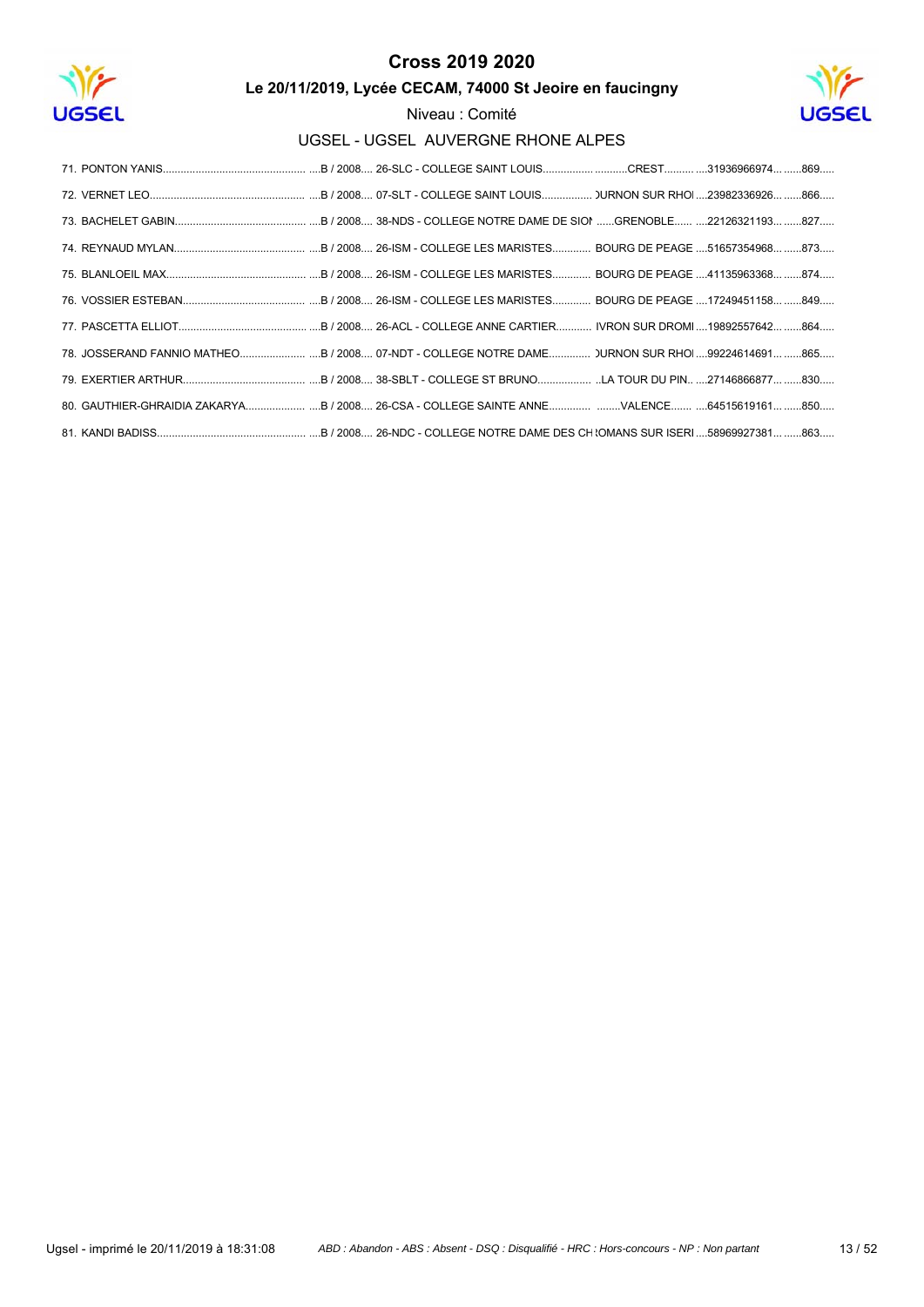

Niveau : Comité



| BG1<br>_____ | auipes |
|--------------|--------|
|              |        |

| Place          | Nb points        | Nom de l'équipe          | Association sportive                                  |        |                   |  |
|----------------|------------------|--------------------------|-------------------------------------------------------|--------|-------------------|--|
|                | Elève<br>Dossard |                          | Points                                                | Rang   | Catégorie / Année |  |
| 1              | 44 pts           | 26-ISM_304               | <b>26-ISM - COLLEGE LES MARISTES - BOURG DE PEAGE</b> |        |                   |  |
|                | 835              | <b>BOUVARD EVAN</b>      | 7 pts                                                 | 7ième  | B/2008            |  |
|                | 845              | <b>TRUDDAIU REMI</b>     | 9 pts                                                 | 9ième  | B/2008            |  |
|                | 840              | DUMONCEAU CESAR          | 12 pts                                                | 12ième | B/2008            |  |
|                | 843              | <b>DUGUA PIERRICK</b>    | 16 pts                                                | 16ième | B/2008            |  |
| $\mathbf{2}$   | 72 pts           | 74-LSP_299               | 74-LSP - AS LA SALLE - PRINGY                         |        |                   |  |
|                | 888              | CARACA CORREIA HELIAS    | 1 pts                                                 | 1ième  | B/2008            |  |
|                | 912              | <b>GIRAND AXEL</b>       | 13 pts                                                | 13ième | B/2008            |  |
|                | 919              | BUFFET-DITTA ANTOINE     | 27 pts                                                | 27ième | B/2008            |  |
|                | 918              | SOUQUET-BASIEGE OCTAVE   | 31 pts                                                | 31ième | B/2008            |  |
| 3              | 94 pts           | 74-SMA_303               | 74-SMA - AS SAINT MICHEL - ANNECY CEDEX               |        |                   |  |
|                | 895              | <b>SEGANTIN CLOVIS</b>   | 6 pts                                                 | 6ième  | B/2008            |  |
|                | 913              | AGHASSIAN ALEXANDRE      | 17 pts                                                | 17ième | B/2008            |  |
|                | 901              | <b>BAILLEUX ANTONIN</b>  | 22 pts                                                | 22ième | B/2008            |  |
|                | 915              | ATTAR RAPHAEL            | 49 pts                                                | 49ième | B/2008            |  |
| 4              | <b>161 pts</b>   | 38-SBLT_300              | <b>38-SBLT - COLLEGE ST BRUNO - LA TOUR DU PIN</b>    |        |                   |  |
|                | 816              | <b>MOUTON NATHAN</b>     | 2 pts                                                 | 2ième  | B/2008            |  |
|                | 817              | <b>BESSAOUD MEHDI</b>    | 35 pts                                                | 35ième | B/2008            |  |
|                | 834              | DI-BIN EMILIEN           | 45 pts                                                | 45ième | B/2008            |  |
|                | 830              | <b>EXERTIER ARTHUR</b>   | 79 pts                                                | 79ième | B/2008            |  |
| 5              | <b>164 pts</b>   | 38-NDS_306               | 38-NDS - COLLEGE NOTRE DAME DE SION - GRENOBLE        |        |                   |  |
|                | 815              | <b>MEUNIER ANDREA</b>    | 10 pts                                                | 10ième | B/2008            |  |
|                | 818              | <b>CANAVESIO MARIUS</b>  | 15 pts                                                | 15ième | B/2008            |  |
|                | 831              | <b>TERGLAV NOLAN</b>     | 66 pts                                                | 66ième | B/2008            |  |
|                | 827              | <b>BACHELET GABIN</b>    | 73 pts                                                | 73ième | B/2008            |  |
| 6              | <b>166 pts</b>   | 38-A_317                 | 38-A - COLLEGE DE LA SALLE - GRENOBLE                 |        |                   |  |
|                | 821              | <b>BEAL ARTHUR</b>       | 30 pts                                                | 30ième | B/2008            |  |
|                | 820              | <b>COUTURIER ADRIEN</b>  | 38 pts                                                | 38ième | B/2008            |  |
|                | 822              | <b>DESSIER ALEXANDRE</b> | 40 pts                                                | 40ième | B/2008            |  |
|                | 829              | MOUMINE ZAYD             | 58 pts                                                | 58ième | B/2008            |  |
| $\overline{7}$ | <b>189 pts</b>   | 07-SLT_310               | 07-SLT - COLLEGE SAINT LOUIS - TOURNON SUR RHONE      |        |                   |  |
|                | 837              | <b>REVOL HUGO</b>        | 19 pts                                                | 19ième | B/2008            |  |
|                | 861              | PINHEIRO NATHAN          | 47 pts                                                | 47ième | B/2008            |  |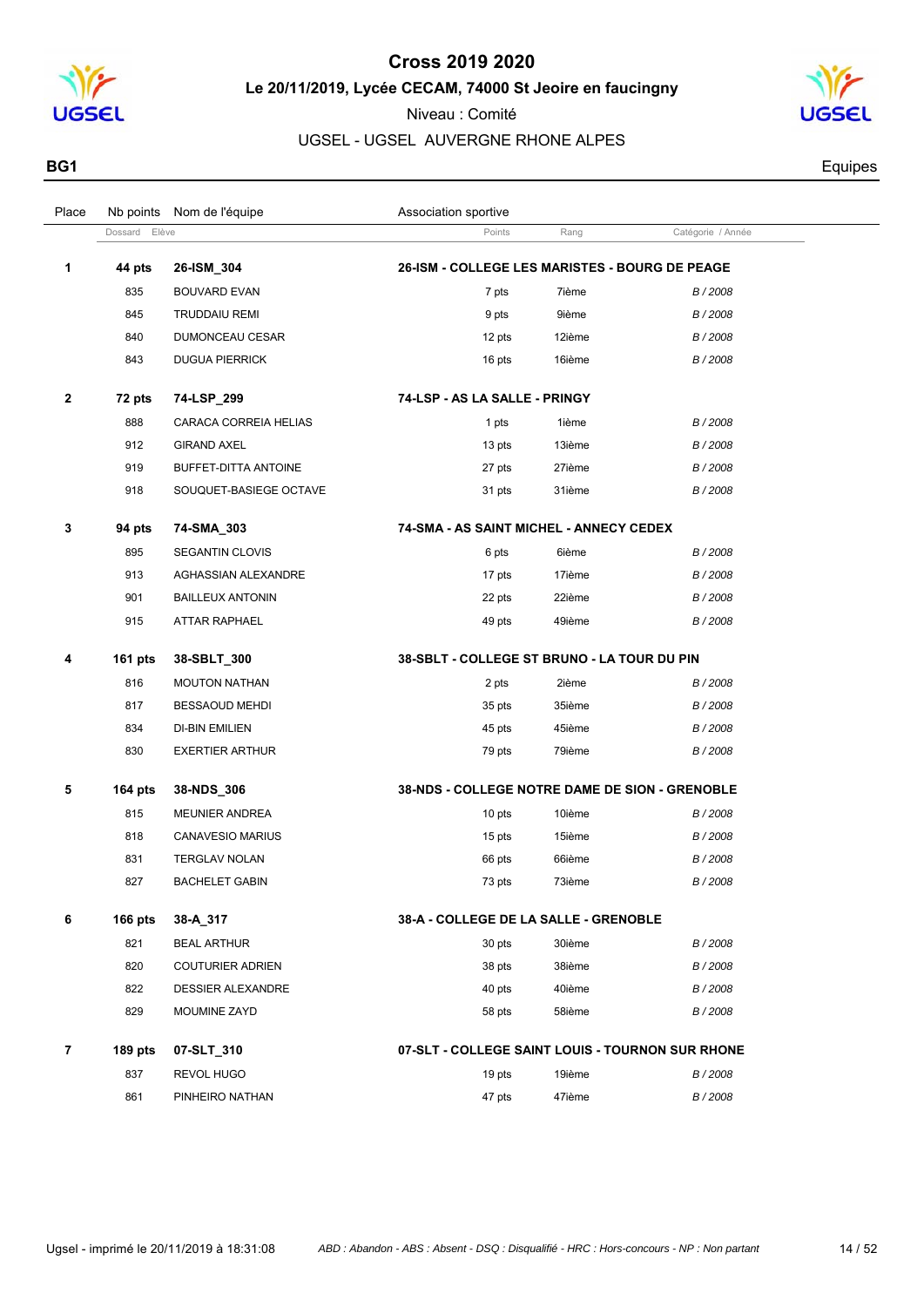

#### Niveau : Comité



| Place          | Nb points     | Nom de l'équipe             | Association sportive                                  |        |                   |  |
|----------------|---------------|-----------------------------|-------------------------------------------------------|--------|-------------------|--|
|                | Dossard Elève |                             | Points                                                | Rang   | Catégorie / Année |  |
| $\overline{7}$ | $189$ pts     | 07-SLT 310                  | 07-SLT - COLLEGE SAINT LOUIS - TOURNON SUR RHONE      |        |                   |  |
|                | 859           | <b>GUIRONNET QUENTIN</b>    | 51 pts                                                | 51ième | B/2008            |  |
|                | 866           | <b>VERNET LEO</b>           | 72 pts                                                | 72ième | B/2008            |  |
|                |               |                             |                                                       |        |                   |  |
| 8              | 257 pts       | 26-ISM 318                  | <b>26-ISM - COLLEGE LES MARISTES - BOURG DE PEAGE</b> |        |                   |  |
|                | 841           | <b>BROTIER TIMOTHEE</b>     | 32 pts                                                | 32ième | B/2008            |  |
|                | 873           | <b>REYNAUD MYLAN</b>        | 74 pts                                                | 74ième | B/2008            |  |
|                | 874           | <b>BLANLOEIL MAX</b>        | 75 pts                                                | 75ième | B/2008            |  |
|                | 849           | <b>VOSSIER ESTEBAN</b>      | 76 pts                                                | 76ième | B/2008            |  |
|                |               |                             |                                                       |        |                   |  |
| 9              | 266 pts       | 26-CSA 327                  | <b>26-CSA - COLLEGE SAINTE ANNE - VALENCE</b>         |        |                   |  |
|                | 852           | <b>BENA-BERTHIAUD ELIOT</b> | 54 pts                                                | 54ième | B/2008            |  |
|                | 838           | <b>HABERT ELIOTT</b>        | 65 pts                                                | 65ième | B/2008            |  |
|                | 856           | <b>FAURE NATHAN</b>         | 67 pts                                                | 67ième | B/2008            |  |
|                | 850           | GAUTHIER-GHRAIDIA ZAKARYA   | 80 pts                                                | 80ième | B/2008            |  |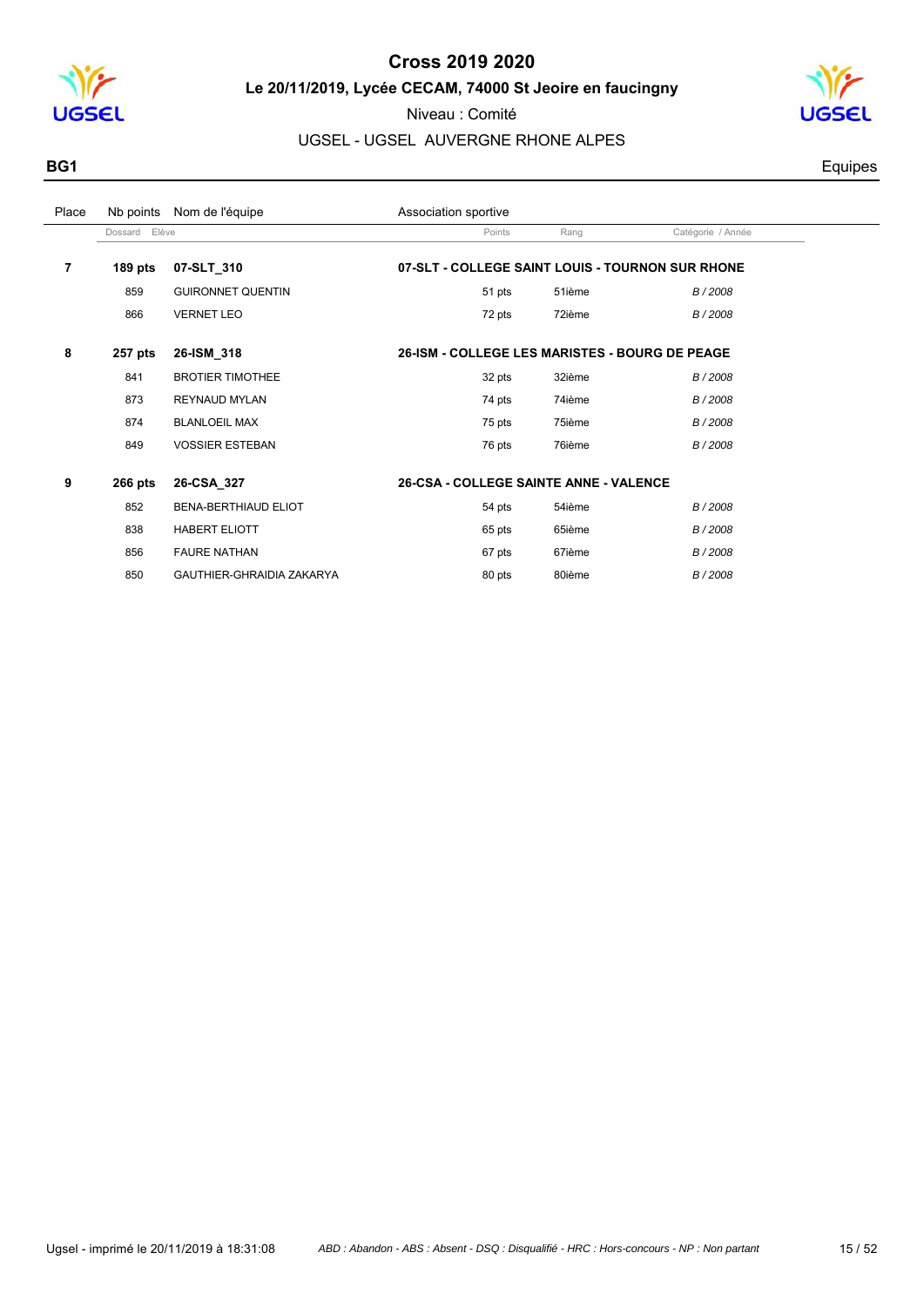



| BG2   |                                                                                                |           |                      |       |         |         | Individue |
|-------|------------------------------------------------------------------------------------------------|-----------|----------------------|-------|---------|---------|-----------|
| Place | Nom prénom (Nat)                                                                               | Cat/né(e) | Association sportive | Ville | Licence | Dossard | Etat      |
|       |                                                                                                |           |                      |       |         |         |           |
|       |                                                                                                |           |                      |       |         |         |           |
|       |                                                                                                |           |                      |       |         |         |           |
|       |                                                                                                |           |                      |       |         |         | Q         |
|       |                                                                                                |           |                      |       |         |         |           |
|       | 6. COSTECHAREYRE MATTHIASB / 2007 07-NDT - COLLEGE NOTRE DAME )URNON SUR RHOI 44531891529 21   |           |                      |       |         |         |           |
|       |                                                                                                |           |                      |       |         |         | Q         |
|       |                                                                                                |           |                      |       |         |         | Q         |
|       |                                                                                                |           |                      |       |         |         |           |
|       |                                                                                                |           |                      |       |         |         |           |
|       |                                                                                                |           |                      |       |         |         | Q         |
|       |                                                                                                |           |                      |       |         |         | Q         |
|       |                                                                                                |           |                      |       |         |         | Q         |
|       |                                                                                                |           |                      |       |         |         |           |
|       |                                                                                                |           |                      |       |         |         |           |
|       |                                                                                                |           |                      |       |         |         |           |
|       |                                                                                                |           |                      |       |         |         |           |
|       |                                                                                                |           |                      |       |         |         |           |
|       |                                                                                                |           |                      |       |         |         | $\Omega$  |
|       |                                                                                                |           |                      |       |         |         |           |
|       |                                                                                                |           |                      |       |         |         |           |
|       |                                                                                                |           |                      |       |         |         |           |
|       |                                                                                                |           |                      |       |         |         |           |
|       | 24. OLAGNON-SOUILLET DESERT MILAN B / 2007 26-CSA - COLLEGE SAINTE ANNE VALENCE 48663679438 36 |           |                      |       |         |         |           |
|       |                                                                                                |           |                      |       |         |         |           |
|       |                                                                                                |           |                      |       |         |         |           |
|       |                                                                                                |           |                      |       |         |         |           |
|       |                                                                                                |           |                      |       |         |         |           |
|       |                                                                                                |           |                      |       |         |         |           |
|       |                                                                                                |           |                      |       |         |         |           |
|       |                                                                                                |           |                      |       |         |         |           |
|       |                                                                                                |           |                      |       |         |         |           |
|       |                                                                                                |           |                      |       |         |         |           |
|       |                                                                                                |           |                      |       |         |         |           |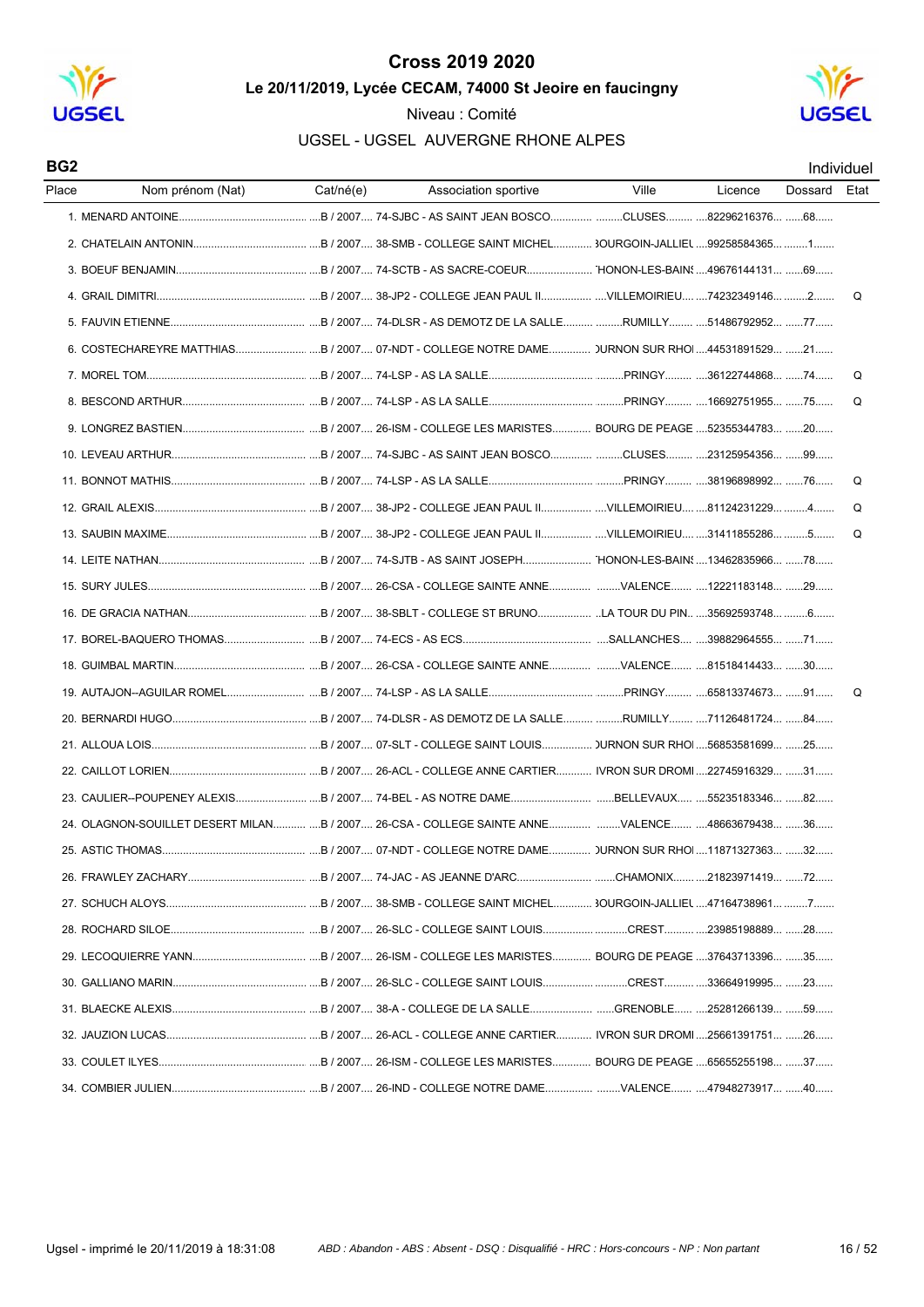

**Le 20/11/2019, Lycée CECAM, 74000 St Jeoire en faucingny**



|  | C |
|--|---|
|  |   |
|  |   |
|  |   |
|  |   |
|  |   |
|  |   |
|  |   |
|  |   |
|  |   |
|  |   |
|  |   |
|  |   |
|  | C |
|  |   |
|  |   |
|  |   |
|  |   |
|  |   |
|  |   |
|  |   |
|  |   |
|  |   |
|  |   |
|  |   |
|  |   |
|  |   |
|  |   |
|  |   |
|  |   |
|  |   |
|  |   |
|  |   |
|  |   |
|  |   |
|  |   |
|  |   |
|  |   |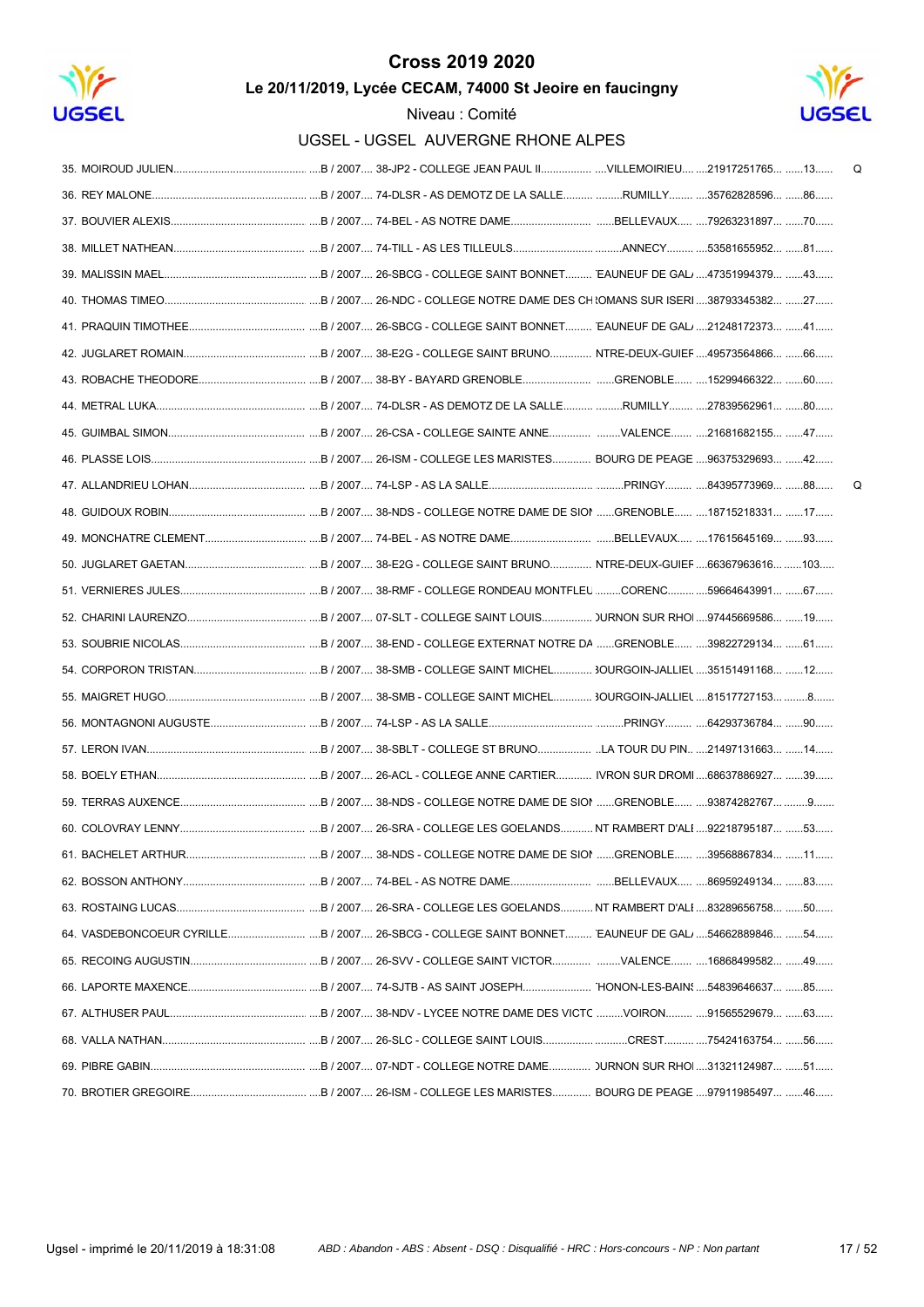

**Le 20/11/2019, Lycée CECAM, 74000 St Jeoire en faucingny**

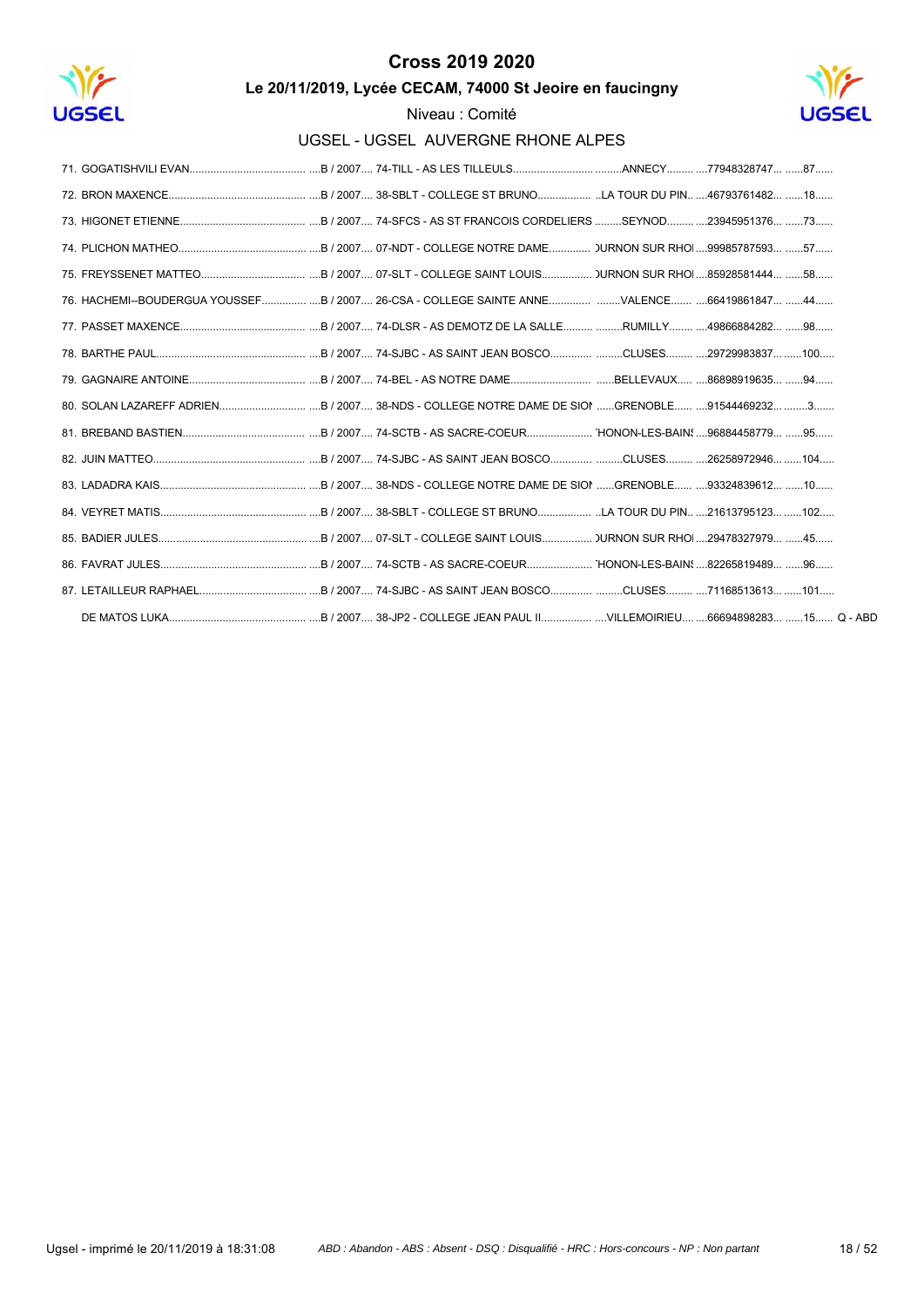

Niveau : Comité



| BG <sub>2</sub><br>Equipes |
|----------------------------|
|----------------------------|

| Place          | Nb points      | Nom de l'équipe               |                 | Association sportive          |                                              |                                                  |  |
|----------------|----------------|-------------------------------|-----------------|-------------------------------|----------------------------------------------|--------------------------------------------------|--|
|                | Dossard Elève  |                               |                 | Points                        | Rang                                         | Catégorie / Année                                |  |
| 1              | 45 pts         | 74-LSP_7                      |                 | 74-LSP - AS LA SALLE - PRINGY |                                              |                                                  |  |
|                | 74             | MOREL TOM                     |                 | 7 pts                         | 7ième                                        | B/2007                                           |  |
|                | 75             | <b>BESCOND ARTHUR</b>         | <b>QUALIFIE</b> | 8 pts                         | 8ième                                        | B/2007                                           |  |
|                | 76             | <b>BONNOT MATHIS</b>          |                 | 11 pts                        | 11ième                                       | B/2007                                           |  |
|                | 91             | AUTAJON--AGUILAR ROMEL        |                 | 19 pts                        | 19ième                                       | B/2007                                           |  |
| $\overline{2}$ | 64 pts         | 38-JP2_4                      |                 |                               | 38-JP2 - COLLEGE JEAN PAUL II - VILLEMOIRIEU |                                                  |  |
|                | $\overline{2}$ | <b>GRAIL DIMITRI</b>          |                 | 4 pts                         | 4ième                                        | B/2007                                           |  |
|                | 4              | <b>GRAIL ALEXIS</b>           | <b>QUALIFIE</b> | 12 pts                        | 12ième                                       | B/2007                                           |  |
|                | 5              | <b>SAUBIN MAXIME</b>          |                 | 13 pts                        | 13ième                                       | B/2007                                           |  |
|                | 13             | MOIROUD JULIEN                |                 | 35 pts                        | 35ième                                       | B/2007                                           |  |
| 3              | <b>102 pts</b> | 26-CSA_10                     |                 |                               | 26-CSA - COLLEGE SAINTE ANNE - VALENCE       |                                                  |  |
|                | 29             | <b>SURY JULES</b>             |                 | 15 pts                        | 15ième                                       | B/2007                                           |  |
|                | 30             | <b>GUIMBAL MARTIN</b>         |                 | 18 pts                        | 18ième                                       | B/2007                                           |  |
|                | 36             | OLAGNON-SOUILLET DESERT MILAN |                 | 24 pts                        | 24ième                                       | B/2007                                           |  |
|                | 47             | <b>GUIMBAL SIMON</b>          |                 | 45 pts                        | 45ième                                       | B/2007                                           |  |
| 4              | <b>105 pts</b> | 74-DLSR_5                     |                 |                               | 74-DLSR - AS DEMOTZ DE LA SALLE - RUMILLY    |                                                  |  |
|                | 77             | <b>FAUVIN ETIENNE</b>         |                 | 5 pts                         | 5ième                                        | B/2007                                           |  |
|                | 84             | <b>BERNARDI HUGO</b>          |                 | 20 pts                        | 20ième                                       | B/2007                                           |  |
|                | 86             | <b>REY MALONE</b>             |                 | 36 pts                        | 36ième                                       | B/2007                                           |  |
|                | 80             | <b>METRAL LUKA</b>            |                 | 44 pts                        | 44ième                                       | B/2007                                           |  |
| 5              | 117 pts        | 26-ISM_8                      |                 |                               |                                              | 26-ISM - COLLEGE LES MARISTES - BOURG DE PEAGE   |  |
|                | 20             | <b>LONGREZ BASTIEN</b>        |                 | 9 pts                         | 9ième                                        | B/2007                                           |  |
|                | 35             | <b>LECOQUIERRE YANN</b>       |                 | 29 pts                        | 29ième                                       | B/2007                                           |  |
|                | 37             | <b>COULET ILYES</b>           |                 | 33 pts                        | 33ième                                       | B/2007                                           |  |
|                | 42             | <b>PLASSE LOIS</b>            |                 | 46 pts                        | 46ième                                       | B/2007                                           |  |
| 6              | 138 pts        | 38-SMB_2                      |                 |                               |                                              | 38-SMB - COLLEGE SAINT MICHEL - BOURGOIN-JALLIEU |  |
|                | $\mathbf{1}$   | CHATELAIN ANTONIN             |                 | 2 pts                         | 2ième                                        | B/2007                                           |  |
|                | $\overline{7}$ | <b>SCHUCH ALOYS</b>           |                 | 27 pts                        | 27ième                                       | B/2007                                           |  |
|                | 12             | <b>CORPORON TRISTAN</b>       |                 | 54 pts                        | 54ième                                       | B/2007                                           |  |
|                | 8              | <b>MAIGRET HUGO</b>           |                 | 55 pts                        | 55ième                                       | B/2007                                           |  |
| $\overline{7}$ | <b>171 pts</b> | 74-BEL_15                     |                 |                               | 74-BEL - AS NOTRE DAME - BELLEVAUX           |                                                  |  |
|                | 82             | CAULIER--POUPENEY ALEXIS      |                 | 23 pts                        | 23ième                                       | B/2007                                           |  |
|                | 70             | <b>BOUVIER ALEXIS</b>         |                 | 37 pts                        | 37ième                                       | B/2007                                           |  |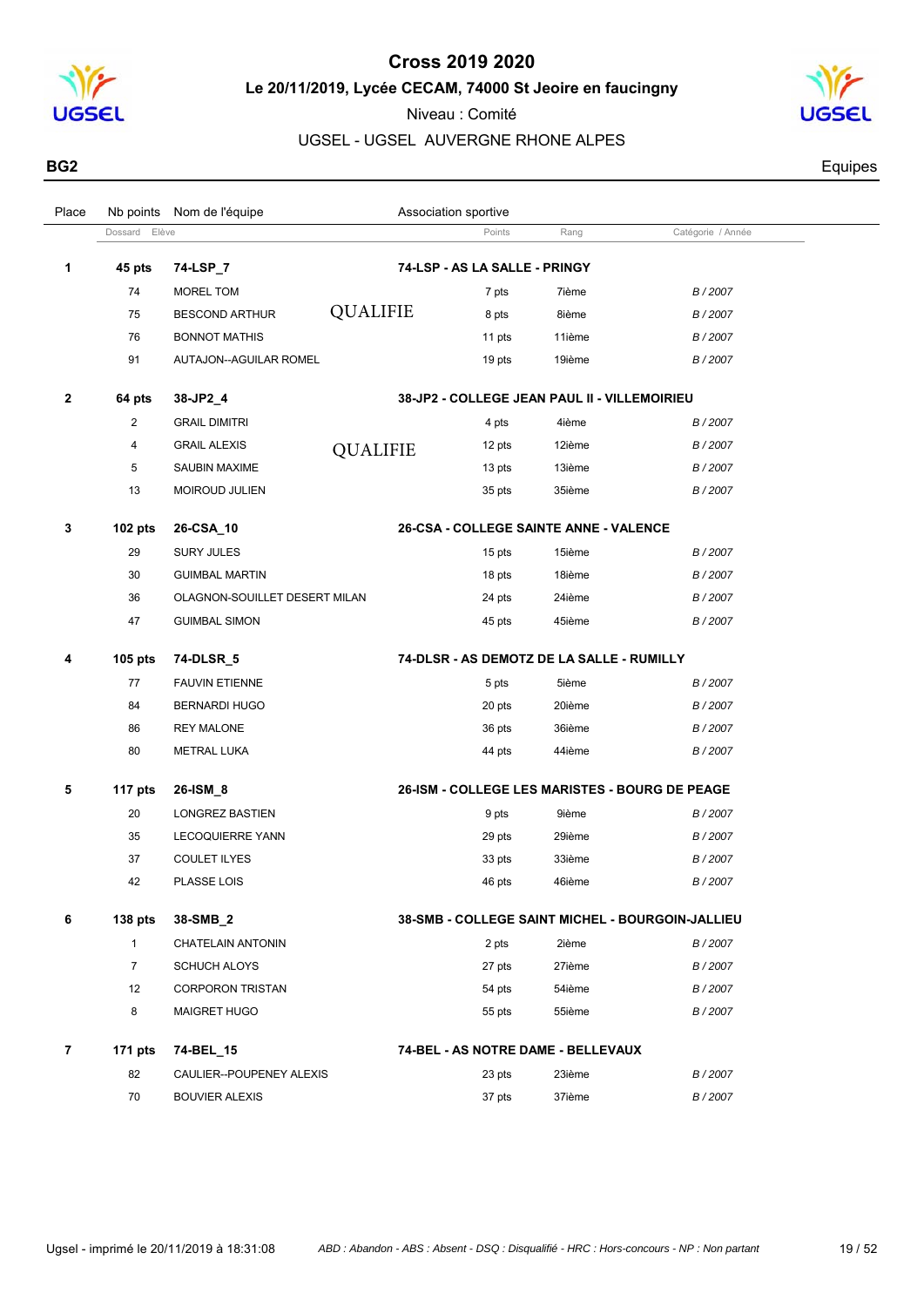

Niveau : Comité



| BG <sub>2</sub> | Equipes |
|-----------------|---------|
| _______         |         |

| Place                   | Nb points     | Nom de l'équipe          | Association sportive                             |        |                   |  |
|-------------------------|---------------|--------------------------|--------------------------------------------------|--------|-------------------|--|
|                         | Dossard Elève |                          | Points                                           | Rang   | Catégorie / Année |  |
| $\overline{\mathbf{r}}$ | 171 pts       | 74-BEL 15                | 74-BEL - AS NOTRE DAME - BELLEVAUX               |        |                   |  |
|                         | 93            | MONCHATRE CLEMENT        | 49 pts                                           | 49ième | B/2007            |  |
|                         | 83            | <b>BOSSON ANTHONY</b>    | 62 pts                                           | 62ième | B/2007            |  |
| 8                       | 171 pts       | 74-SJBC_1                | 74-SJBC - AS SAINT JEAN BOSCO - CLUSES           |        |                   |  |
|                         | 68            | <b>MENARD ANTOINE</b>    | 1 pts                                            | 1ième  | B/2007            |  |
|                         | 99            | LEVEAU ARTHUR            | 10 pts                                           | 10ième | B/2007            |  |
|                         | 100           | <b>BARTHE PAUL</b>       | 78 pts                                           | 78ième | B/2007            |  |
|                         | 104           | <b>JUIN MATTEO</b>       | 82 pts                                           | 82ième | B/2007            |  |
| 9                       | 174 pts       | 07-NDT_6                 | 07-NDT - COLLEGE NOTRE DAME - TOURNON SUR RHONE  |        |                   |  |
|                         | 21            | COSTECHAREYRE MATTHIAS   | 6 pts                                            | 6ième  | B/2007            |  |
|                         | 32            | <b>ASTIC THOMAS</b>      | 25 pts                                           | 25ième | B/2007            |  |
|                         | 51            | PIBRE GABIN              | 69 pts                                           | 69ième | B/2007            |  |
|                         | 57            | PLICHON MATHEO           | 74 pts                                           | 74ième | B/2007            |  |
| 10                      | 229 pts       | 38-SBLT_11               | 38-SBLT - COLLEGE ST BRUNO - LA TOUR DU PIN      |        |                   |  |
|                         | 6             | DE GRACIA NATHAN         | 16 pts                                           | 16ième | B/2007            |  |
|                         | 14            | <b>LERON IVAN</b>        | 57 pts                                           | 57ième | B/2007            |  |
|                         | 18            | <b>BRON MAXENCE</b>      | 72 pts                                           | 72ième | B/2007            |  |
|                         | 102           | <b>VEYRET MATIS</b>      | 84 pts                                           | 84ième | B/2007            |  |
| 11                      | 233 pts       | 07-SLT_13                | 07-SLT - COLLEGE SAINT LOUIS - TOURNON SUR RHONE |        |                   |  |
|                         | 25            | <b>ALLOUA LOIS</b>       | 21 pts                                           | 21ième | B/2007            |  |
|                         | 19            | CHARINI LAURENZO         | 52 pts                                           | 52ième | B/2007            |  |
|                         | 58            | <b>FREYSSENET MATTEO</b> | 75 pts                                           | 75ième | B/2007            |  |
|                         | 45            | <b>BADIER JULES</b>      | 85 pts                                           | 85ième | B/2007            |  |
| 12                      | 248 pts       | 38-NDS_26                | 38-NDS - COLLEGE NOTRE DAME DE SION - GRENOBLE   |        |                   |  |
|                         | 17            | <b>GUIDOUX ROBIN</b>     | 48 pts                                           | 48ième | B/2007            |  |
|                         | 9             | <b>TERRAS AUXENCE</b>    | 59 pts                                           | 59ième | B/2007            |  |
|                         | 11            | <b>BACHELET ARTHUR</b>   | 61 pts                                           | 61ième | B/2007            |  |
|                         | 3             | SOLAN LAZAREFF ADRIEN    | 80 pts                                           | 80ième | B/2007            |  |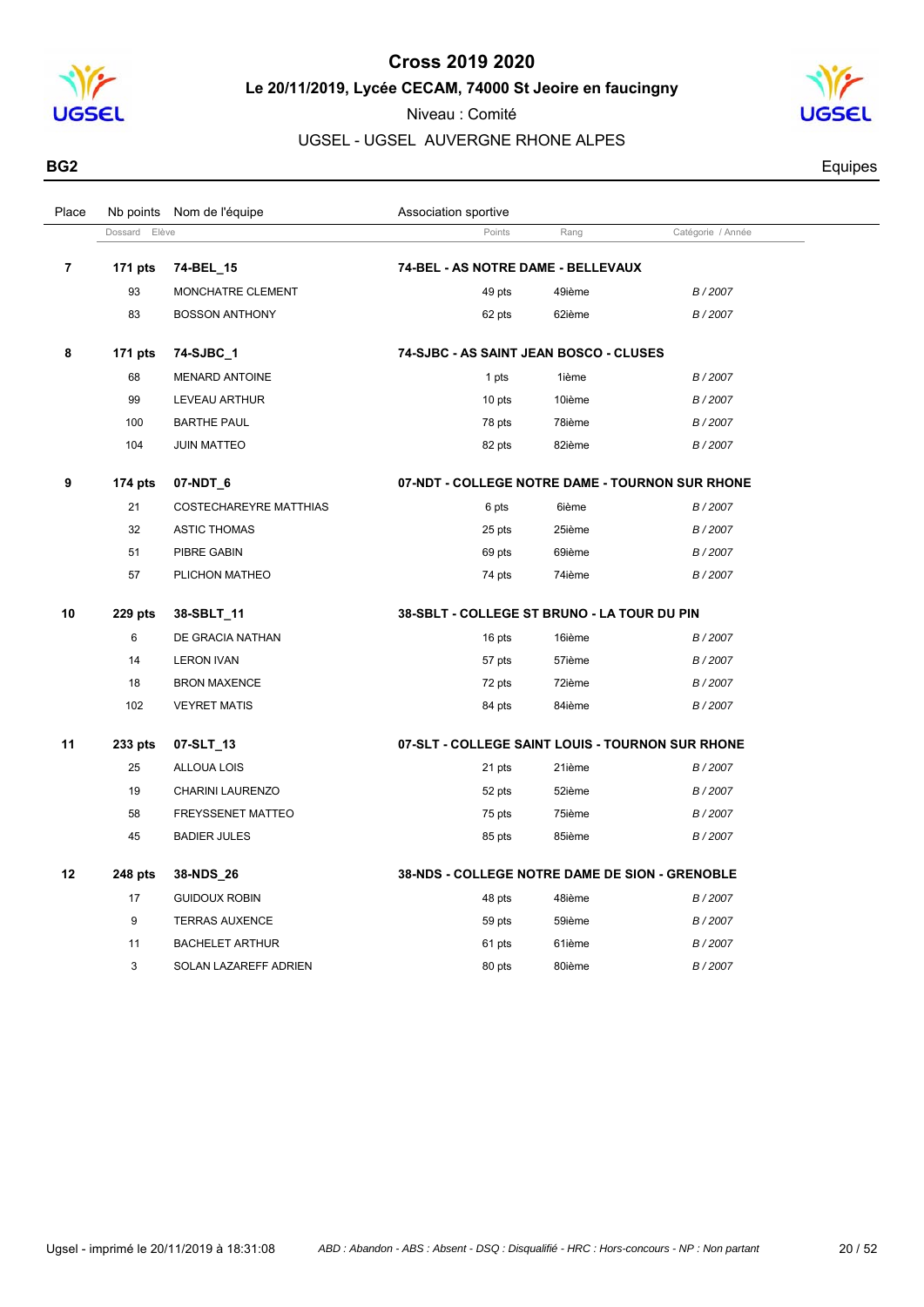



| СF    |                                                                                                |           |                      |       |         |         | Individuel |
|-------|------------------------------------------------------------------------------------------------|-----------|----------------------|-------|---------|---------|------------|
| Place | Nom prénom (Nat)                                                                               | Cat/né(e) | Association sportive | Ville | Licence | Dossard | Etat       |
|       |                                                                                                |           |                      |       |         |         | Q          |
|       |                                                                                                |           |                      |       |         |         | Q          |
|       |                                                                                                |           |                      |       |         |         | Q          |
|       |                                                                                                |           |                      |       |         |         | Q          |
|       |                                                                                                |           |                      |       |         |         |            |
|       |                                                                                                |           |                      |       |         |         |            |
|       |                                                                                                |           |                      |       |         |         | Q          |
|       |                                                                                                |           |                      |       |         |         |            |
|       |                                                                                                |           |                      |       |         |         |            |
|       |                                                                                                |           |                      |       |         |         | Q          |
|       |                                                                                                |           |                      |       |         |         |            |
|       |                                                                                                |           |                      |       |         |         | Q          |
|       |                                                                                                |           |                      |       |         |         |            |
|       |                                                                                                |           |                      |       |         |         |            |
|       |                                                                                                |           |                      |       |         |         |            |
|       |                                                                                                |           |                      |       |         |         |            |
|       |                                                                                                |           |                      |       |         |         | O          |
|       |                                                                                                |           |                      |       |         |         |            |
|       |                                                                                                |           |                      |       |         |         |            |
|       |                                                                                                |           |                      |       |         |         |            |
|       |                                                                                                |           |                      |       |         |         |            |
|       |                                                                                                |           |                      |       |         |         |            |
|       |                                                                                                |           |                      |       |         |         | $\Omega$   |
|       |                                                                                                |           |                      |       |         |         |            |
|       | 25. ROUSSET-FAVIER JUSTINEC / 2003 38-END - COLLEGE EXTERNAT NOTRE DA GRENOBLE 19189666237 627 |           |                      |       |         |         |            |
|       |                                                                                                |           |                      |       |         |         |            |
|       |                                                                                                |           |                      |       |         |         |            |
|       |                                                                                                |           |                      |       |         |         | Q          |
|       |                                                                                                |           |                      |       |         |         |            |
|       |                                                                                                |           |                      |       |         |         |            |
|       |                                                                                                |           |                      |       |         |         |            |
|       |                                                                                                |           |                      |       |         |         |            |
|       |                                                                                                |           |                      |       |         |         |            |
|       |                                                                                                |           |                      |       |         |         |            |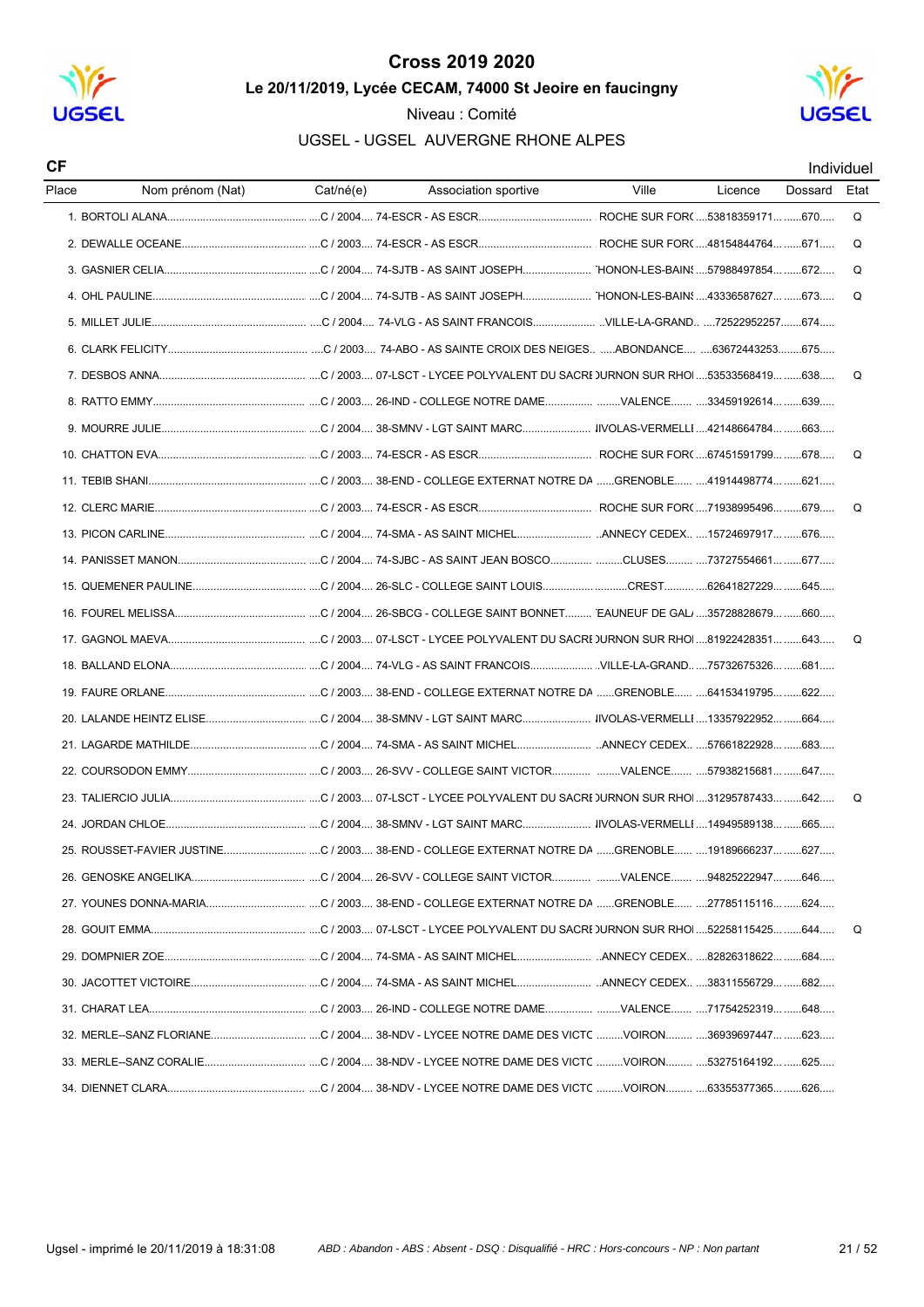

**Le 20/11/2019, Lycée CECAM, 74000 St Jeoire en faucingny**



## Niveau : Comité

|  | C. |
|--|----|
|  |    |
|  |    |
|  | C. |
|  |    |
|  |    |
|  |    |
|  |    |
|  |    |
|  |    |
|  |    |
|  |    |
|  |    |
|  |    |
|  |    |
|  |    |
|  |    |
|  |    |
|  |    |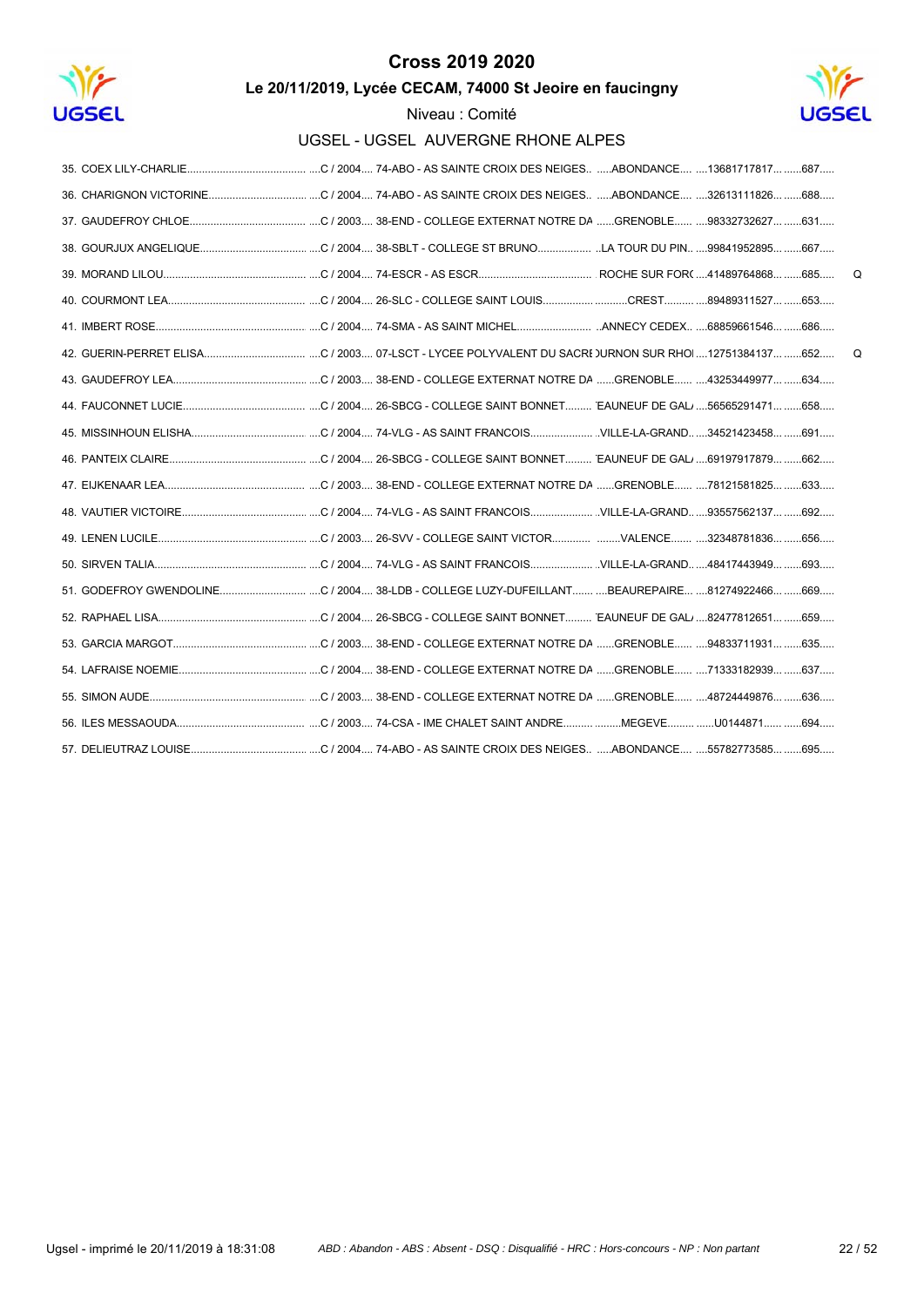

Niveau : Comité

#### UGSEL - UGSEL AUVERGNE RHONE ALPES

Dossard Elève **Catégorie / Année Points** Rang Catégorie / Année

688 CHARIGNON VICTORINE 36 pts 36ième *C / 2004* 695 DELIEUTRAZ LOUISE 57 pts 57ième *C / 2004*

**7 26-SBCG - COLLEGE SAINT BONNET - CHATEAUNEUF DE GALAURE 158 pts 26-SBCG\_237** 660 FOUREL MELISSA 16 pts 16ième *C / 2004* 658 FAUCONNET LUCIE 44 pts 44ième *C / 2004*

**1 74-ESCR - AS ESCR - LA ROCHE SUR FORON 25 pts 74-ESCR\_226**

Place Nb points Nom de l'équipe  $\blacksquare$  Association sportive

**2 07-LSCT - LYCEE POLYVALENT DU SACRE COEUR - TOURNON SUR RHONE 75 pts 07-LSCT\_230**

**3 38-END - COLLEGE EXTERNAT NOTRE DAME - GRENOBLE 82 pts 38-END\_233**

**4 74-SMA - AS SAINT MICHEL - ANNECY CEDEX 93 pts 74-SMA\_234**

**5 74-VLG - AS SAINT FRANCOIS - VILLE-LA-GRAND 116 pts 74-VLG\_228**

**6 74-ABO - AS SAINTE CROIX DES NEIGES - ABONDANCE 134 pts 74-ABO\_229**



**CF** Equipes **CF** Equipes **CF** Equipes **CF** Equipes **CF** Equipes **CF** 

| 670    | <b>BORTOLI ALANA</b>     |                 | 1 pts  | 1ième                                           | C/2004                                                        |  |
|--------|--------------------------|-----------------|--------|-------------------------------------------------|---------------------------------------------------------------|--|
| 671    | DEWALLE OCEANE           | <b>QUALIFIE</b> | 2 pts  | 2ième                                           | C/2003                                                        |  |
| 678    | <b>CHATTON EVA</b>       |                 | 10 pts | 10ième                                          | C/2003                                                        |  |
| 679    | <b>CLERC MARIE</b>       |                 | 12 pts | 12ième                                          | C/2003                                                        |  |
| 5 pts  | 07-LSCT_230              |                 |        |                                                 | 07-LSCT - LYCEE POLYVALENT DU SACRE COEUR - TOURNON SUR RHONE |  |
| 638    | <b>DESBOS ANNA</b>       |                 | 7 pts  | 7ième                                           | C/2003                                                        |  |
| 643    | <b>GAGNOL MAEVA</b>      | <b>QUALIFIE</b> | 17 pts | 17ième                                          | C/2003                                                        |  |
| 642    | <b>TALIERCIO JULIA</b>   |                 | 23 pts | 23ième                                          | C/2003                                                        |  |
| 644    | <b>GOUIT EMMA</b>        |                 | 28 pts | 28ième                                          | C/2003                                                        |  |
| 2 pts  | 38-END_233               |                 |        |                                                 | <b>38-END - COLLEGE EXTERNAT NOTRE DAME - GRENOBLE</b>        |  |
| 621    | <b>TEBIB SHANI</b>       |                 | 11 pts | 11ième                                          | C/2003                                                        |  |
| 622    | <b>FAURE ORLANE</b>      |                 | 19 pts | 19ième                                          | C/2003                                                        |  |
| 627    | ROUSSET-FAVIER JUSTINE   |                 | 25 pts | 25ième                                          | C/2003                                                        |  |
| 624    | YOUNES DONNA-MARIA       |                 | 27 pts | 27ième                                          | C/2003                                                        |  |
| 3 pts  | 74-SMA_234               |                 |        | 74-SMA - AS SAINT MICHEL - ANNECY CEDEX         |                                                               |  |
| 676    | PICON CARLINE            |                 | 13 pts | 13ième                                          | C/2004                                                        |  |
| 683    | LAGARDE MATHILDE         |                 | 21 pts | 21ième                                          | C/2004                                                        |  |
| 684    | DOMPNIER ZOE             |                 | 29 pts | 29ième                                          | C/2004                                                        |  |
| 682    | <b>JACOTTET VICTOIRE</b> |                 | 30 pts | 30ième                                          | C/2004                                                        |  |
| 16 pts | 74-VLG_228               |                 |        | 74-VLG - AS SAINT FRANCOIS - VILLE-LA-GRAND     |                                                               |  |
| 674    | MILLET JULIE             |                 | 5 pts  | 5ième                                           | C/2004                                                        |  |
| 681    | <b>BALLAND ELONA</b>     |                 | 18 pts | 18ième                                          | C/2004                                                        |  |
| 691    | MISSINHOUN ELISHA        |                 | 45 pts | 45ième                                          | C/2004                                                        |  |
| 692    | <b>VAUTIER VICTOIRE</b>  |                 | 48 pts | 48ième                                          | C/2004                                                        |  |
| 34 pts | 74-ABO_229               |                 |        | 74-ABO - AS SAINTE CROIX DES NEIGES - ABONDANCE |                                                               |  |
| 675    | <b>CLARK FELICITY</b>    |                 | 6 pts  | 6ième                                           | C/2003                                                        |  |
| 687    | <b>COEX LILY-CHARLIE</b> |                 | 35 pts | 35ième                                          | C/2004                                                        |  |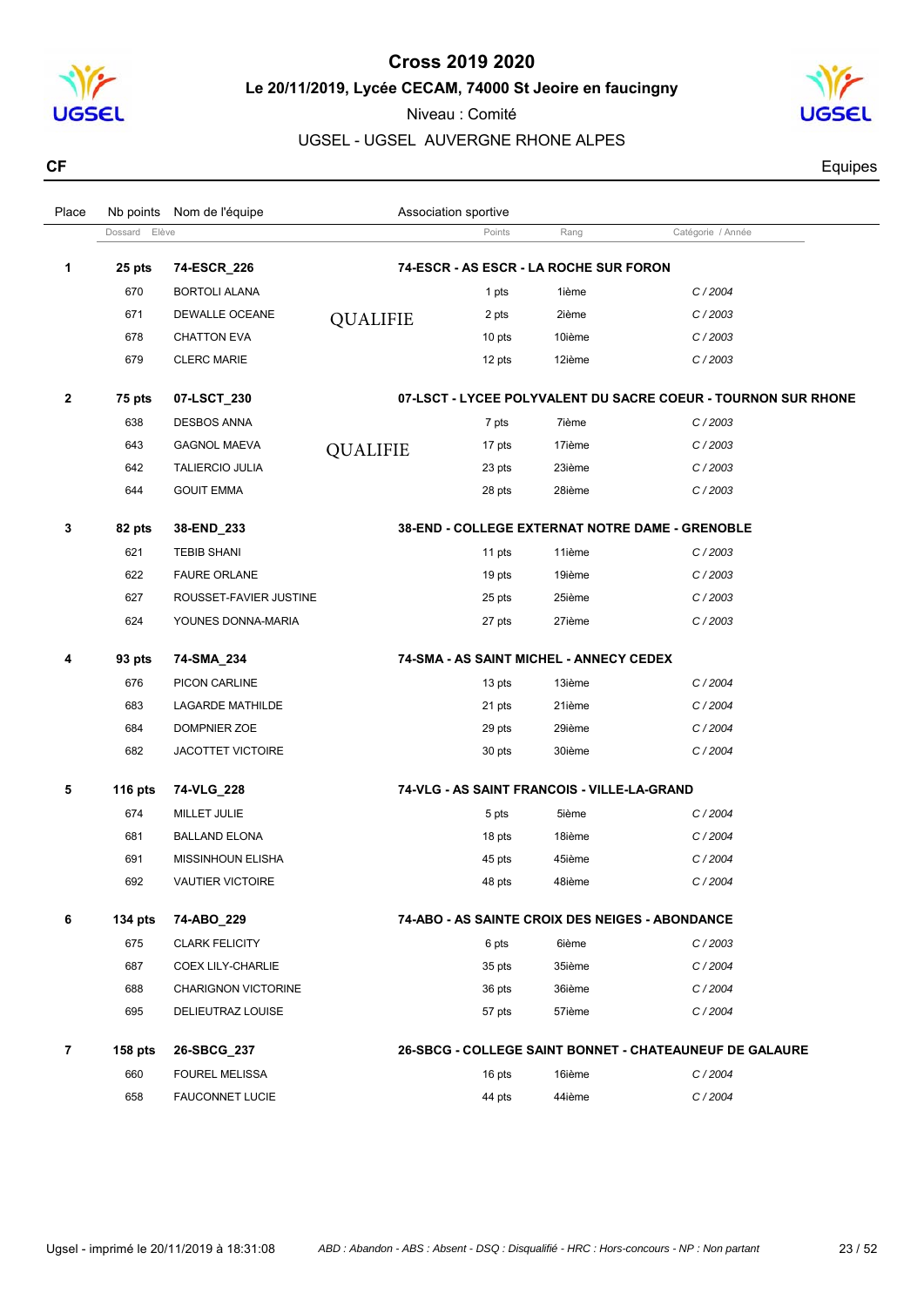

#### Niveau : Comité

#### UGSEL - UGSEL AUVERGNE RHONE ALPES



**CF** Equipes **CF** Equipes **CF** Equipes **CF** Equipes **CF** Equipes **CF** 

| Place | Nb points     | Nom de l'équipe      | Association sportive |        |                                                                |  |
|-------|---------------|----------------------|----------------------|--------|----------------------------------------------------------------|--|
|       | Dossard Elève |                      | Points               | Rang   | Catégorie / Année                                              |  |
| 7     | 158 $pts$     | 26-SBCG 237          |                      |        | <b>26-SBCG - COLLEGE SAINT BONNET - CHATEAUNEUF DE GALAURE</b> |  |
|       | 662           | PANTEIX CLAIRE       | 46 pts               | 46ième | C/2004                                                         |  |
|       | 659           | RAPHAEL LISA         | 52 pts               | 52ième | C/2004                                                         |  |
| 8     | $180$ pts     | 38-END 240           |                      |        | <b>38-END - COLLEGE EXTERNAT NOTRE DAME - GRENOBLE</b>         |  |
|       | 631           | GAUDEFROY CHLOE      | 37 pts               | 37ième | C/2003                                                         |  |
|       | 634           | <b>GAUDEFROY LEA</b> | 43 pts               | 43ième | C/2003                                                         |  |
|       | 633           | EIJKENAAR LEA        | 47 pts               | 47ième | C/2003                                                         |  |
|       | 635           | <b>GARCIA MARGOT</b> | 53 pts               | 53ième | C/2003                                                         |  |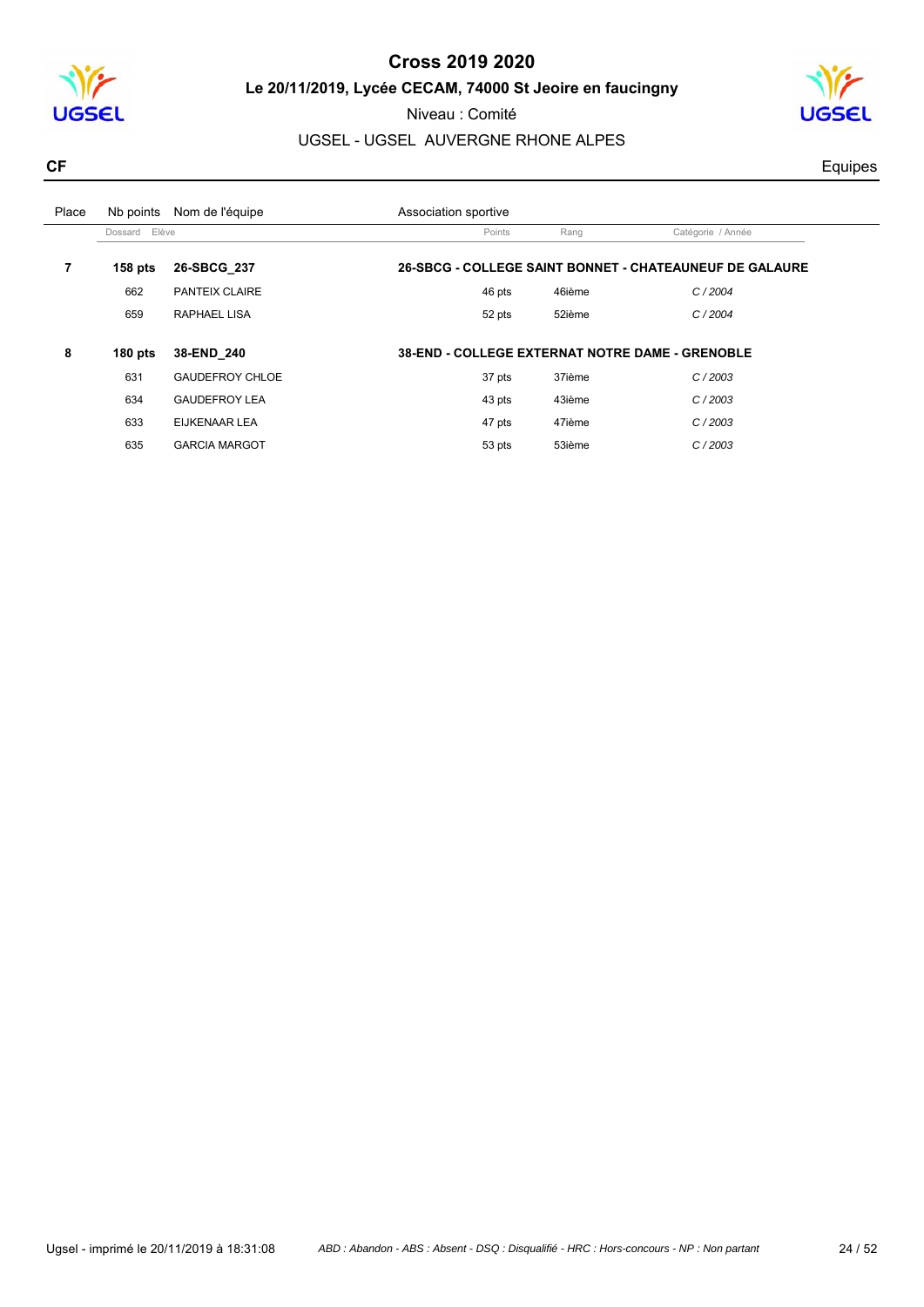



| СG    |                                                                                                                  |           |                      |       |         |         | Individue |
|-------|------------------------------------------------------------------------------------------------------------------|-----------|----------------------|-------|---------|---------|-----------|
| Place | Nom prénom (Nat)                                                                                                 | Cat/né(e) | Association sportive | Ville | Licence | Dossard | Etat      |
|       |                                                                                                                  |           |                      |       |         |         | Q         |
|       |                                                                                                                  |           |                      |       |         |         | Q         |
|       |                                                                                                                  |           |                      |       |         |         |           |
|       |                                                                                                                  |           |                      |       |         |         |           |
|       |                                                                                                                  |           |                      |       |         |         | Q         |
|       |                                                                                                                  |           |                      |       |         |         | Q         |
|       |                                                                                                                  |           |                      |       |         |         | Q         |
|       |                                                                                                                  |           |                      |       |         |         | Q         |
|       |                                                                                                                  |           |                      |       |         |         |           |
|       |                                                                                                                  |           |                      |       |         |         | Q         |
|       |                                                                                                                  |           |                      |       |         |         | Q         |
|       |                                                                                                                  |           |                      |       |         |         | Q         |
|       |                                                                                                                  |           |                      |       |         |         | Q         |
|       |                                                                                                                  |           |                      |       |         |         |           |
|       |                                                                                                                  |           |                      |       |         |         | Q         |
|       |                                                                                                                  |           |                      |       |         |         | Q         |
|       |                                                                                                                  |           |                      |       |         |         |           |
|       |                                                                                                                  |           |                      |       |         |         |           |
|       |                                                                                                                  |           |                      |       |         |         |           |
|       |                                                                                                                  |           |                      |       |         |         |           |
|       |                                                                                                                  |           |                      |       |         |         |           |
|       |                                                                                                                  |           |                      |       |         |         |           |
|       |                                                                                                                  |           |                      |       |         |         |           |
|       |                                                                                                                  |           |                      |       |         |         |           |
|       |                                                                                                                  |           |                      |       |         |         |           |
|       | 26. FENOT TEDDY………………………………………………C / 2004…. 74-SMA - AS SAINT MICHEL…………………………ANNECY CEDEX…….43391856565………755…… |           |                      |       |         |         |           |
|       |                                                                                                                  |           |                      |       |         |         |           |
|       |                                                                                                                  |           |                      |       |         |         |           |
|       |                                                                                                                  |           |                      |       |         |         |           |
|       |                                                                                                                  |           |                      |       |         |         |           |
|       |                                                                                                                  |           |                      |       |         |         |           |
|       | 32. FERNANDES ALVES LOGANC / 2003 74-DLSR - AS DEMOTZ DE LA SALLERUMILLY 28787744597 736                         |           |                      |       |         |         |           |
|       |                                                                                                                  |           |                      |       |         |         |           |
|       |                                                                                                                  |           |                      |       |         |         |           |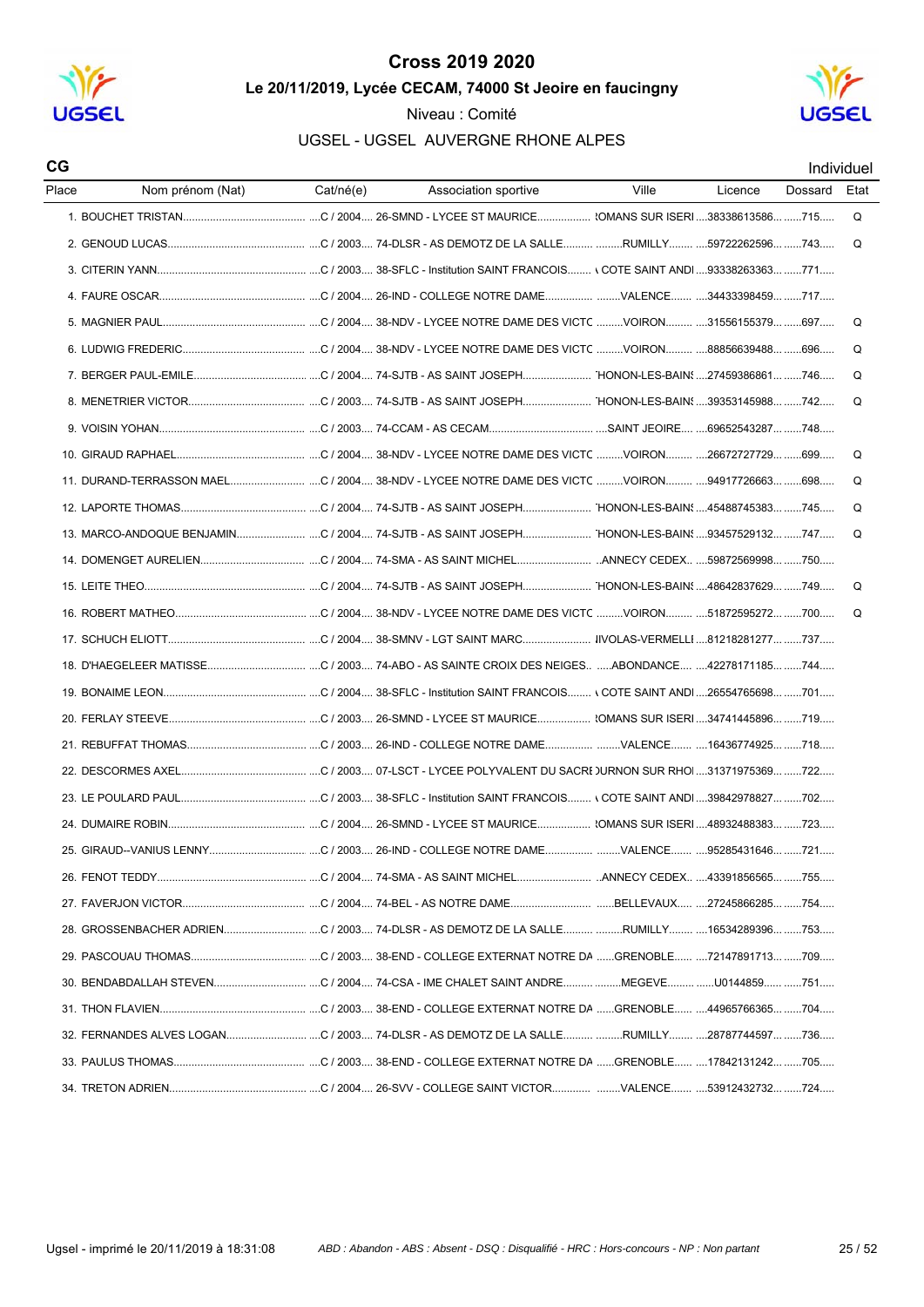

**Le 20/11/2019, Lycée CECAM, 74000 St Jeoire en faucingny**



| 39. DURAND-TERRASSON DORIANC / 2004 38-NDV - LYCEE NOTRE DAME DES VICTC VOIRON 22739745495 738 |  |  |  |
|------------------------------------------------------------------------------------------------|--|--|--|
|                                                                                                |  |  |  |
|                                                                                                |  |  |  |
|                                                                                                |  |  |  |
|                                                                                                |  |  |  |
|                                                                                                |  |  |  |
|                                                                                                |  |  |  |
|                                                                                                |  |  |  |
|                                                                                                |  |  |  |
|                                                                                                |  |  |  |
|                                                                                                |  |  |  |
|                                                                                                |  |  |  |
|                                                                                                |  |  |  |
|                                                                                                |  |  |  |
|                                                                                                |  |  |  |
|                                                                                                |  |  |  |
|                                                                                                |  |  |  |
|                                                                                                |  |  |  |
|                                                                                                |  |  |  |
|                                                                                                |  |  |  |
|                                                                                                |  |  |  |
|                                                                                                |  |  |  |
|                                                                                                |  |  |  |
|                                                                                                |  |  |  |
|                                                                                                |  |  |  |
|                                                                                                |  |  |  |
|                                                                                                |  |  |  |
|                                                                                                |  |  |  |
| 67. BELLEMIN-LAPONNAZ ANTOINEC / 2003 74-DLSR - AS DEMOTZ DE LA SALLE19798181622 769           |  |  |  |
|                                                                                                |  |  |  |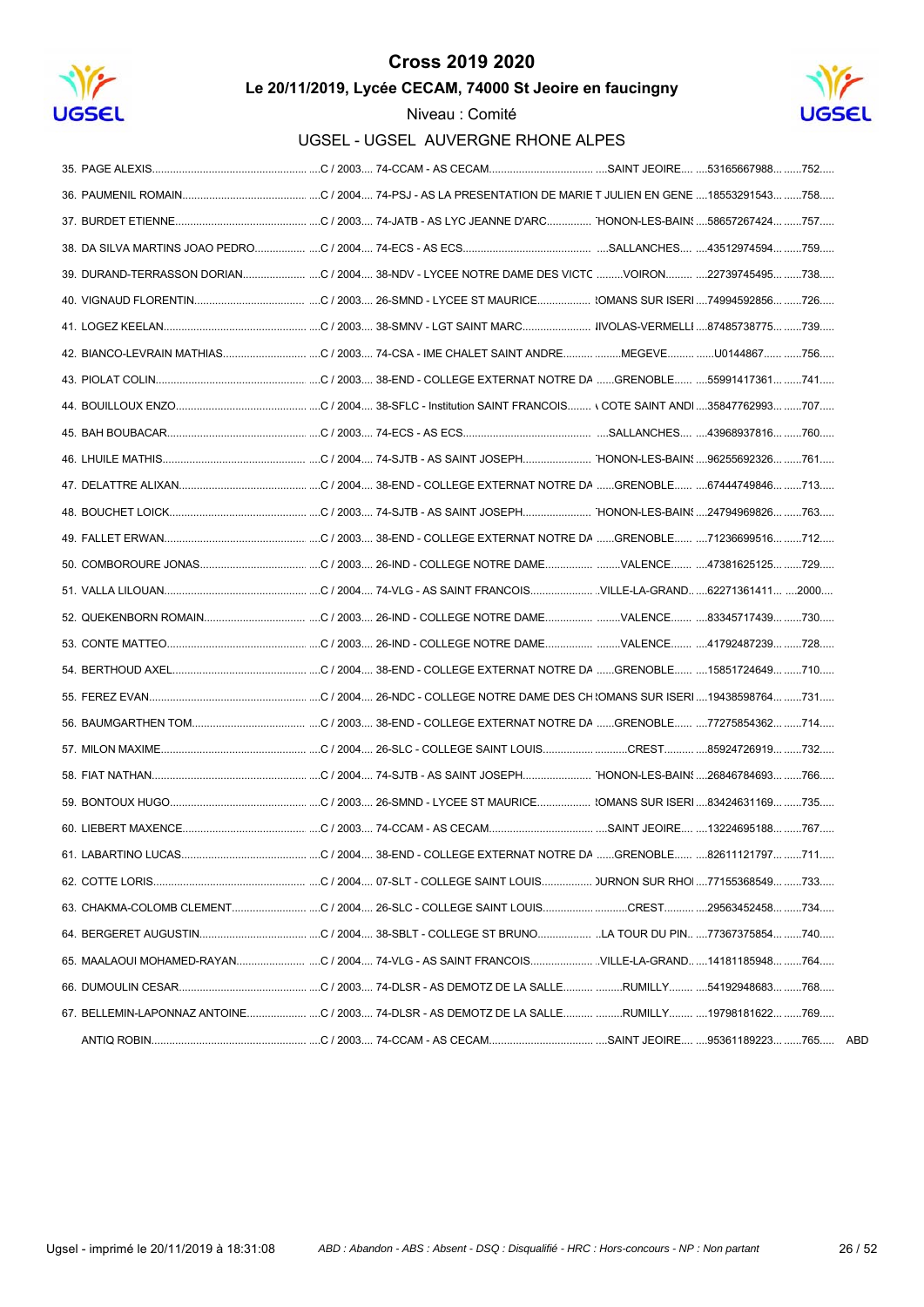

Niveau : Comité

#### UGSEL - UGSEL AUVERGNE RHONE ALPES



**CG** Equipes **CG** Equipes **CG** Equipes **CG** Equipes **CG** Equipes **CG** Equipes **CG** 

|                | Dossard Elève |                          |                 | Points | Rang                                         | Catégorie / Année                                       |
|----------------|---------------|--------------------------|-----------------|--------|----------------------------------------------|---------------------------------------------------------|
| 1              | 32 pts        | 38-NDV_253               |                 |        |                                              | <b>38-NDV - LYCEE NOTRE DAME DES VICTOIRES - VOIRON</b> |
|                | 697           | <b>MAGNIER PAUL</b>      |                 | 5 pts  | 5ième                                        | C/2004                                                  |
|                | 696           | <b>LUDWIG FREDERIC</b>   | <b>QUALIFIE</b> | 6 pts  | 6ième                                        | C/2004                                                  |
|                | 699           | <b>GIRAUD RAPHAEL</b>    |                 | 10 pts | 10ième                                       | C/2004                                                  |
|                | 698           | DURAND-TERRASSON MAEL    |                 | 11 pts | 11ième                                       | C/2004                                                  |
| $\overline{2}$ | 40 pts        | 74-SJTB 254              |                 |        | 74-SJTB - AS SAINT JOSEPH - THONON-LES-BAINS |                                                         |
|                | 746           | <b>BERGER PAUL-EMILE</b> |                 | 7 pts  | 7ième                                        | C/2004                                                  |
|                | 742           | <b>MENETRIER VICTOR</b>  | <b>QUALIFIE</b> | 8 pts  | 8ième                                        | C/2003                                                  |
|                | 745           | <b>LAPORTE THOMAS</b>    |                 | 12 pts | 12ième                                       | C/2004                                                  |
|                |               |                          |                 |        |                                              |                                                         |

|   | 747    | MARCO-ANDOQUE BENJAMIN   | 13 pts                                               | 13ième | C/2004 |
|---|--------|--------------------------|------------------------------------------------------|--------|--------|
| 3 | 85 pts | 26-SMND 249              | <b>26-SMND - LYCEE ST MAURICE - ROMANS SUR ISERE</b> |        |        |
|   | 715    | <b>BOUCHET TRISTAN</b>   | 1 pts                                                | 1ième  | C/2004 |
|   | 719    | <b>FERLAY STEEVE</b>     | 20 pts                                               | 20ième | C/2003 |
|   | 723    | <b>DUMAIRE ROBIN</b>     | 24 pts                                               | 24ième | C/2004 |
|   | 726    | <b>VIGNAUD FLORENTIN</b> | 40 pts                                               | 40ième | C/2003 |

Place Nb points Nom de l'équipe  $\blacksquare$  Association sportive

| 4 | 89 pts | 38-SFLC 251           |        |        | 38-SFLC - Institution SAINT FRANCOIS - LA COTE SAINT ANDRE |
|---|--------|-----------------------|--------|--------|------------------------------------------------------------|
|   | 771    | <b>CITERIN YANN</b>   | 3 pts  | 3ième  | C/2003                                                     |
|   | 701    | <b>BONAIME LEON</b>   | 19 pts | 19ième | C/2004                                                     |
|   | 702    | LE POULARD PAUL       | 23 pts | 23ième | C/2003                                                     |
|   | 707    | <b>BOUILLOUX ENZO</b> | 44 pts | 44ième | C/2004                                                     |

| 5 | $100$ pts | 26-IND 252             | <b>26-IND - COLLEGE NOTRE DAME - VALENCE</b> |        |
|---|-----------|------------------------|----------------------------------------------|--------|
|   | 717       | <b>FAURE OSCAR</b>     | 4ième<br>4 pts                               | C/2004 |
|   | 718       | <b>REBUFFAT THOMAS</b> | 21ième<br>21 pts                             | C/2003 |
|   | 721       | GIRAUD--VANIUS LENNY   | 25ième<br>25 pts                             | C/2003 |
|   | 729       | COMBOROURE JONAS       | 50ième<br>50 pts                             | C/2003 |
| 6 | $128$ pts | 74-DLSR 250            | 74-DLSR - AS DEMOTZ DE LA SALLE - RUMILLY    |        |
|   | 743       | <b>GENOUD LUCAS</b>    | 2ième<br>2 pts                               | C/2003 |

753 GROSSENBACHER ADRIEN 28 pts 28ième *C / 2003* 736 FERNANDES ALVES LOGAN

768 DUMOULIN CESAR

| 2 pts  | 2ième  | C/2003 |
|--------|--------|--------|
| 28 pts | 28ième | C/2003 |
| 32 pts | 32ième | C/2003 |
| 66 pts | 66ième | C/2003 |
|        |        |        |

#### **7 38-END - COLLEGE EXTERNAT NOTRE DAME - GRENOBLE 136 pts 38-END\_263**

| 709 | PASCOUAU THOMAS     | 29 pts | 29ième | C/2003 |
|-----|---------------------|--------|--------|--------|
| 704 | <b>THON FLAVIEN</b> | 31 pts | 31ième | C/2003 |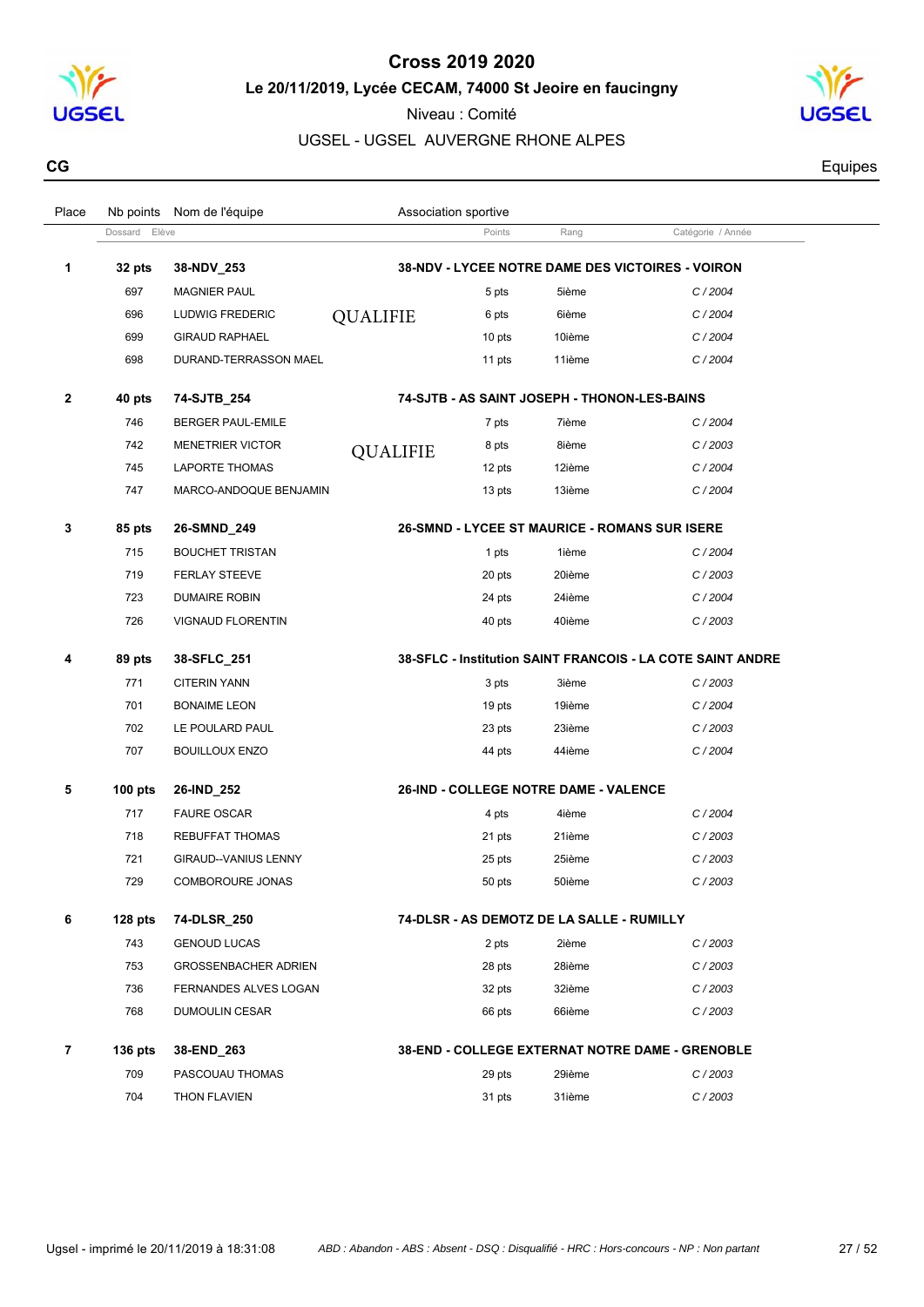

#### Niveau : Comité



| CG | Equipes<br>$\sim$ |
|----|-------------------|

| Place | Nb points        | Nom de l'équipe        | Association sportive                         |        |                                                        |  |
|-------|------------------|------------------------|----------------------------------------------|--------|--------------------------------------------------------|--|
|       | Elève<br>Dossard |                        | Points                                       | Rang   | Catégorie / Année                                      |  |
| 7     | $136$ pts        | 38-END 263             |                                              |        | <b>38-END - COLLEGE EXTERNAT NOTRE DAME - GRENOBLE</b> |  |
|       | 705              | PAULUS THOMAS          | 33 pts                                       | 33ième | C/2003                                                 |  |
|       | 741              | PIOLAT COLIN           | 43 pts                                       | 43ième | C/2003                                                 |  |
| 8     | 167 pts          | 74-SJTB 257            | 74-SJTB - AS SAINT JOSEPH - THONON-LES-BAINS |        |                                                        |  |
|       | 749              | LEITE THEO             | 15 pts                                       | 15ième | C/2004                                                 |  |
|       | 761              | <b>LHUILE MATHIS</b>   | 46 pts                                       | 46ième | C/2004                                                 |  |
|       | 763              | <b>BOUCHET LOICK</b>   | 48 pts                                       | 48ième | C/2003                                                 |  |
|       | 766              | <b>FIAT NATHAN</b>     | 58 pts                                       | 58ième | C/2004                                                 |  |
|       |                  |                        |                                              |        |                                                        |  |
| 9     | $206$ pts        | 38-END 269             |                                              |        | <b>38-END - COLLEGE EXTERNAT NOTRE DAME - GRENOBLE</b> |  |
|       | 713              | <b>DELATTRE ALIXAN</b> | 47 pts                                       | 47ième | C/2004                                                 |  |
|       | 712              | <b>FALLET ERWAN</b>    | 49 pts                                       | 49ième | C/2003                                                 |  |
|       | 710              | <b>BERTHOUD AXEL</b>   | 54 pts                                       | 54ième | C/2004                                                 |  |
|       | 714              | <b>BAUMGARTHEN TOM</b> | 56 pts                                       | 56ième | C/2003                                                 |  |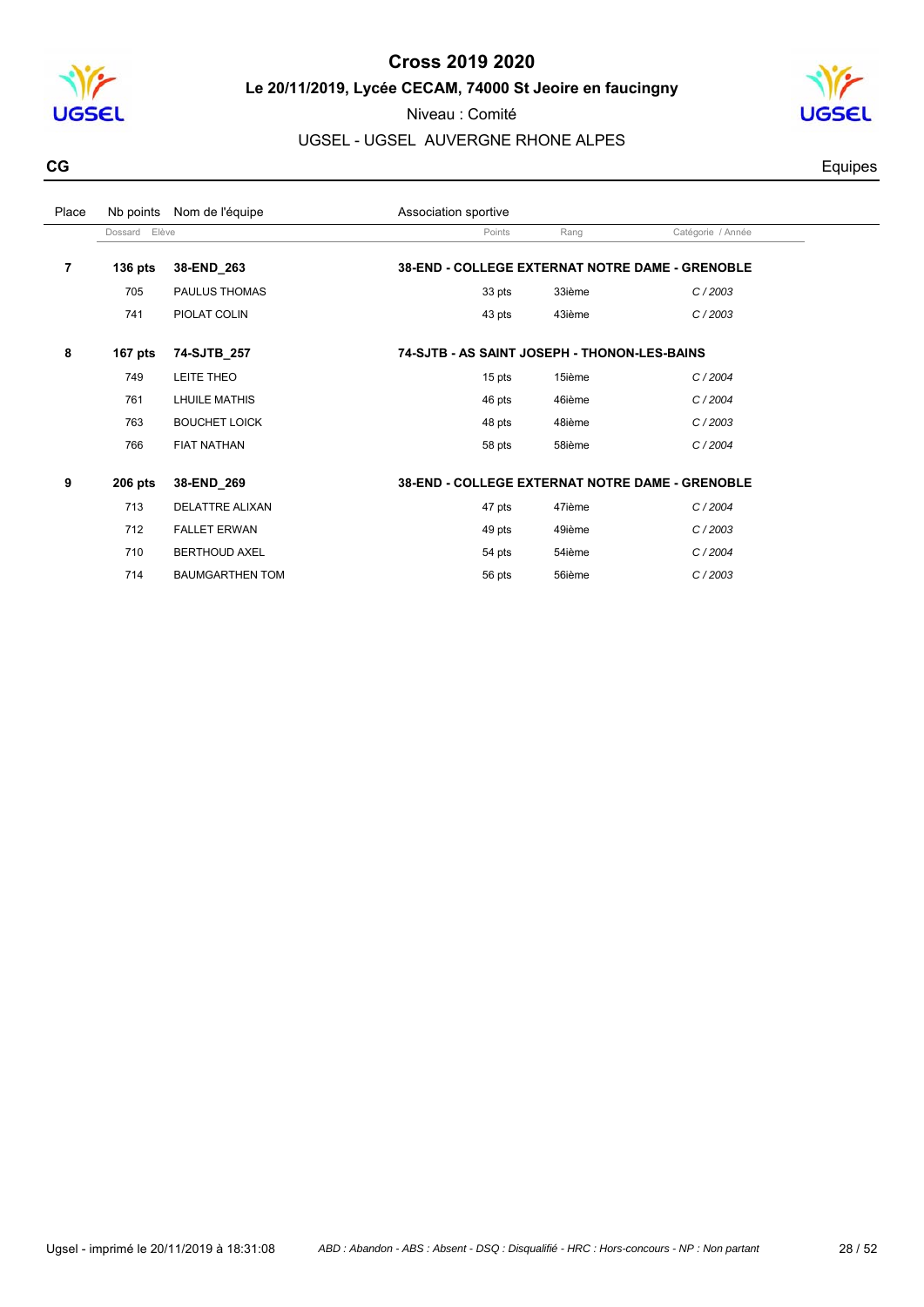



| JF    |                  |           |                      |       |         |         | Individuel |
|-------|------------------|-----------|----------------------|-------|---------|---------|------------|
| Place | Nom prénom (Nat) | Cat/né(e) | Association sportive | Ville | Licence | Dossard | Etat       |
|       |                  |           |                      |       |         |         |            |
|       |                  |           |                      |       |         |         |            |
|       |                  |           |                      |       |         |         |            |
|       |                  |           |                      |       |         |         |            |
|       |                  |           |                      |       |         |         |            |
|       |                  |           |                      |       |         |         |            |
|       |                  |           |                      |       |         |         |            |
|       |                  |           |                      |       |         |         |            |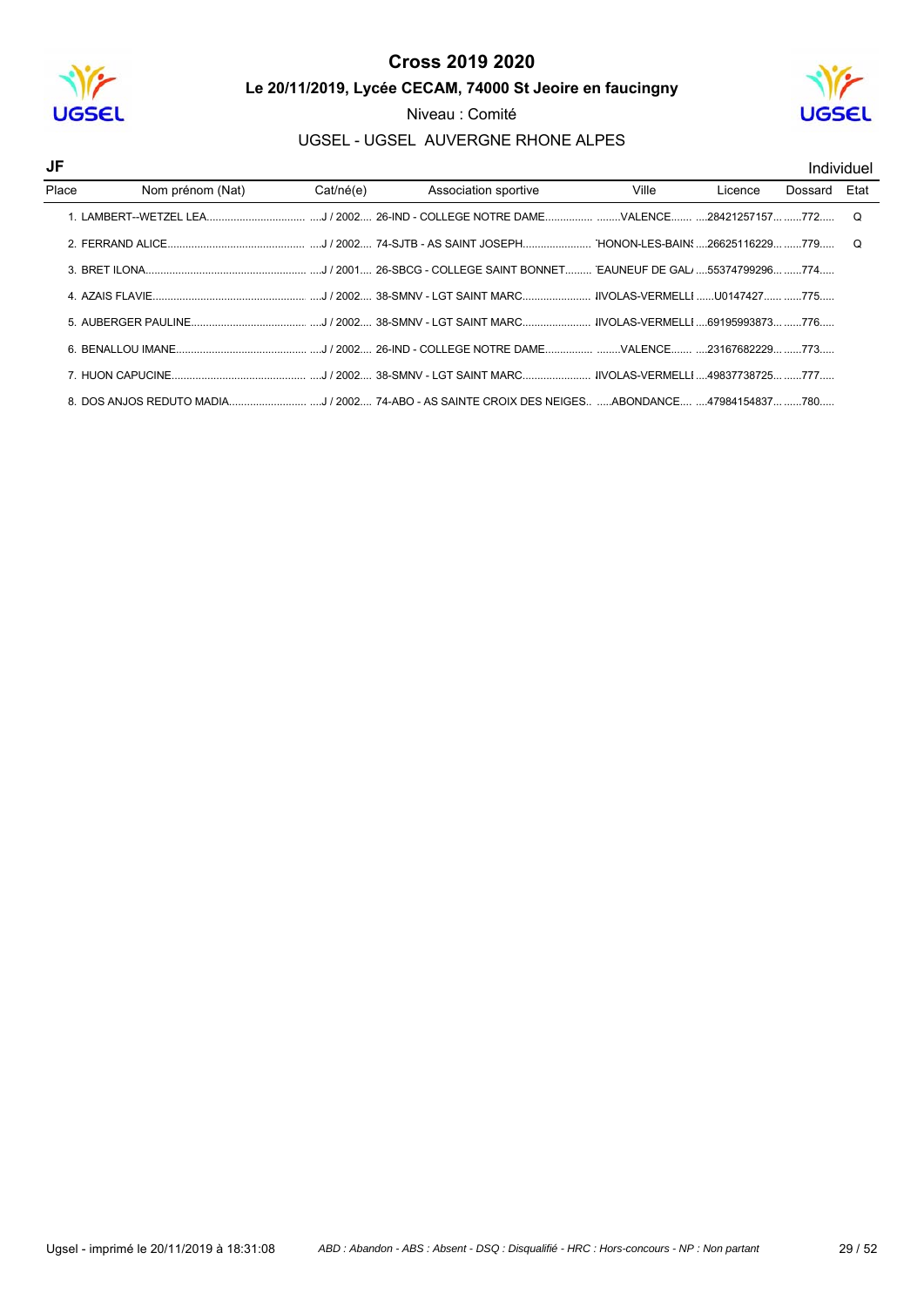

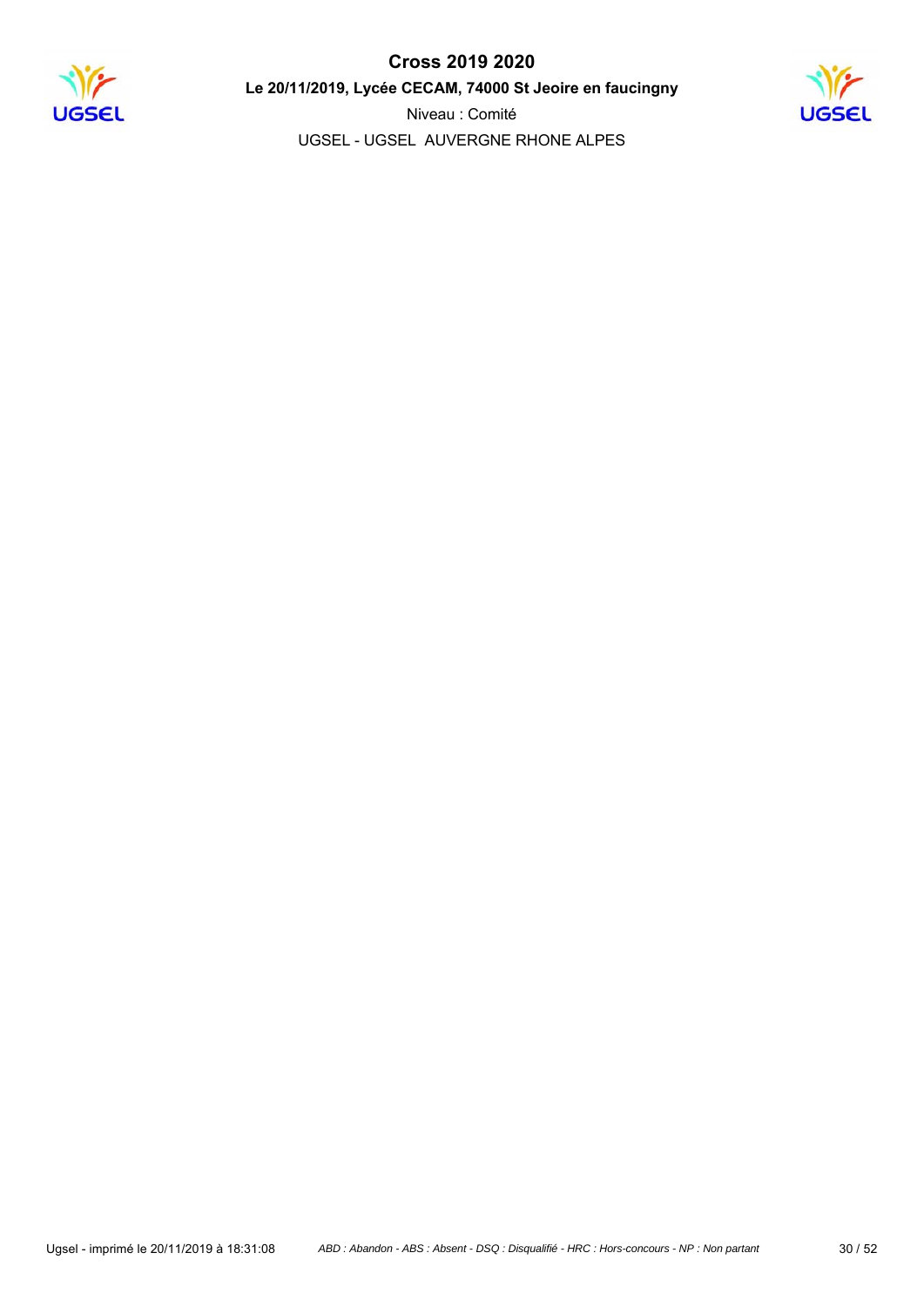



| JG    |                                                                                                                |           |                      |       |         |         | Individue |
|-------|----------------------------------------------------------------------------------------------------------------|-----------|----------------------|-------|---------|---------|-----------|
| Place | Nom prénom (Nat)                                                                                               | Cat/né(e) | Association sportive | Ville | Licence | Dossard | Etat      |
|       |                                                                                                                |           |                      |       |         |         | Q         |
|       |                                                                                                                |           |                      |       |         |         | Q         |
|       |                                                                                                                |           |                      |       |         |         |           |
|       |                                                                                                                |           |                      |       |         |         | Q         |
|       |                                                                                                                |           |                      |       |         |         | $\Omega$  |
|       |                                                                                                                |           |                      |       |         |         | $\Omega$  |
|       |                                                                                                                |           |                      |       |         |         |           |
|       |                                                                                                                |           |                      |       |         |         |           |
|       |                                                                                                                |           |                      |       |         |         |           |
|       |                                                                                                                |           |                      |       |         |         |           |
|       |                                                                                                                |           |                      |       |         |         | $\Omega$  |
|       |                                                                                                                |           |                      |       |         |         |           |
|       |                                                                                                                |           |                      |       |         |         |           |
|       |                                                                                                                |           |                      |       |         |         | $\Omega$  |
|       |                                                                                                                |           |                      |       |         |         |           |
|       |                                                                                                                |           |                      |       |         |         |           |
|       |                                                                                                                |           |                      |       |         |         |           |
|       |                                                                                                                |           |                      |       |         |         |           |
|       |                                                                                                                |           |                      |       |         |         |           |
|       |                                                                                                                |           |                      |       |         |         |           |
|       | 21. DIAKITE FILLY………………………………………………J / 2002…. 74-ECS - AS ECS……………………………………………SALLANCHES………58519753822………807…… |           |                      |       |         |         |           |
|       |                                                                                                                |           |                      |       |         |         |           |
|       |                                                                                                                |           |                      |       |         |         |           |
|       |                                                                                                                |           |                      |       |         |         |           |
|       |                                                                                                                |           |                      |       |         |         |           |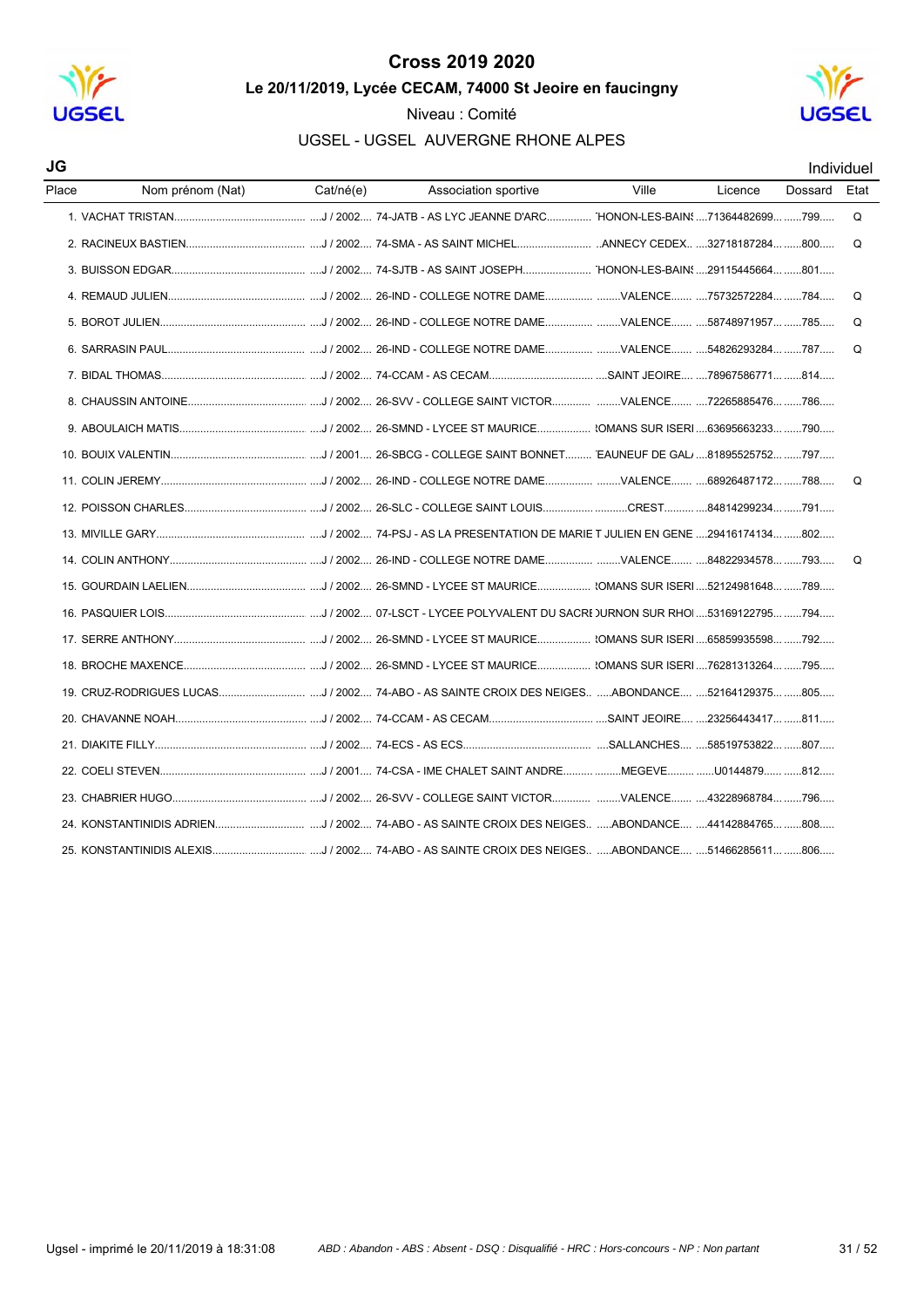



| Place        | Nb points        | Nom de l'équipe         |                 | Association sportive |                                                      |                   |
|--------------|------------------|-------------------------|-----------------|----------------------|------------------------------------------------------|-------------------|
|              | Elève<br>Dossard |                         |                 | Points               | Rang                                                 | Catégorie / Année |
|              |                  |                         |                 |                      |                                                      |                   |
| 1            | 26 pts           | 26-IND 287              |                 |                      | 26-IND - COLLEGE NOTRE DAME - VALENCE                |                   |
|              | 784              | <b>REMAUD JULIEN</b>    |                 | 4 pts                | 4ième                                                | J/2002            |
|              | 785              | <b>BOROT JULIEN</b>     | <b>QUALIFIE</b> | 5 pts                | 5ième                                                | J/2002            |
|              | 787              | <b>SARRASIN PAUL</b>    |                 | 6 pts                | 6ième                                                | J/2002            |
|              | 788              | <b>COLIN JEREMY</b>     |                 | 11 pts               | 11ième                                               | J/2002            |
|              |                  |                         |                 |                      |                                                      |                   |
| $\mathbf{2}$ | 59 pts           | 26-SMND 290             |                 |                      | <b>26-SMND - LYCEE ST MAURICE - ROMANS SUR ISERE</b> |                   |
|              | 790              | <b>ABOULAICH MATIS</b>  |                 | 9 pts                | 9ième                                                | J/2002            |
|              | 789              | <b>GOURDAIN LAELIEN</b> |                 | 15 pts               | 15ième                                               | J/2002            |
|              | 792              | <b>SERRE ANTHONY</b>    |                 | 17 pts               | 17ième                                               | J/2002            |
|              | 795              | <b>BROCHE MAXENCE</b>   |                 | 18 pts               | 18ième                                               | J/2002            |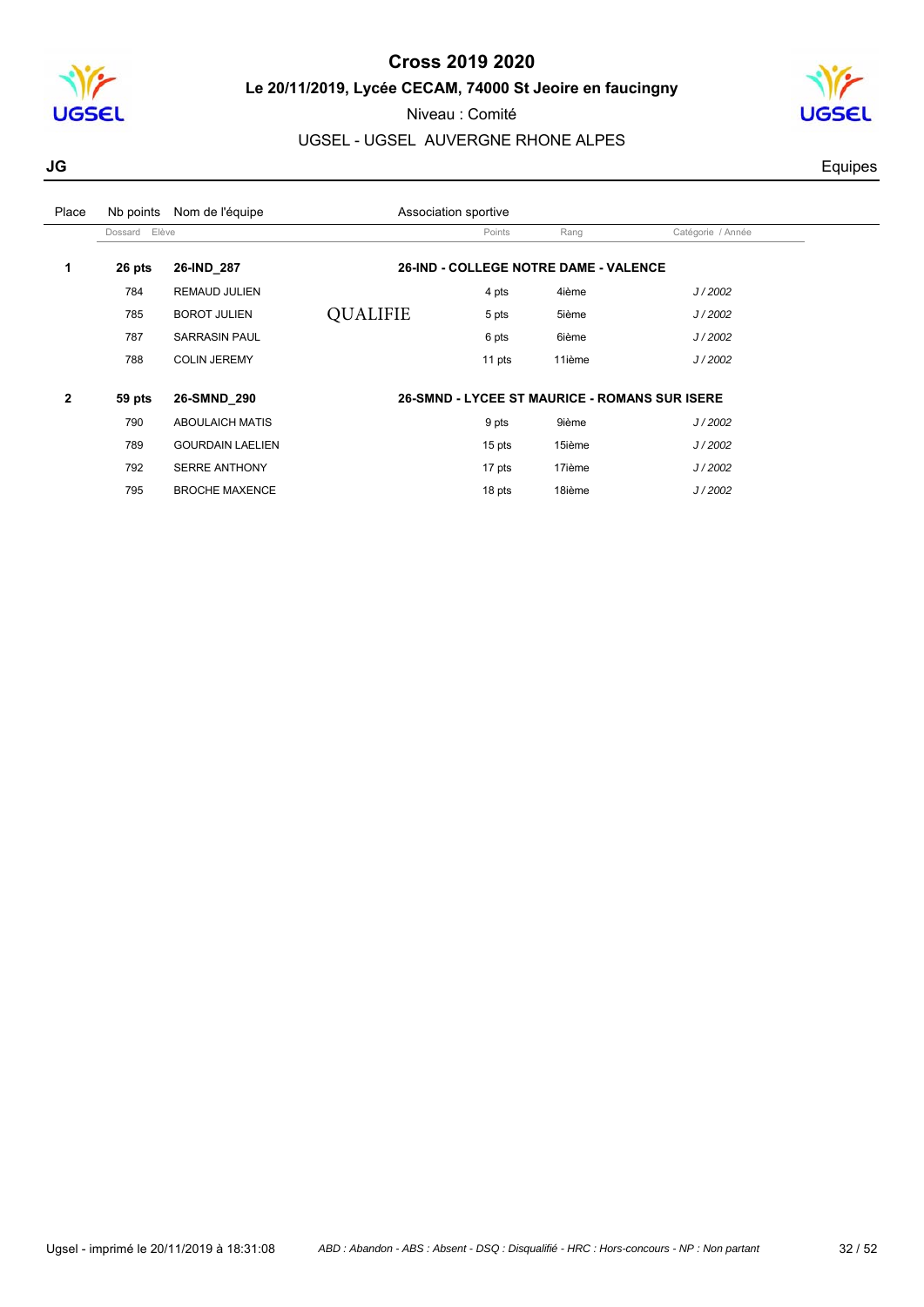



| MF1   |                  |           |                      |       |         |         | Individuel |
|-------|------------------|-----------|----------------------|-------|---------|---------|------------|
| Place | Nom prénom (Nat) | Cat/né(e) | Association sportive | Ville | Licence | Dossard | Etat       |
|       |                  |           |                      |       |         |         | Q          |
|       |                  |           |                      |       |         |         | Q          |
|       |                  |           |                      |       |         |         |            |
|       |                  |           |                      |       |         |         | Q          |
|       |                  |           |                      |       |         |         |            |
|       |                  |           |                      |       |         |         |            |
|       |                  |           |                      |       |         |         |            |
|       |                  |           |                      |       |         |         | Q          |
|       |                  |           |                      |       |         |         |            |
|       |                  |           |                      |       |         |         | Q          |
|       |                  |           |                      |       |         |         | Q          |
|       |                  |           |                      |       |         |         |            |
|       |                  |           |                      |       |         |         |            |
|       |                  |           |                      |       |         |         |            |
|       |                  |           |                      |       |         |         |            |
|       |                  |           |                      |       |         |         | Q          |
|       |                  |           |                      |       |         |         | Q          |
|       |                  |           |                      |       |         |         |            |
|       |                  |           |                      |       |         |         |            |
|       |                  |           |                      |       |         |         |            |
|       |                  |           |                      |       |         |         |            |
|       |                  |           |                      |       |         |         |            |
|       |                  |           |                      |       |         |         |            |
|       |                  |           |                      |       |         |         |            |
|       |                  |           |                      |       |         |         |            |
|       |                  |           |                      |       |         |         | Q          |
|       |                  |           |                      |       |         |         |            |
|       |                  |           |                      |       |         |         |            |
|       |                  |           |                      |       |         |         |            |
|       |                  |           |                      |       |         |         | Q          |
|       |                  |           |                      |       |         |         |            |
|       |                  |           |                      |       |         |         |            |
|       |                  |           |                      |       |         |         |            |
|       |                  |           |                      |       |         |         |            |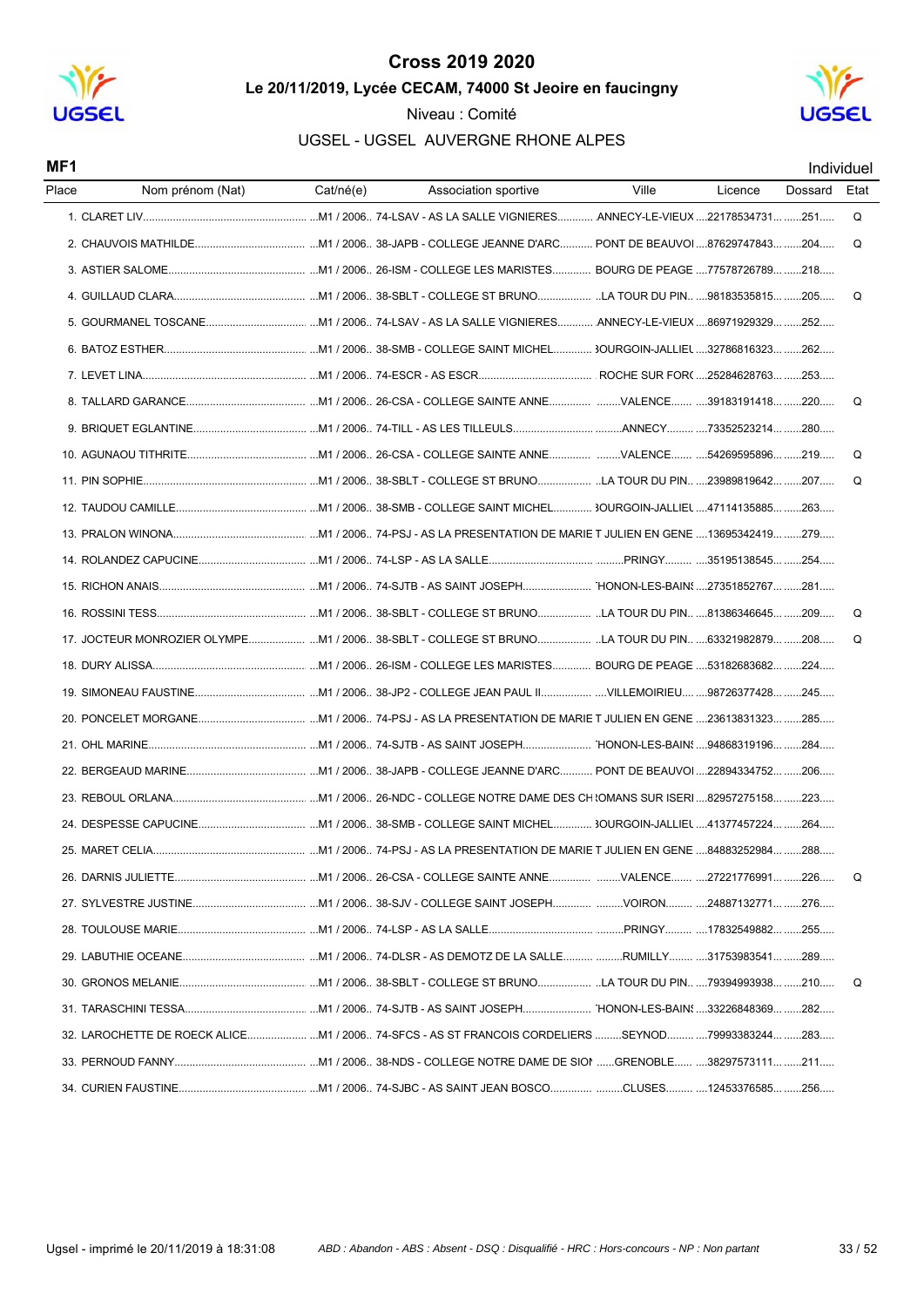

**Le 20/11/2019, Lycée CECAM, 74000 St Jeoire en faucingny**



| 37. SEGUINEAU DE PREVAL CLEMENTINE M1 / 2006 38-SFLC - Institution SAINT FRANCOIS \ COTE SAINT ANDI 44221184945 246 |   |
|---------------------------------------------------------------------------------------------------------------------|---|
|                                                                                                                     |   |
|                                                                                                                     |   |
|                                                                                                                     |   |
|                                                                                                                     | C |
|                                                                                                                     |   |
|                                                                                                                     |   |
|                                                                                                                     |   |
|                                                                                                                     |   |
|                                                                                                                     |   |
|                                                                                                                     |   |
|                                                                                                                     |   |
|                                                                                                                     |   |
|                                                                                                                     |   |
|                                                                                                                     |   |
|                                                                                                                     |   |
|                                                                                                                     | C |
|                                                                                                                     |   |
|                                                                                                                     |   |
|                                                                                                                     |   |
|                                                                                                                     |   |
|                                                                                                                     |   |
|                                                                                                                     |   |
|                                                                                                                     |   |
|                                                                                                                     |   |
|                                                                                                                     |   |
|                                                                                                                     |   |
|                                                                                                                     |   |
|                                                                                                                     |   |
|                                                                                                                     |   |
|                                                                                                                     |   |
|                                                                                                                     |   |
|                                                                                                                     |   |
|                                                                                                                     |   |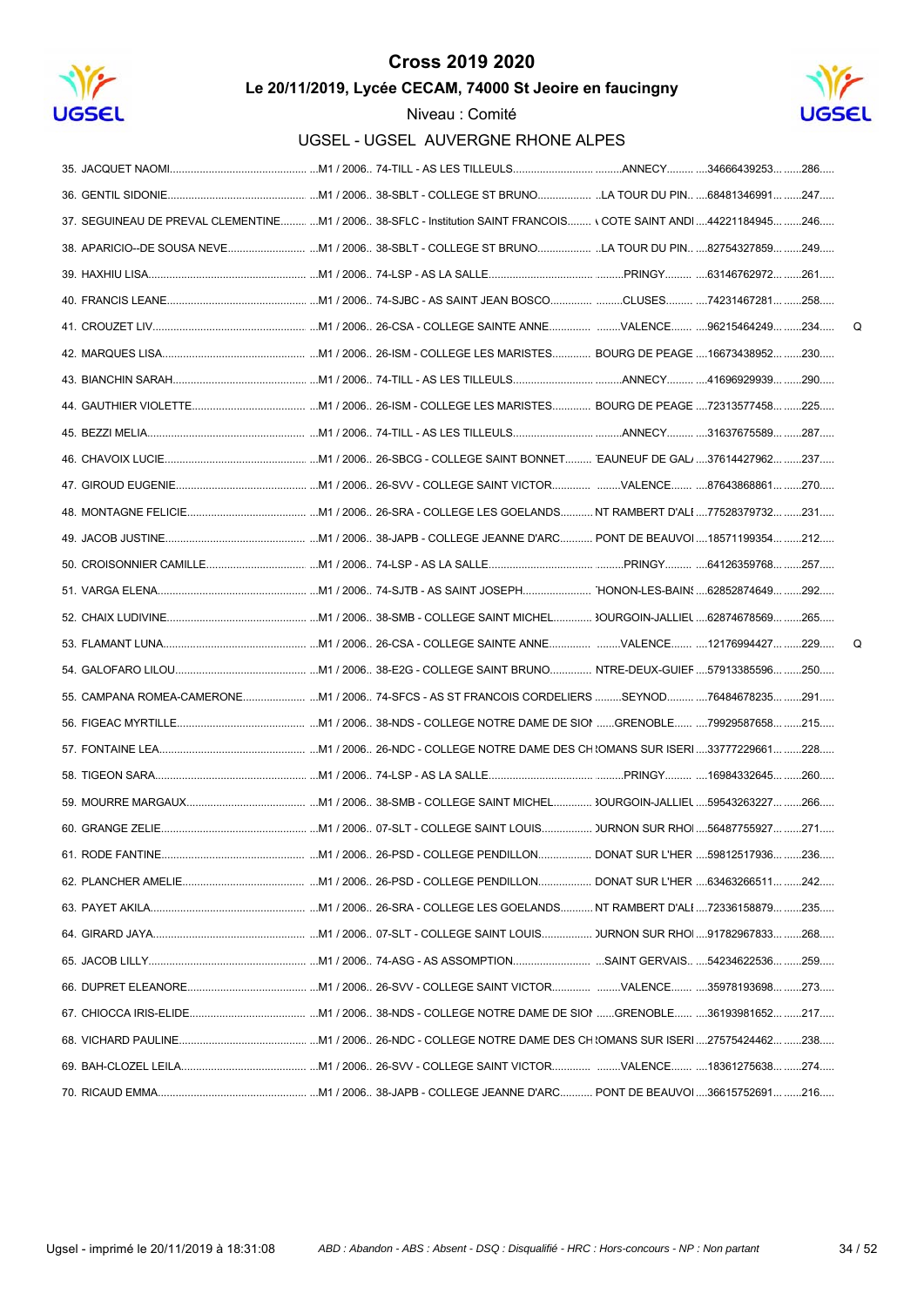

**Le 20/11/2019, Lycée CECAM, 74000 St Jeoire en faucingny**

Niveau : Comité

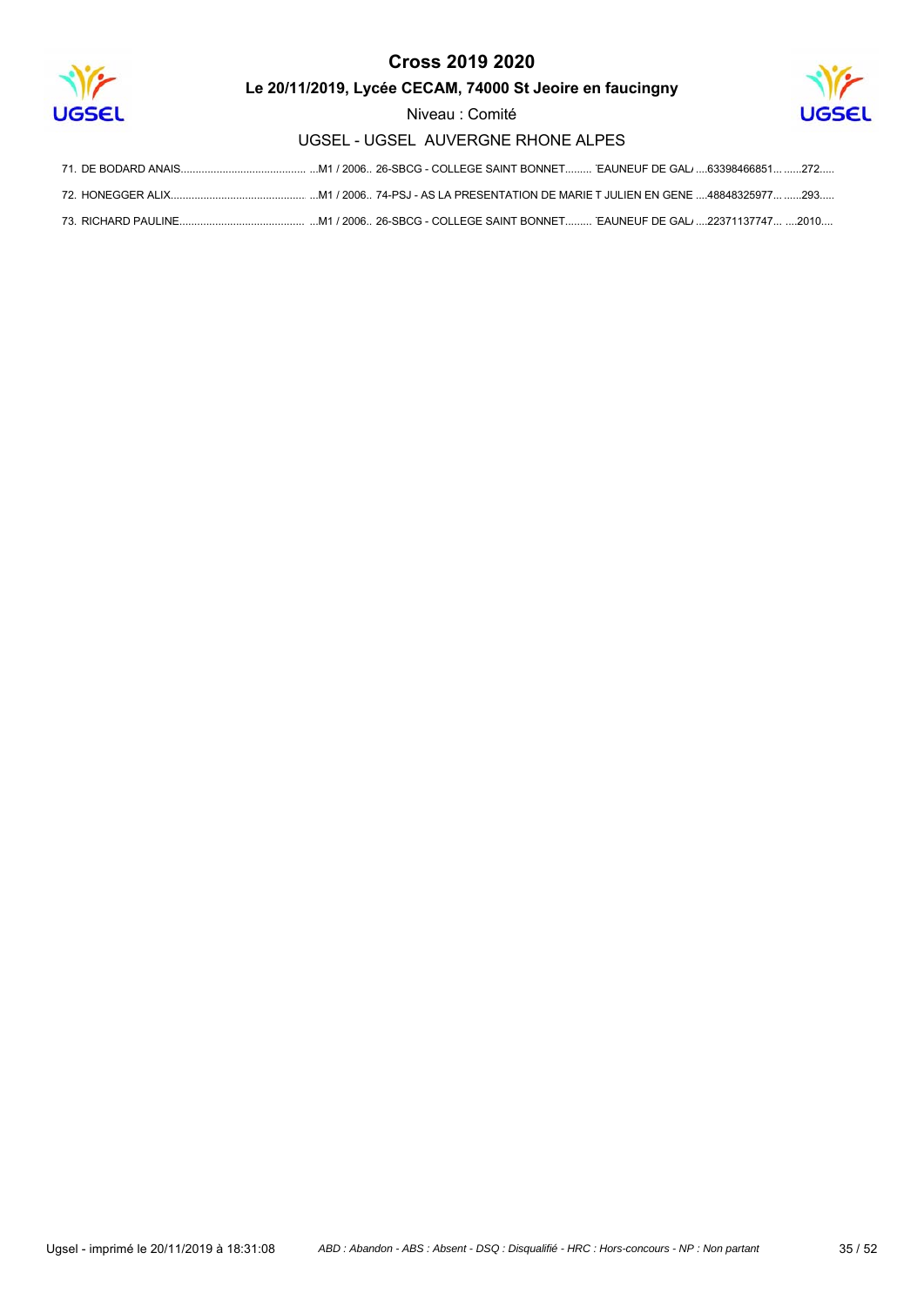

Niveau : Comité



| Place          |                  | Nb points Nom de l'équipe |                 | Association sportive          |                                               |                                                                 |  |
|----------------|------------------|---------------------------|-----------------|-------------------------------|-----------------------------------------------|-----------------------------------------------------------------|--|
|                | Dossard<br>Elève |                           |                 | Points                        | Rang                                          | Catégorie / Année                                               |  |
| 1              | 48 pts           | 38-SBLT_80                |                 |                               | 38-SBLT - COLLEGE ST BRUNO - LA TOUR DU PIN   |                                                                 |  |
|                | 205              | <b>GUILLAUD CLARA</b>     |                 | 4 pts                         | 4ième                                         | M1/2006                                                         |  |
|                | 207              | PIN SOPHIE                | <b>QUALIFIE</b> | 11 pts                        | 11ième                                        | M1/2006                                                         |  |
|                | 209              | ROSSINI TESS              |                 | 16 pts                        | 16ième                                        | M1/2006                                                         |  |
|                | 208              | JOCTEUR MONROZIER OLYMPE  |                 | 17 pts                        | 17ième                                        | M1/2006                                                         |  |
| $\mathbf{2}$   | 85 pts           | 26-CSA_83                 |                 |                               | <b>26-CSA - COLLEGE SAINTE ANNE - VALENCE</b> |                                                                 |  |
|                | 220              | <b>TALLARD GARANCE</b>    |                 | 8 pts                         | 8ième                                         | M1/2006                                                         |  |
|                | 219              | <b>AGUNAOU TITHRITE</b>   |                 | 10 pts                        | 10ième                                        | M1/2006                                                         |  |
|                | 226              | DARNIS JULIETTE           | <b>QUALIFIE</b> | 26 pts                        | 26ième                                        | M1/2006                                                         |  |
|                | 234              | <b>CROUZET LIV</b>        |                 | 41 pts                        | 41ième                                        | M1/2006                                                         |  |
| 3              | 94 pts           | 38-SMB_81                 |                 |                               |                                               | <b>38-SMB - COLLEGE SAINT MICHEL - BOURGOIN-JALLIEU</b>         |  |
|                | 262              | <b>BATOZ ESTHER</b>       |                 | 6 pts                         | 6ième                                         | M1/2006                                                         |  |
|                | 263              | <b>TAUDOU CAMILLE</b>     |                 | 12 pts                        | 12ième                                        | M1/2006                                                         |  |
|                | 264              | DESPESSE CAPUCINE         |                 | 24 pts                        | 24ième                                        | M1/2006                                                         |  |
|                | 265              | CHAIX LUDIVINE            |                 | 52 pts                        | 52ième                                        | M1/2006                                                         |  |
| 4              | $107$ pts        | 26-ISM_79                 |                 |                               |                                               | 26-ISM - COLLEGE LES MARISTES - BOURG DE PEAGE                  |  |
|                | 218              | <b>ASTIER SALOME</b>      |                 | 3 pts                         | 3ième                                         | M1/2006                                                         |  |
|                | 224              | <b>DURY ALISSA</b>        |                 | 18 pts                        | 18ième                                        | M1/2006                                                         |  |
|                | 230              | <b>MARQUES LISA</b>       |                 | 42 pts                        | 42ième                                        | M1/2006                                                         |  |
|                | 225              | <b>GAUTHIER VIOLETTE</b>  |                 | 44 pts                        | 44ième                                        | M1/2006                                                         |  |
| 5              | 118 $pts$        | 74-SJTB_87                |                 |                               | 74-SJTB - AS SAINT JOSEPH - THONON-LES-BAINS  |                                                                 |  |
|                | 281              | <b>RICHON ANAIS</b>       |                 | 15 pts                        | 15ième                                        | M1/2006                                                         |  |
|                | 284              | OHL MARINE                |                 | 21 pts                        | 21ième                                        | M1/2006                                                         |  |
|                | 282              | <b>TARASCHINI TESSA</b>   |                 | 31 pts                        | 31ième                                        | M1/2006                                                         |  |
|                | 292              | VARGA ELENA               |                 | 51 pts                        | 51ième                                        | M1/2006                                                         |  |
| 6              | $130$ pts        | 74-PSJ 85                 |                 |                               |                                               | 74-PSJ - AS LA PRESENTATION DE MARIE - SAINT JULIEN EN GENEVOIS |  |
|                | 279              | PRALON WINONA             |                 | 13 pts                        | 13ième                                        | M1/2006                                                         |  |
|                | 285              | PONCELET MORGANE          |                 | 20 pts                        | 20ième                                        | M1/2006                                                         |  |
|                | 288              | <b>MARET CELIA</b>        |                 | 25 pts                        | 25ième                                        | M1/2006                                                         |  |
|                | 293              | HONEGGER ALIX             |                 | 72 pts                        | 72ième                                        | M1/2006                                                         |  |
| $\overline{7}$ | $131$ pts        | 74-LSP_86                 |                 | 74-LSP - AS LA SALLE - PRINGY |                                               |                                                                 |  |
|                | 254              | ROLANDEZ CAPUCINE         |                 | 14 pts                        | 14ième                                        | M1/2006                                                         |  |
|                | 255              | <b>TOULOUSE MARIE</b>     |                 | 28 pts                        | 28ième                                        | M1/2006                                                         |  |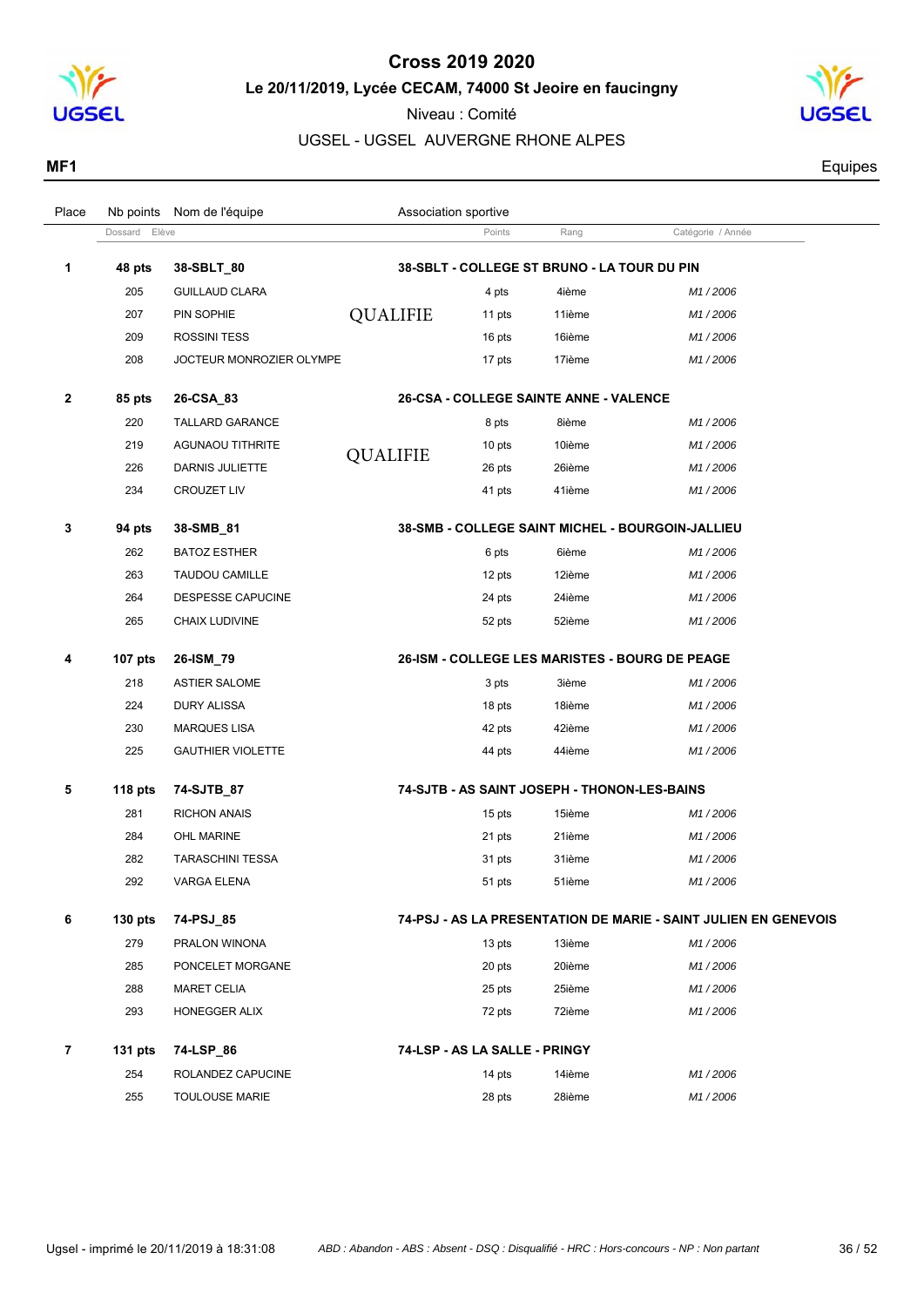

#### Niveau : Comité

## UGSEL - UGSEL AUVERGNE RHONE ALPES



**MF1** Equipes

| Place | Nb points        | Nom de l'équipe            | Association sportive               |        |                                                        |  |
|-------|------------------|----------------------------|------------------------------------|--------|--------------------------------------------------------|--|
|       | Dossard<br>Elève |                            | Points                             | Rang   | Catégorie / Année                                      |  |
| 7     | $131$ pts        | 74-LSP 86                  | 74-LSP - AS LA SALLE - PRINGY      |        |                                                        |  |
|       | 261              | <b>HAXHIU LISA</b>         | 39 pts                             | 39ième | M1/2006                                                |  |
|       | 257              | <b>CROISONNIER CAMILLE</b> | 50 pts                             | 50ième | M1/2006                                                |  |
| 8     | $132$ pts        | 74-TILL 84                 | 74-TILL - AS LES TILLEULS - ANNECY |        |                                                        |  |
|       | 280              | <b>BRIQUET EGLANTINE</b>   | 9 pts                              | 9ième  | M1/2006                                                |  |
|       | 286              | <b>JACQUET NAOMI</b>       | 35 pts                             | 35ième | M1/2006                                                |  |
|       | 290              | <b>BIANCHIN SARAH</b>      | 43 pts                             | 43ième | M1/2006                                                |  |
|       | 287              | <b>BEZZI MELIA</b>         | 45 pts                             | 45ième | M1/2006                                                |  |
|       |                  |                            |                                    |        |                                                        |  |
| 9     | 143 $pts$        | 38-JAPB 78                 |                                    |        | 38-JAPB - COLLEGE JEANNE D'ARC - LE PONT DE BEAUVOISIN |  |
|       | 204              | CHAUVOIS MATHILDE          | 2 pts                              | 2ième  | M1/2006                                                |  |
|       | 206              | <b>BERGEAUD MARINE</b>     | 22 pts                             | 22ième | M1/2006                                                |  |
|       | 212              | JACOB JUSTINE              | 49 pts                             | 49ième | M1/2006                                                |  |
|       | 216              | <b>RICAUD EMMA</b>         | 70 pts                             | 70ième | M1/2006                                                |  |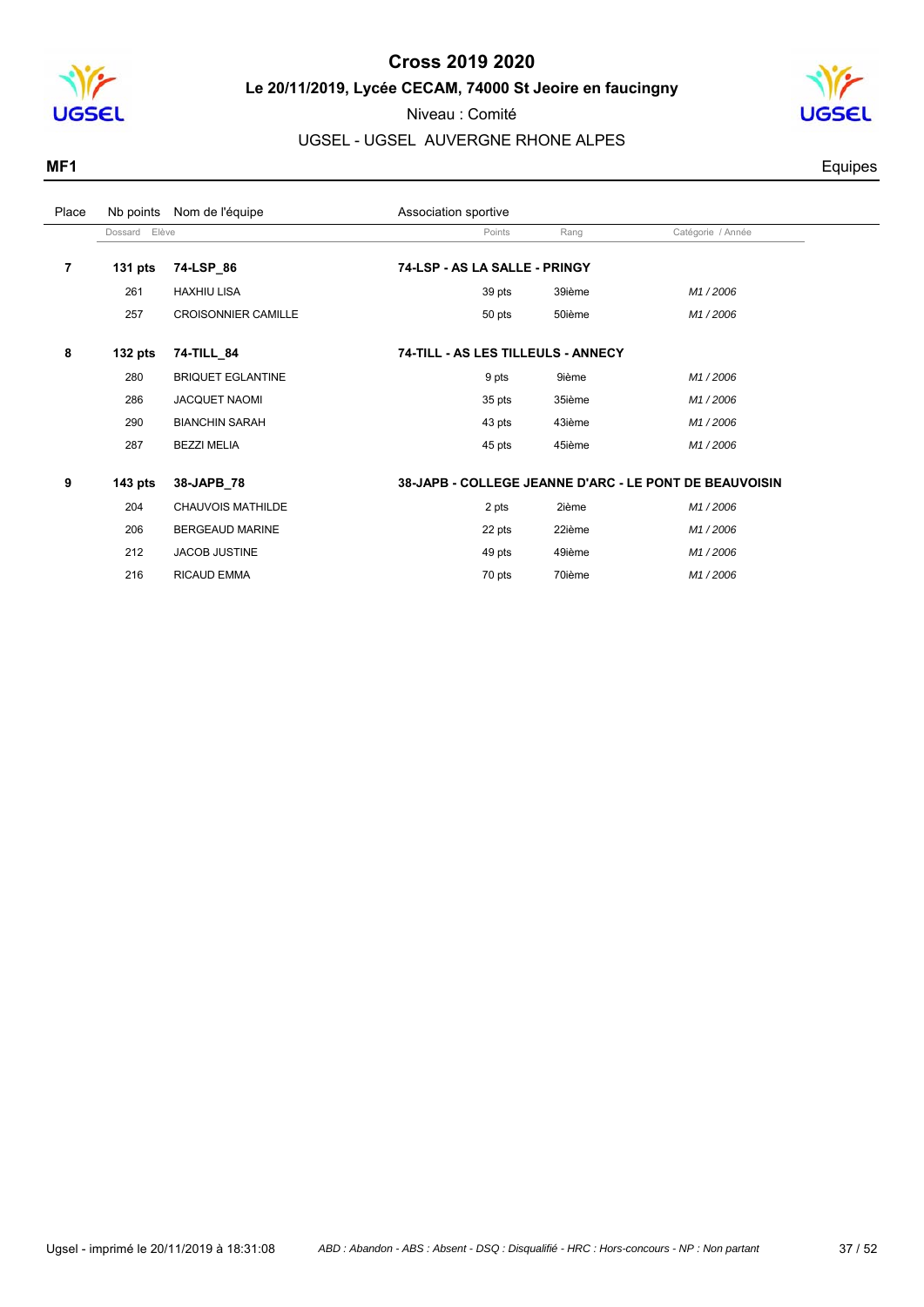



| MF2   |                  |           |                      |       |         |         | Individuel |
|-------|------------------|-----------|----------------------|-------|---------|---------|------------|
| Place | Nom prénom (Nat) | Cat/né(e) | Association sportive | Ville | Licence | Dossard | Etat       |
|       |                  |           |                      |       |         |         | Q          |
|       |                  |           |                      |       |         |         | Q          |
|       |                  |           |                      |       |         |         | Q          |
|       |                  |           |                      |       |         |         |            |
|       |                  |           |                      |       |         |         |            |
|       |                  |           |                      |       |         |         |            |
|       |                  |           |                      |       |         |         |            |
|       |                  |           |                      |       |         |         |            |
|       |                  |           |                      |       |         |         |            |
|       |                  |           |                      |       |         |         | Q          |
|       |                  |           |                      |       |         |         |            |
|       |                  |           |                      |       |         |         | Q          |
|       |                  |           |                      |       |         |         | Q          |
|       |                  |           |                      |       |         |         |            |
|       |                  |           |                      |       |         |         |            |
|       |                  |           |                      |       |         |         |            |
|       |                  |           |                      |       |         |         |            |
|       |                  |           |                      |       |         |         |            |
|       |                  |           |                      |       |         |         |            |
|       |                  |           |                      |       |         |         |            |
|       |                  |           |                      |       |         |         | Q          |
|       |                  |           |                      |       |         |         | Q          |
|       |                  |           |                      |       |         |         | Q          |
|       |                  |           |                      |       |         |         |            |
|       |                  |           |                      |       |         |         |            |
|       |                  |           |                      |       |         |         |            |
|       |                  |           |                      |       |         |         |            |
|       |                  |           |                      |       |         |         |            |
|       |                  |           |                      |       |         |         | Q          |
|       |                  |           |                      |       |         |         |            |
|       |                  |           |                      |       |         |         | Q          |
|       |                  |           |                      |       |         |         |            |
|       |                  |           |                      |       |         |         |            |
|       |                  |           |                      |       |         |         |            |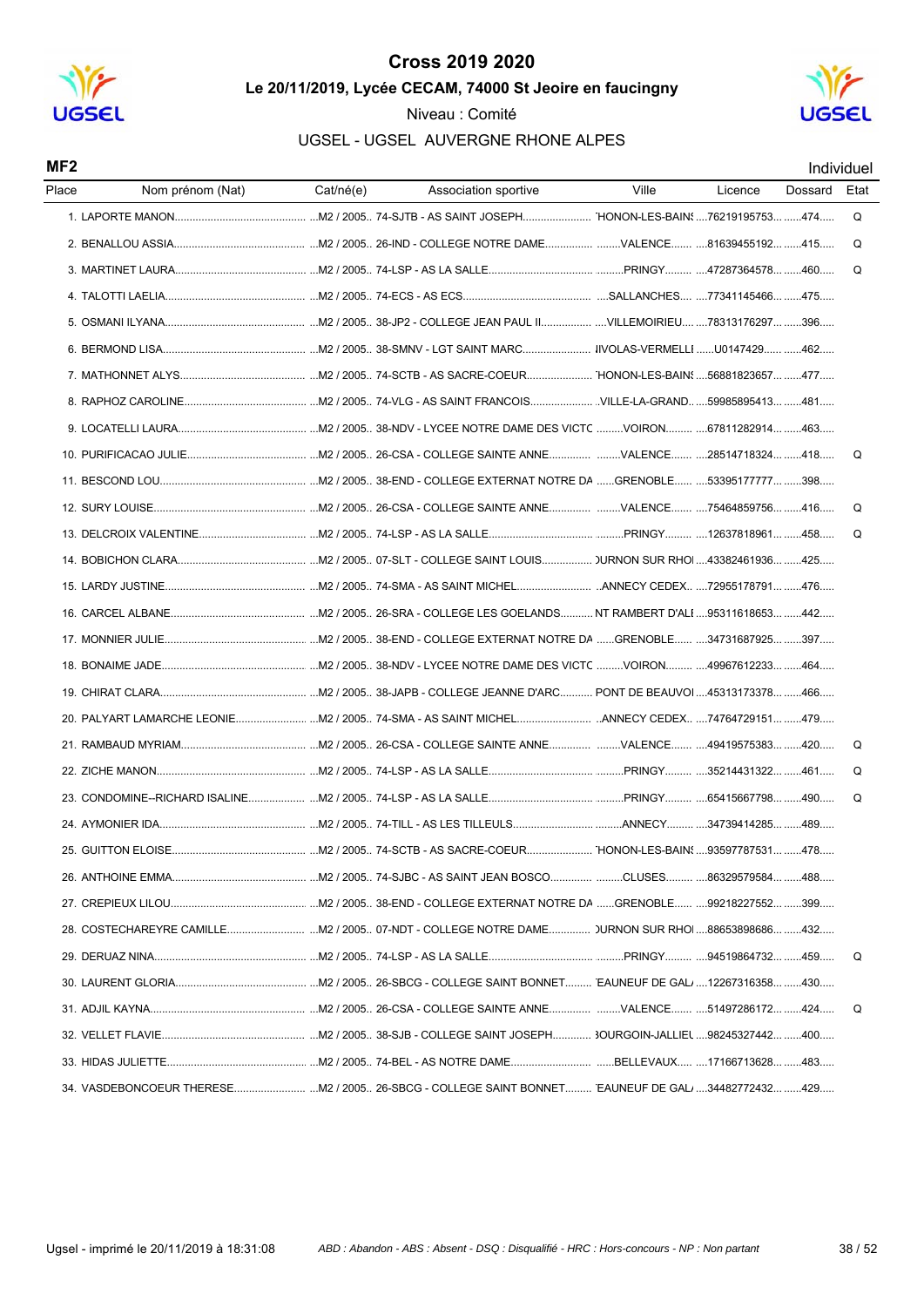

**Le 20/11/2019, Lycée CECAM, 74000 St Jeoire en faucingny**



| C. |
|----|
|    |
|    |
|    |
|    |
|    |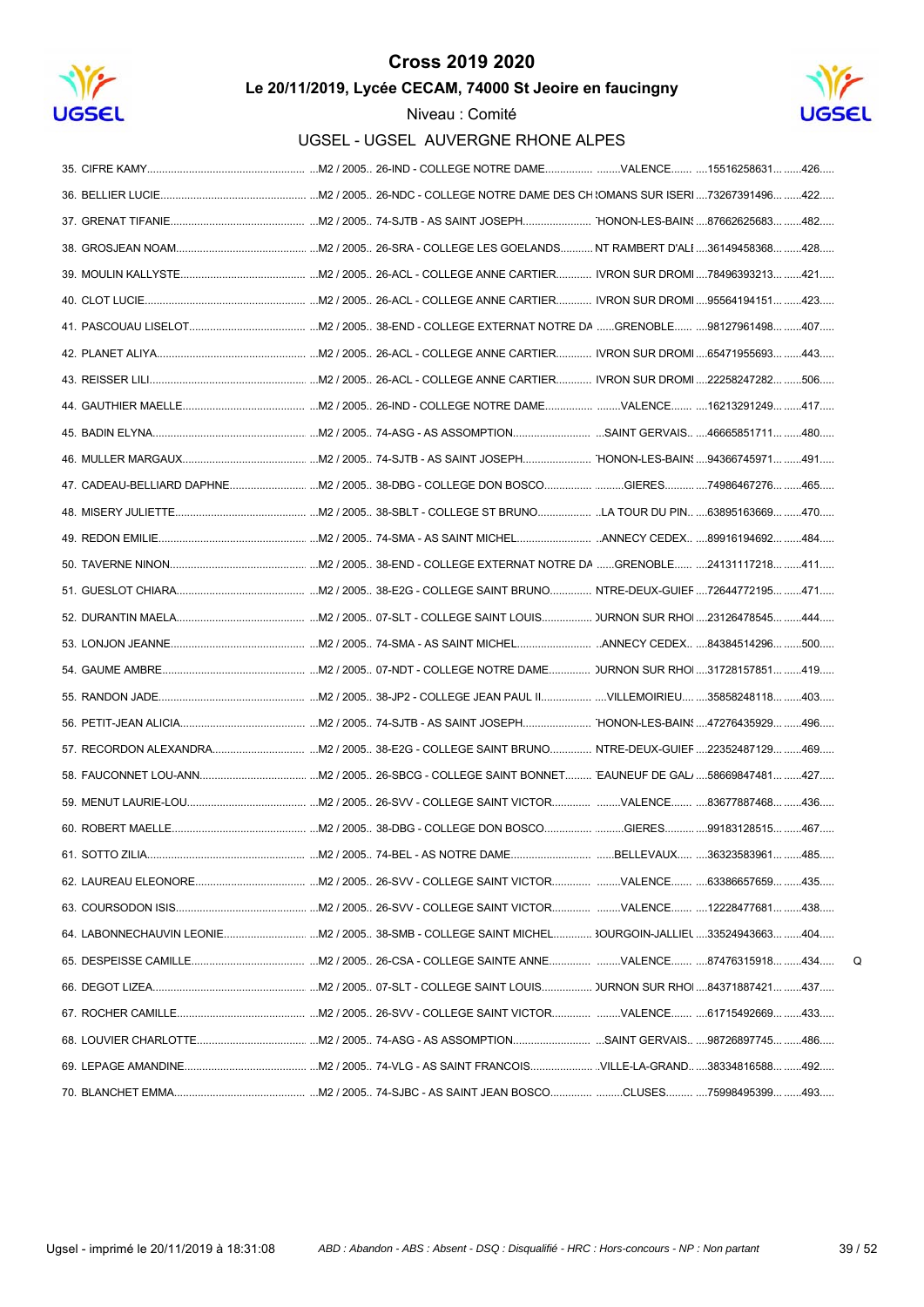

**Le 20/11/2019, Lycée CECAM, 74000 St Jeoire en faucingny**



# Niveau : Comité

| UGSEL - UGSEL AUVERGNE RHONE ALPES |  |
|------------------------------------|--|
|------------------------------------|--|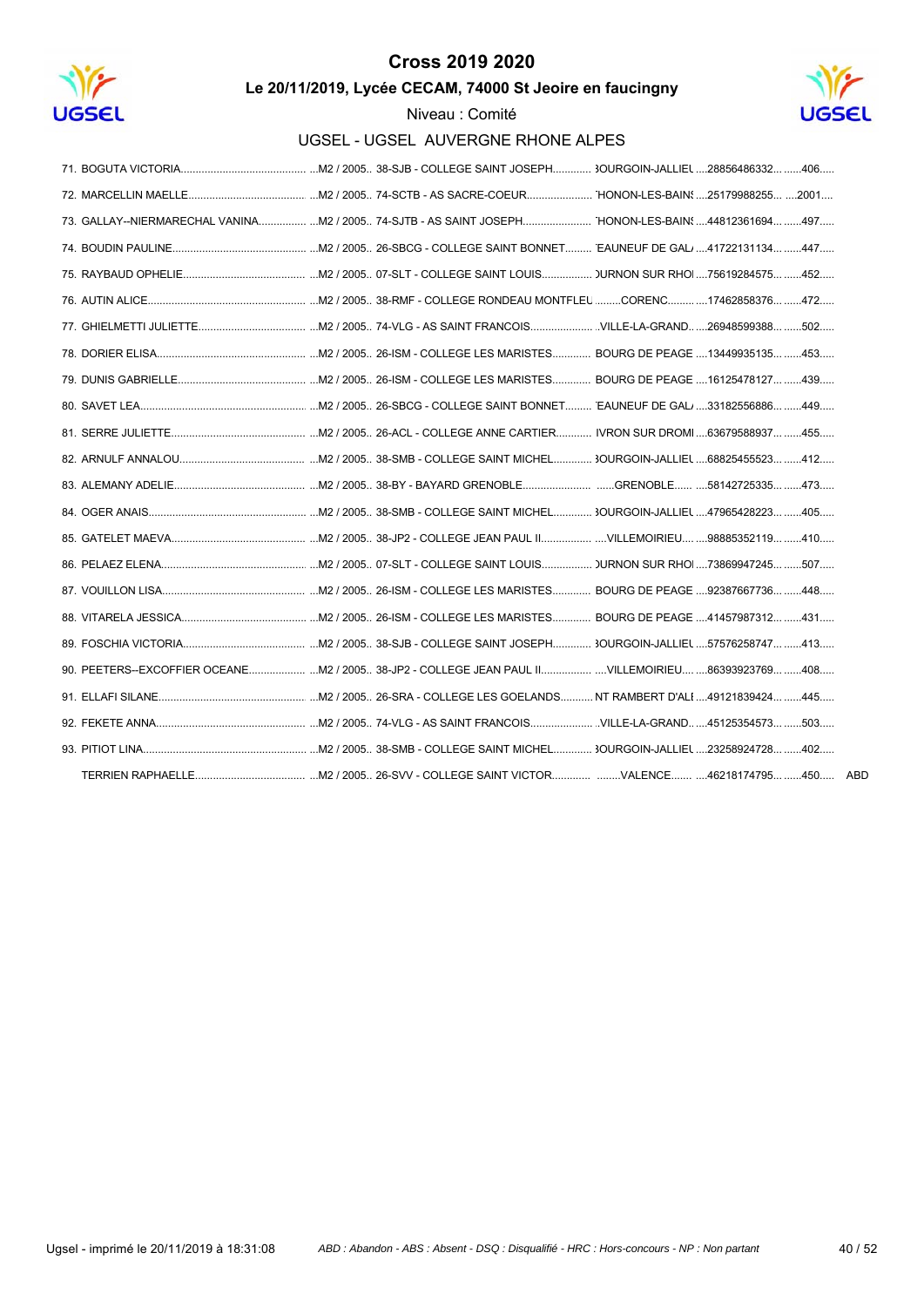

Niveau : Comité



| Place          | Nb points        | Nom de l'équipe            | Association sportive |                               |                                               |                                                         |  |
|----------------|------------------|----------------------------|----------------------|-------------------------------|-----------------------------------------------|---------------------------------------------------------|--|
|                | Dossard<br>Elève |                            |                      | Points                        | Rang                                          | Catégorie / Année                                       |  |
| 1              | 61 pts           | 74-LSP_145                 |                      | 74-LSP - AS LA SALLE - PRINGY |                                               |                                                         |  |
|                | 460              | <b>MARTINET LAURA</b>      |                      | 3 pts                         | 3ième                                         | M <sub>2</sub> / 2005                                   |  |
|                | 458              | DELCROIX VALENTINE         | <b>QUALIFIE</b>      | 13 pts                        | 13ième                                        | M <sub>2</sub> / 2005                                   |  |
|                | 461              | ZICHE MANON                |                      | 22 pts                        | 22ième                                        | M <sub>2</sub> / 2005                                   |  |
|                | 490              | CONDOMINE--RICHARD ISALINE |                      | 23 pts                        | 23ième                                        | M <sub>2</sub> / 2005                                   |  |
| $\mathbf{2}$   | 74 pts           | 26-CSA 152                 |                      |                               | <b>26-CSA - COLLEGE SAINTE ANNE - VALENCE</b> |                                                         |  |
|                | 418              | PURIFICACAO JULIE          |                      | 10 pts                        | 10ième                                        | M <sub>2</sub> / 2005                                   |  |
|                | 416              | <b>SURY LOUISE</b>         | <b>QUALIFIE</b>      | 12 pts                        | 12ième                                        | M <sub>2</sub> / 2005                                   |  |
|                | 420              | RAMBAUD MYRIAM             |                      | 21 pts                        | 21ième                                        | M <sub>2</sub> / 2005                                   |  |
|                | 424              | ADJIL KAYNA                |                      | 31 pts                        | 31ième                                        | M <sub>2</sub> / 2005                                   |  |
| 3              | 96 pts           | 38-END 153                 |                      |                               |                                               | <b>38-END - COLLEGE EXTERNAT NOTRE DAME - GRENOBLE</b>  |  |
|                | 398              | BESCOND LOU                |                      | 11 pts                        | 11ième                                        | M <sub>2</sub> / 2005                                   |  |
|                | 397              | MONNIER JULIE              |                      | 17 pts                        | 17ième                                        | M <sub>2</sub> / 2005                                   |  |
|                | 399              | <b>CREPIEUX LILOU</b>      |                      | 27 pts                        | 27ième                                        | M <sub>2</sub> / 2005                                   |  |
|                | 407              | PASCOUAU LISELOT           |                      | 41 pts                        | 41ième                                        | M <sub>2</sub> / 2005                                   |  |
| 4              | 137 pts          | 74-SMA_155                 |                      |                               | 74-SMA - AS SAINT MICHEL - ANNECY CEDEX       |                                                         |  |
|                | 476              | <b>LARDY JUSTINE</b>       |                      | 15 pts                        | 15ième                                        | M <sub>2</sub> / 2005                                   |  |
|                | 479              | PALYART LAMARCHE LEONIE    |                      | 20 pts                        | 20ième                                        | M <sub>2</sub> / 2005                                   |  |
|                | 484              | <b>REDON EMILIE</b>        |                      | 49 pts                        | 49ième                                        | M <sub>2</sub> / 2005                                   |  |
|                | 500              | LONJON JEANNE              |                      | 53 pts                        | 53ième                                        | M <sub>2</sub> / 2005                                   |  |
| 5              | <b>140 pts</b>   | 74-SJTB_143                |                      |                               | 74-SJTB - AS SAINT JOSEPH - THONON-LES-BAINS  |                                                         |  |
|                | 474              | <b>LAPORTE MANON</b>       |                      | 1 pts                         | 1ième                                         | M <sub>2</sub> / 2005                                   |  |
|                | 482              | <b>GRENAT TIFANIE</b>      |                      | 37 pts                        | 37ième                                        | M <sub>2</sub> / 2005                                   |  |
|                | 491              | <b>MULLER MARGAUX</b>      |                      | 46 pts                        | 46ième                                        | M <sub>2</sub> / 2005                                   |  |
|                | 496              | PETIT-JEAN ALICIA          |                      | 56 pts                        | 56ième                                        | M <sub>2</sub> / 2005                                   |  |
| 6              | <b>164 pts</b>   | 26-ACL_166                 |                      |                               |                                               | 26-ACL - COLLEGE ANNE CARTIER - LIVRON SUR DROME        |  |
|                | 421              | MOULIN KALLYSTE            |                      | 39 pts                        | 39ième                                        | M <sub>2</sub> / 2005                                   |  |
|                | 423              | <b>CLOT LUCIE</b>          |                      | 40 pts                        | 40ième                                        | M <sub>2</sub> / 2005                                   |  |
|                | 443              | PLANET ALIYA               |                      | 42 pts                        | 42ième                                        | M <sub>2</sub> / 2005                                   |  |
|                | 506              | REISSER LILI               |                      | 43 pts                        | 43ième                                        | M <sub>2</sub> / 2005                                   |  |
| $\overline{7}$ | <b>196 pts</b>   | 26-SBCG_162                |                      |                               |                                               | 26-SBCG - COLLEGE SAINT BONNET - CHATEAUNEUF DE GALAURE |  |
|                | 430              | <b>LAURENT GLORIA</b>      |                      | 30 pts                        | 30ième                                        | M <sub>2</sub> / 2005                                   |  |
|                | 429              | VASDEBONCOEUR THERESE      |                      | 34 pts                        | 34ième                                        | M2 / 2005                                               |  |
|                |                  |                            |                      |                               |                                               |                                                         |  |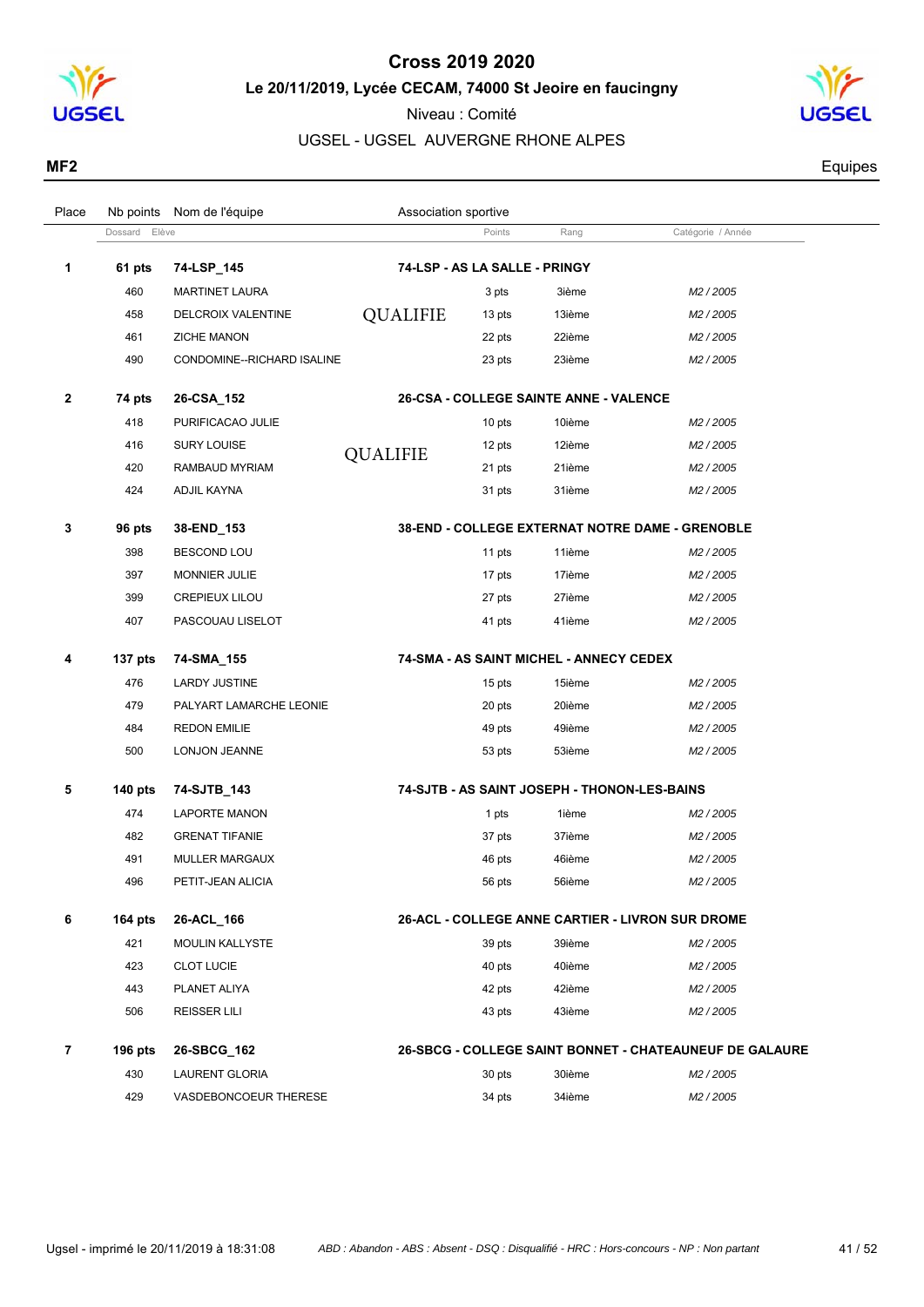

Niveau : Comité

UGSEL - UGSEL AUVERGNE RHONE ALPES

Dossard Elève **Catégorie / Année Points** Rang Catégorie / Année Points Rang Catégorie / Année

Place Nb points Nom de l'équipe  $\blacksquare$  Association sportive



**MF2** Equipes

| 196 pts | 26-SBCG_162                | 26-SBCG - COLLEGE SAINT BONNET - CHATEAUNEUF DE GALAURE |
|---------|----------------------------|---------------------------------------------------------|
| 427     | FAUCONNET LOU-ANN          | 58ième<br>58 pts<br>M <sub>2</sub> / 2005               |
| 447     | <b>BOUDIN PAULINE</b>      | 74 pts<br>M <sub>2</sub> / 2005<br>74ième               |
| 207 pts | 07-SLT 154                 | 07-SLT - COLLEGE SAINT LOUIS - TOURNON SUR RHONE        |
| 425     | <b>BOBICHON CLARA</b>      | 14 pts<br>14ième<br>M <sub>2</sub> / 2005               |
| 444     | <b>DURANTIN MAELA</b>      | 52 pts<br>52ième<br>M <sub>2</sub> / 2005               |
| 437     | <b>DEGOT LIZEA</b>         | 66 pts<br>66ième<br>M <sub>2</sub> / 2005               |
| 452     | RAYBAUD OPHELIE            | 75 pts<br>75ième<br>M <sub>2</sub> / 2005               |
| 235 pts | 38-JP2_147                 | 38-JP2 - COLLEGE JEAN PAUL II - VILLEMOIRIEU            |
| 396     | <b>OSMANI ILYANA</b>       | 5 pts<br>5ième<br>M <sub>2</sub> / 2005                 |
| 403     | RANDON JADE                | 55ième<br>55 pts<br>M <sub>2</sub> / 2005               |
| 410     | <b>GATELET MAEVA</b>       | 85 pts<br>85ième<br>M <sub>2</sub> / 2005               |
| 408     | PEETERS--EXCOFFIER OCEANE  | 90 pts<br>90ième<br>M <sub>2</sub> / 2005               |
| 246 pts | 74-VLG_150                 | 74-VLG - AS SAINT FRANCOIS - VILLE-LA-GRAND             |
| 481     | RAPHOZ CAROLINE            | 8 pts<br>8ième<br>M <sub>2</sub> / 2005                 |
| 492     | LEPAGE AMANDINE            | 69 pts<br>69ième<br>M <sub>2</sub> / 2005               |
| 502     | <b>GHIELMETTI JULIETTE</b> | 77 pts<br>77ième<br>M <sub>2</sub> / 2005               |
| 503     | <b>FEKETE ANNA</b>         | 92 pts<br>92ième<br>M <sub>2</sub> / 2005               |
| 251 pts | 26-SVV_172                 | <b>26-SVV - COLLEGE SAINT VICTOR - VALENCE</b>          |
| 436     | MENUT LAURIE-LOU           | 59ième<br>59 pts<br>M <sub>2</sub> / 2005               |
| 435     | LAUREAU ELEONORE           | 62 pts<br>62ième<br>M <sub>2</sub> / 2005               |
| 438     | <b>COURSODON ISIS</b>      | 63 pts<br>63ième<br>M <sub>2</sub> / 2005               |
| 433     | ROCHER CAMILLE             | 67 pts<br>67ième<br>M <sub>2</sub> / 2005               |
| 323 pts | 38-SMB 173                 | 38-SMB - COLLEGE SAINT MICHEL - BOURGOIN-JALLIEU        |
| 404     | LABONNECHAUVIN LEONIE      | 64 pts<br>64ième<br>M <sub>2</sub> / 2005               |
| 412     | ARNULF ANNALOU             | 82 pts<br>82ième<br>M <sub>2</sub> / 2005               |
| 405     | <b>OGER ANAIS</b>          | 84 pts<br>84ième<br>M <sub>2</sub> / 2005               |
| 402     | PITIOT LINA                | 93 pts<br>93ième<br>M <sub>2</sub> / 2005               |
| 332 pts | 26-ISM_177                 | <b>26-ISM - COLLEGE LES MARISTES - BOURG DE PEAGE</b>   |
|         |                            |                                                         |

| 453 | DORIER ELISA           | 78 pts | 78ième | M <sub>2</sub> / 2005 |
|-----|------------------------|--------|--------|-----------------------|
| 439 | <b>DUNIS GABRIELLE</b> | 79 pts | 79ième | M <sub>2</sub> / 2005 |
| 448 | <b>VOUILLON LISA</b>   | 87 pts | 87ième | M <sub>2</sub> / 2005 |
| 431 | VITARELA JESSICA       | 88 pts | 88ième | M <sub>2</sub> / 2005 |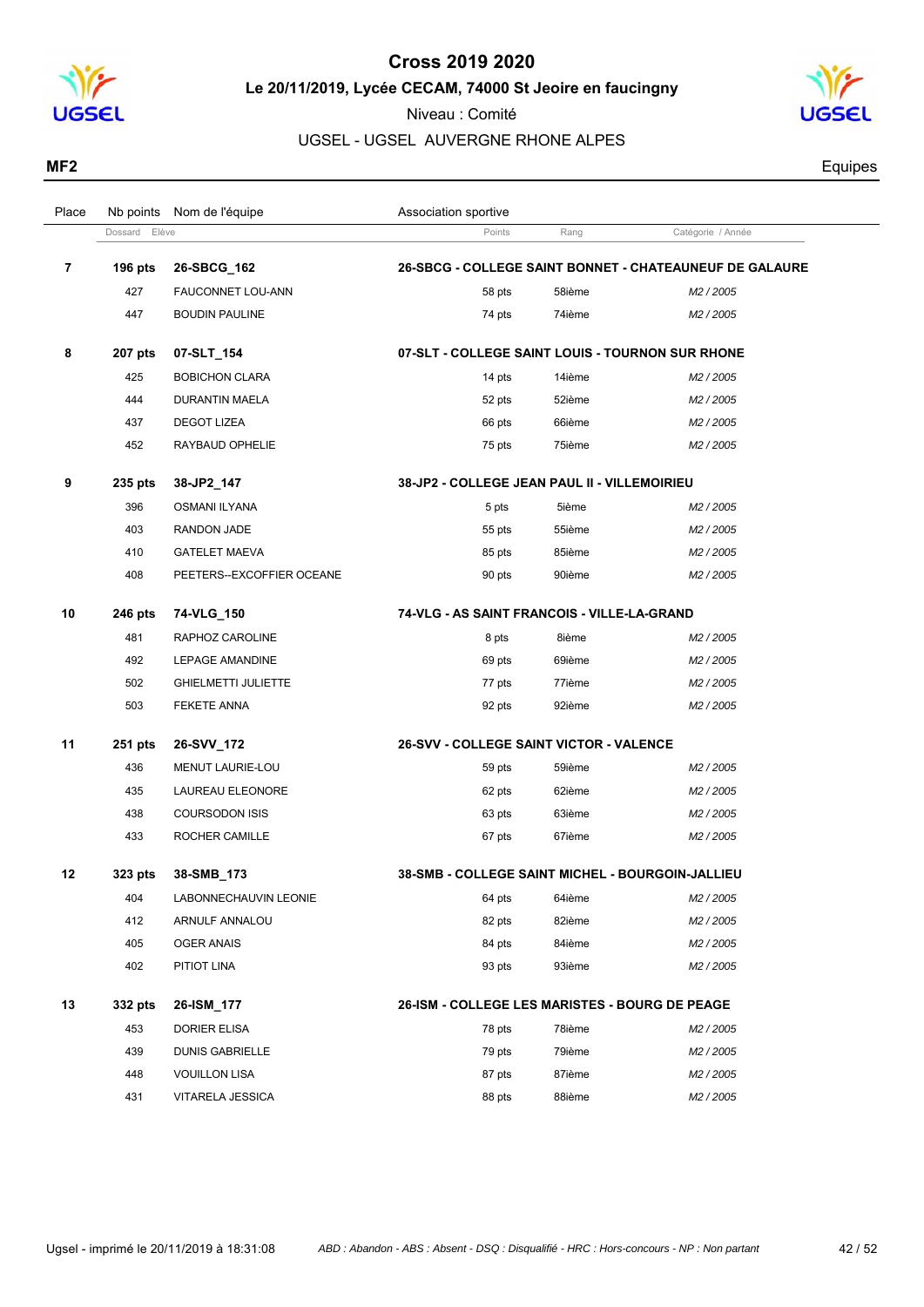



| MG1   |                  |           |                      |       |         |         | Individuel |
|-------|------------------|-----------|----------------------|-------|---------|---------|------------|
| Place | Nom prénom (Nat) | Cat/né(e) | Association sportive | Ville | Licence | Dossard | Etat       |
|       |                  |           |                      |       |         |         | Q          |
|       |                  |           |                      |       |         |         | Q          |
|       |                  |           |                      |       |         |         | Q          |
|       |                  |           |                      |       |         |         | Q          |
|       |                  |           |                      |       |         |         | Q          |
|       |                  |           |                      |       |         |         | Q          |
|       |                  |           |                      |       |         |         |            |
|       |                  |           |                      |       |         |         | Q          |
|       |                  |           |                      |       |         |         | Q          |
|       |                  |           |                      |       |         |         |            |
|       |                  |           |                      |       |         |         |            |
|       |                  |           |                      |       |         |         | Q          |
|       |                  |           |                      |       |         |         | Q          |
|       |                  |           |                      |       |         |         |            |
|       |                  |           |                      |       |         |         |            |
|       |                  |           |                      |       |         |         |            |
|       |                  |           |                      |       |         |         |            |
|       |                  |           |                      |       |         |         |            |
|       |                  |           |                      |       |         |         |            |
|       |                  |           |                      |       |         |         |            |
|       |                  |           |                      |       |         |         |            |
|       |                  |           |                      |       |         |         |            |
|       |                  |           |                      |       |         |         |            |
|       |                  |           |                      |       |         |         |            |
|       |                  |           |                      |       |         |         |            |
|       |                  |           |                      |       |         |         |            |
|       |                  |           |                      |       |         |         |            |
|       |                  |           |                      |       |         |         |            |
|       |                  |           |                      |       |         |         |            |
|       |                  |           |                      |       |         |         |            |
|       |                  |           |                      |       |         |         |            |
|       |                  |           |                      |       |         |         |            |
|       |                  |           |                      |       |         |         |            |
|       |                  |           |                      |       |         |         | Q          |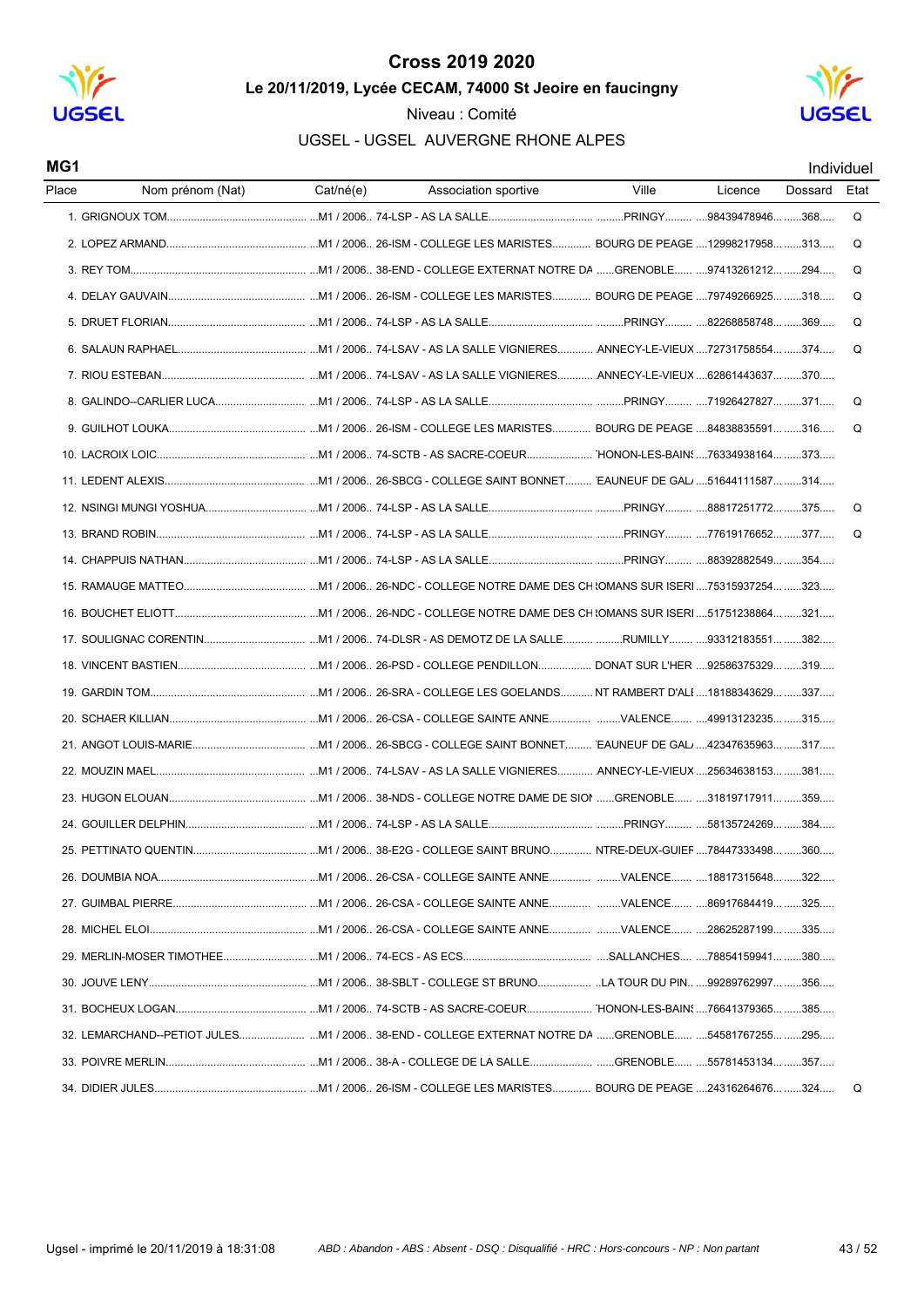

**Le 20/11/2019, Lycée CECAM, 74000 St Jeoire en faucingny**





| C.                                                                                                     |
|--------------------------------------------------------------------------------------------------------|
| 59. WIEDEMANN-GOIRAN COLOMBAN  M1 / 2006 26-SBCG - COLLEGE SAINT BONNET EAUNEUF DE GAL 72151335722 351 |
|                                                                                                        |
|                                                                                                        |
|                                                                                                        |
|                                                                                                        |
|                                                                                                        |
|                                                                                                        |
|                                                                                                        |
|                                                                                                        |
|                                                                                                        |
|                                                                                                        |
|                                                                                                        |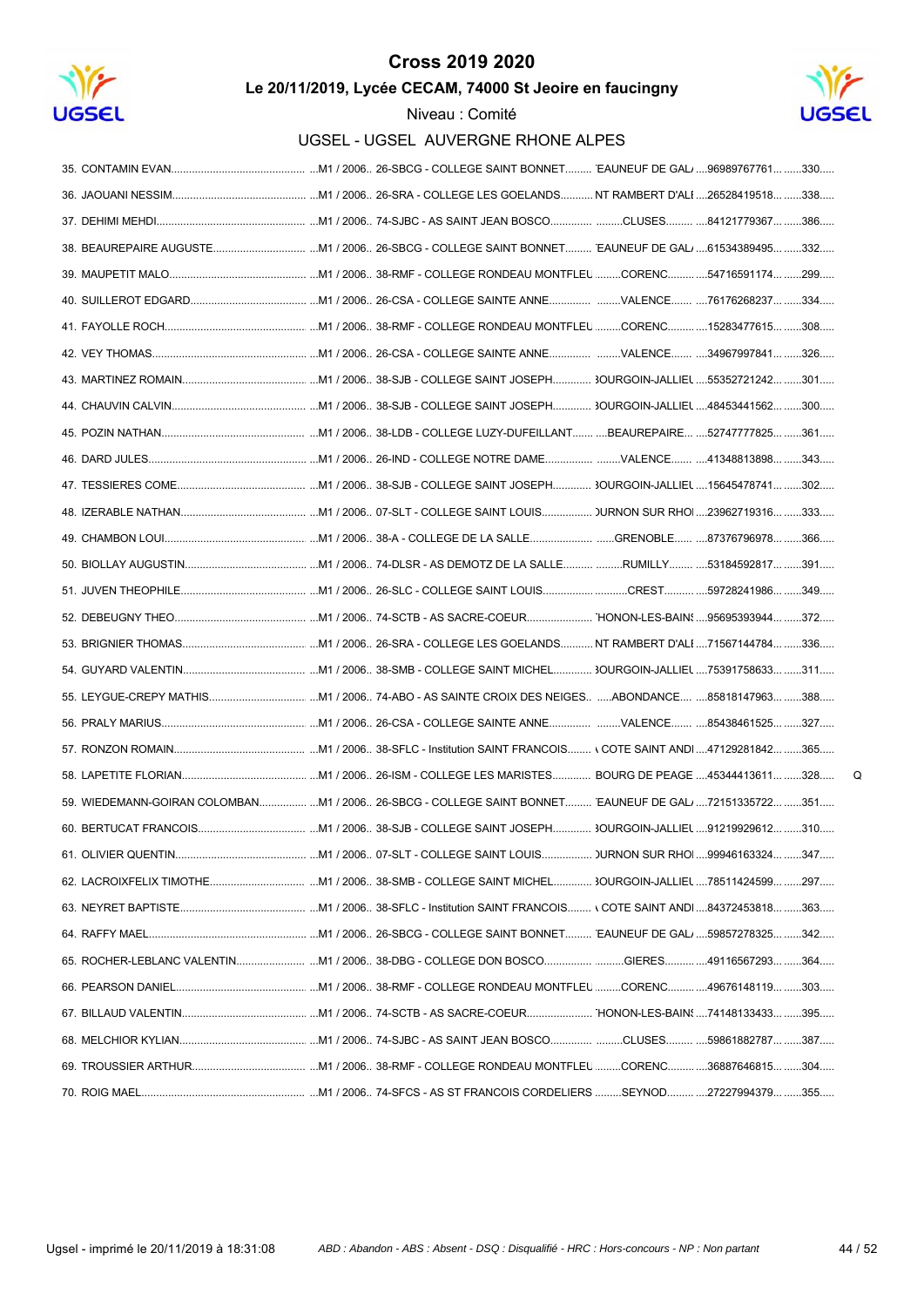

**Le 20/11/2019, Lycée CECAM, 74000 St Jeoire en faucingny**



# Niveau : Comité

| UGSEL - UGSEL AUVERGNE RHONE ALPES |  |
|------------------------------------|--|
|------------------------------------|--|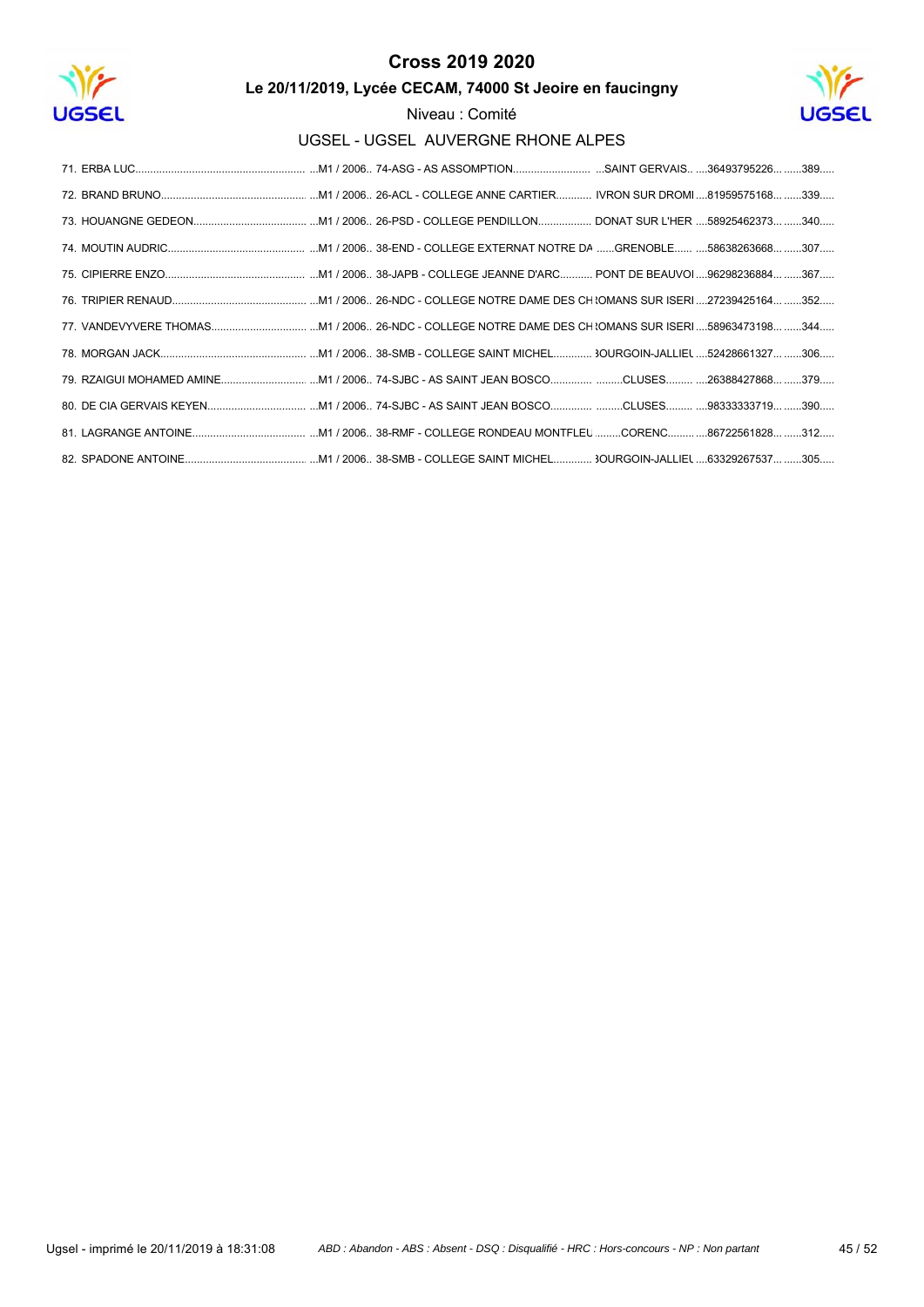

#### Niveau : Comité



| MG1 | Equipes |
|-----|---------|
|     |         |
| ___ |         |

| Elève<br>Dossard<br>Points<br>Rang<br>Catégorie / Année<br>74-LSP - AS LA SALLE - PRINGY<br>1<br>26 pts<br>74-LSP_107<br>368<br>M1/2006<br><b>GRIGNOUX TOM</b><br>1 pts<br>1ième<br><b>QUALIFIE</b><br>369<br>5 pts<br><b>DRUET FLORIAN</b><br>5ième<br>M1/2006<br>371<br>GALINDO--CARLIER LUCA<br>8 pts<br>8ième<br>M1/2006<br>375<br>NSINGI MUNGI YOSHUA<br>12 pts<br>12ième<br>M1/2006<br>26-ISM - COLLEGE LES MARISTES - BOURG DE PEAGE<br>$\mathbf{2}$<br>49 pts<br>26-ISM_108<br>313<br><b>LOPEZ ARMAND</b><br>2 pts<br>2ième<br>M1/2006<br>318<br>4ième<br>M1/2006<br><b>DELAY GAUVAIN</b><br>4 pts<br><b>QUALIFIE</b><br>316<br><b>GUILHOT LOUKA</b><br>9 pts<br>9ième<br>M1/2006<br>324<br><b>DIDIER JULES</b><br>34 pts<br>34ième<br>M1/2006<br>3<br><b>26-CSA - COLLEGE SAINTE ANNE - VALENCE</b><br><b>101 pts</b><br>26-CSA 118<br>315<br>20ième<br><b>SCHAER KILLIAN</b><br>20 pts<br>M1/2006<br>322<br>DOUMBIA NOA<br>26 pts<br>26ième<br>M1/2006<br>325<br><b>GUIMBAL PIERRE</b><br>27 pts<br>27ième<br>M1/2006<br>335<br>MICHEL ELOI<br>28 pts<br>28ième<br>M1/2006<br>26-SBCG - COLLEGE SAINT BONNET - CHATEAUNEUF DE GALAURE<br>4<br>$105$ pts<br>26-SBCG_112<br>314<br><b>LEDENT ALEXIS</b><br>11 pts<br>11ième<br>M1/2006<br>317<br>21 pts<br>21ième<br>M1/2006<br>ANGOT LOUIS-MARIE<br>330<br><b>CONTAMIN EVAN</b><br>35 pts<br>35ième<br>M1/2006 |  |
|-------------------------------------------------------------------------------------------------------------------------------------------------------------------------------------------------------------------------------------------------------------------------------------------------------------------------------------------------------------------------------------------------------------------------------------------------------------------------------------------------------------------------------------------------------------------------------------------------------------------------------------------------------------------------------------------------------------------------------------------------------------------------------------------------------------------------------------------------------------------------------------------------------------------------------------------------------------------------------------------------------------------------------------------------------------------------------------------------------------------------------------------------------------------------------------------------------------------------------------------------------------------------------------------------------------------------------------------------------------------------|--|
|                                                                                                                                                                                                                                                                                                                                                                                                                                                                                                                                                                                                                                                                                                                                                                                                                                                                                                                                                                                                                                                                                                                                                                                                                                                                                                                                                                         |  |
|                                                                                                                                                                                                                                                                                                                                                                                                                                                                                                                                                                                                                                                                                                                                                                                                                                                                                                                                                                                                                                                                                                                                                                                                                                                                                                                                                                         |  |
|                                                                                                                                                                                                                                                                                                                                                                                                                                                                                                                                                                                                                                                                                                                                                                                                                                                                                                                                                                                                                                                                                                                                                                                                                                                                                                                                                                         |  |
|                                                                                                                                                                                                                                                                                                                                                                                                                                                                                                                                                                                                                                                                                                                                                                                                                                                                                                                                                                                                                                                                                                                                                                                                                                                                                                                                                                         |  |
|                                                                                                                                                                                                                                                                                                                                                                                                                                                                                                                                                                                                                                                                                                                                                                                                                                                                                                                                                                                                                                                                                                                                                                                                                                                                                                                                                                         |  |
|                                                                                                                                                                                                                                                                                                                                                                                                                                                                                                                                                                                                                                                                                                                                                                                                                                                                                                                                                                                                                                                                                                                                                                                                                                                                                                                                                                         |  |
|                                                                                                                                                                                                                                                                                                                                                                                                                                                                                                                                                                                                                                                                                                                                                                                                                                                                                                                                                                                                                                                                                                                                                                                                                                                                                                                                                                         |  |
|                                                                                                                                                                                                                                                                                                                                                                                                                                                                                                                                                                                                                                                                                                                                                                                                                                                                                                                                                                                                                                                                                                                                                                                                                                                                                                                                                                         |  |
|                                                                                                                                                                                                                                                                                                                                                                                                                                                                                                                                                                                                                                                                                                                                                                                                                                                                                                                                                                                                                                                                                                                                                                                                                                                                                                                                                                         |  |
|                                                                                                                                                                                                                                                                                                                                                                                                                                                                                                                                                                                                                                                                                                                                                                                                                                                                                                                                                                                                                                                                                                                                                                                                                                                                                                                                                                         |  |
|                                                                                                                                                                                                                                                                                                                                                                                                                                                                                                                                                                                                                                                                                                                                                                                                                                                                                                                                                                                                                                                                                                                                                                                                                                                                                                                                                                         |  |
|                                                                                                                                                                                                                                                                                                                                                                                                                                                                                                                                                                                                                                                                                                                                                                                                                                                                                                                                                                                                                                                                                                                                                                                                                                                                                                                                                                         |  |
|                                                                                                                                                                                                                                                                                                                                                                                                                                                                                                                                                                                                                                                                                                                                                                                                                                                                                                                                                                                                                                                                                                                                                                                                                                                                                                                                                                         |  |
|                                                                                                                                                                                                                                                                                                                                                                                                                                                                                                                                                                                                                                                                                                                                                                                                                                                                                                                                                                                                                                                                                                                                                                                                                                                                                                                                                                         |  |
|                                                                                                                                                                                                                                                                                                                                                                                                                                                                                                                                                                                                                                                                                                                                                                                                                                                                                                                                                                                                                                                                                                                                                                                                                                                                                                                                                                         |  |
|                                                                                                                                                                                                                                                                                                                                                                                                                                                                                                                                                                                                                                                                                                                                                                                                                                                                                                                                                                                                                                                                                                                                                                                                                                                                                                                                                                         |  |
|                                                                                                                                                                                                                                                                                                                                                                                                                                                                                                                                                                                                                                                                                                                                                                                                                                                                                                                                                                                                                                                                                                                                                                                                                                                                                                                                                                         |  |
|                                                                                                                                                                                                                                                                                                                                                                                                                                                                                                                                                                                                                                                                                                                                                                                                                                                                                                                                                                                                                                                                                                                                                                                                                                                                                                                                                                         |  |
|                                                                                                                                                                                                                                                                                                                                                                                                                                                                                                                                                                                                                                                                                                                                                                                                                                                                                                                                                                                                                                                                                                                                                                                                                                                                                                                                                                         |  |
|                                                                                                                                                                                                                                                                                                                                                                                                                                                                                                                                                                                                                                                                                                                                                                                                                                                                                                                                                                                                                                                                                                                                                                                                                                                                                                                                                                         |  |
| 332<br><b>BEAUREPAIRE AUGUSTE</b><br>38 pts<br>38ième<br>M1/2006                                                                                                                                                                                                                                                                                                                                                                                                                                                                                                                                                                                                                                                                                                                                                                                                                                                                                                                                                                                                                                                                                                                                                                                                                                                                                                        |  |
| 5<br>74-SCTB - AS SACRE-COEUR - THONON-LES-BAINS<br><b>160 pts</b><br>74-SCTB_111                                                                                                                                                                                                                                                                                                                                                                                                                                                                                                                                                                                                                                                                                                                                                                                                                                                                                                                                                                                                                                                                                                                                                                                                                                                                                       |  |
| 373<br>10ième<br><b>LACROIX LOIC</b><br>10 pts<br>M1/2006                                                                                                                                                                                                                                                                                                                                                                                                                                                                                                                                                                                                                                                                                                                                                                                                                                                                                                                                                                                                                                                                                                                                                                                                                                                                                                               |  |
| 385<br>31 pts<br>31ième<br>M1/2006<br><b>BOCHEUX LOGAN</b>                                                                                                                                                                                                                                                                                                                                                                                                                                                                                                                                                                                                                                                                                                                                                                                                                                                                                                                                                                                                                                                                                                                                                                                                                                                                                                              |  |
| 372<br>DEBEUGNY THEO<br>52 pts<br>52ième<br>M1/2006                                                                                                                                                                                                                                                                                                                                                                                                                                                                                                                                                                                                                                                                                                                                                                                                                                                                                                                                                                                                                                                                                                                                                                                                                                                                                                                     |  |
| 395<br><b>BILLAUD VALENTIN</b><br>67 pts<br>67ième<br>M1/2006                                                                                                                                                                                                                                                                                                                                                                                                                                                                                                                                                                                                                                                                                                                                                                                                                                                                                                                                                                                                                                                                                                                                                                                                                                                                                                           |  |
| 26-NDC - COLLEGE NOTRE DAME DES CHAMPS - ROMANS SUR ISERE<br>6<br><b>184 pts</b><br>26-NDC 114                                                                                                                                                                                                                                                                                                                                                                                                                                                                                                                                                                                                                                                                                                                                                                                                                                                                                                                                                                                                                                                                                                                                                                                                                                                                          |  |
| 323<br>RAMAUGE MATTEO<br>15 pts<br>15ième<br>M1/2006                                                                                                                                                                                                                                                                                                                                                                                                                                                                                                                                                                                                                                                                                                                                                                                                                                                                                                                                                                                                                                                                                                                                                                                                                                                                                                                    |  |
| 321<br><b>BOUCHET ELIOTT</b><br>16ième<br>M1/2006<br>16 pts                                                                                                                                                                                                                                                                                                                                                                                                                                                                                                                                                                                                                                                                                                                                                                                                                                                                                                                                                                                                                                                                                                                                                                                                                                                                                                             |  |
| 352<br><b>TRIPIER RENAUD</b><br>76 pts<br>76ième<br>M1/2006                                                                                                                                                                                                                                                                                                                                                                                                                                                                                                                                                                                                                                                                                                                                                                                                                                                                                                                                                                                                                                                                                                                                                                                                                                                                                                             |  |
| 344<br>77 pts<br>VANDEVYVERE THOMAS<br>77ième<br>M1/2006                                                                                                                                                                                                                                                                                                                                                                                                                                                                                                                                                                                                                                                                                                                                                                                                                                                                                                                                                                                                                                                                                                                                                                                                                                                                                                                |  |
| 7<br>38-SJB_127<br>38-SJB - COLLEGE SAINT JOSEPH - BOURGOIN-JALLIEU<br>194 pts                                                                                                                                                                                                                                                                                                                                                                                                                                                                                                                                                                                                                                                                                                                                                                                                                                                                                                                                                                                                                                                                                                                                                                                                                                                                                          |  |
| 301<br><b>MARTINEZ ROMAIN</b><br>43 pts<br>43ième<br>M1/2006                                                                                                                                                                                                                                                                                                                                                                                                                                                                                                                                                                                                                                                                                                                                                                                                                                                                                                                                                                                                                                                                                                                                                                                                                                                                                                            |  |
| 300<br>M1/2006<br>CHAUVIN CALVIN<br>44 pts<br>44ième                                                                                                                                                                                                                                                                                                                                                                                                                                                                                                                                                                                                                                                                                                                                                                                                                                                                                                                                                                                                                                                                                                                                                                                                                                                                                                                    |  |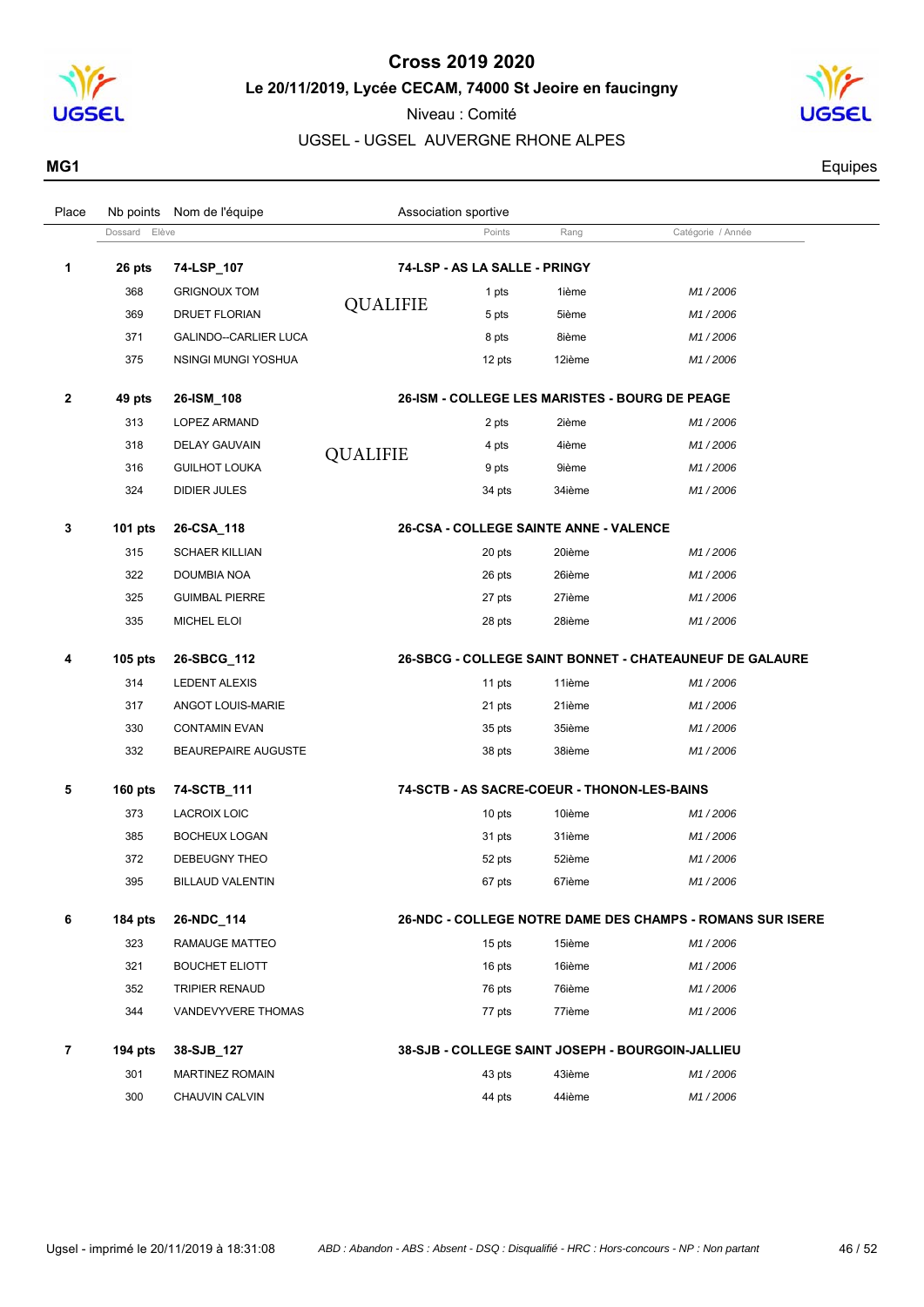

Niveau : Comité



| Place          | Nb points     | Nom de l'équipe          | Association sportive                                    |        |                   |  |
|----------------|---------------|--------------------------|---------------------------------------------------------|--------|-------------------|--|
|                | Dossard Elève |                          | Points                                                  | Rang   | Catégorie / Année |  |
| $\overline{7}$ | 194 pts       | 38-SJB 127               | 38-SJB - COLLEGE SAINT JOSEPH - BOURGOIN-JALLIEU        |        |                   |  |
|                | 302           | <b>TESSIERES COME</b>    | 47 pts                                                  | 47ième | M1/2006           |  |
|                | 310           | <b>BERTUCAT FRANCOIS</b> | 60 pts                                                  | 60ième | M1/2006           |  |
| 8              | $215$ pts     | 38-RMF 125               | 38-RMF - COLLEGE RONDEAU MONTFLEURY - CORENC            |        |                   |  |
|                | 299           | <b>MAUPETIT MALO</b>     | 39 pts                                                  | 39ième | M1/2006           |  |
|                | 308           | <b>FAYOLLE ROCH</b>      | 41 pts                                                  | 41ième | M1/2006           |  |
|                | 303           | PEARSON DANIEL           | 66 pts                                                  | 66ième | M1/2006           |  |
|                | 304           | <b>TROUSSIER ARTHUR</b>  | 69 pts                                                  | 69ième | M1/2006           |  |
| 9              | 264 pts       | 74-SJBC 124              | 74-SJBC - AS SAINT JEAN BOSCO - CLUSES                  |        |                   |  |
|                | 386           | <b>DEHIMI MEHDI</b>      | 37 pts                                                  | 37ième | M1/2006           |  |
|                | 387           | <b>MELCHIOR KYLIAN</b>   | 68 pts                                                  | 68ième | M1/2006           |  |
|                | 379           | RZAIGUI MOHAMED AMINE    | 79 pts                                                  | 79ième | M1/2006           |  |
|                | 390           | DE CIA GERVAIS KEYEN     | 80 pts                                                  | 80ième | M1/2006           |  |
| 10             | 276 pts       | 38-SMB_132               | <b>38-SMB - COLLEGE SAINT MICHEL - BOURGOIN-JALLIEU</b> |        |                   |  |
|                | 311           | <b>GUYARD VALENTIN</b>   | 54 pts                                                  | 54ième | M1/2006           |  |
|                | 297           | LACROIXFELIX TIMOTHE     | 62 pts                                                  | 62ième | M1/2006           |  |
|                | 306           | <b>MORGAN JACK</b>       | 78 pts                                                  | 78ième | M1/2006           |  |
|                | 305           | <b>SPADONE ANTOINE</b>   | 82 pts                                                  | 82ième | M1/2006           |  |
|                |               |                          |                                                         |        |                   |  |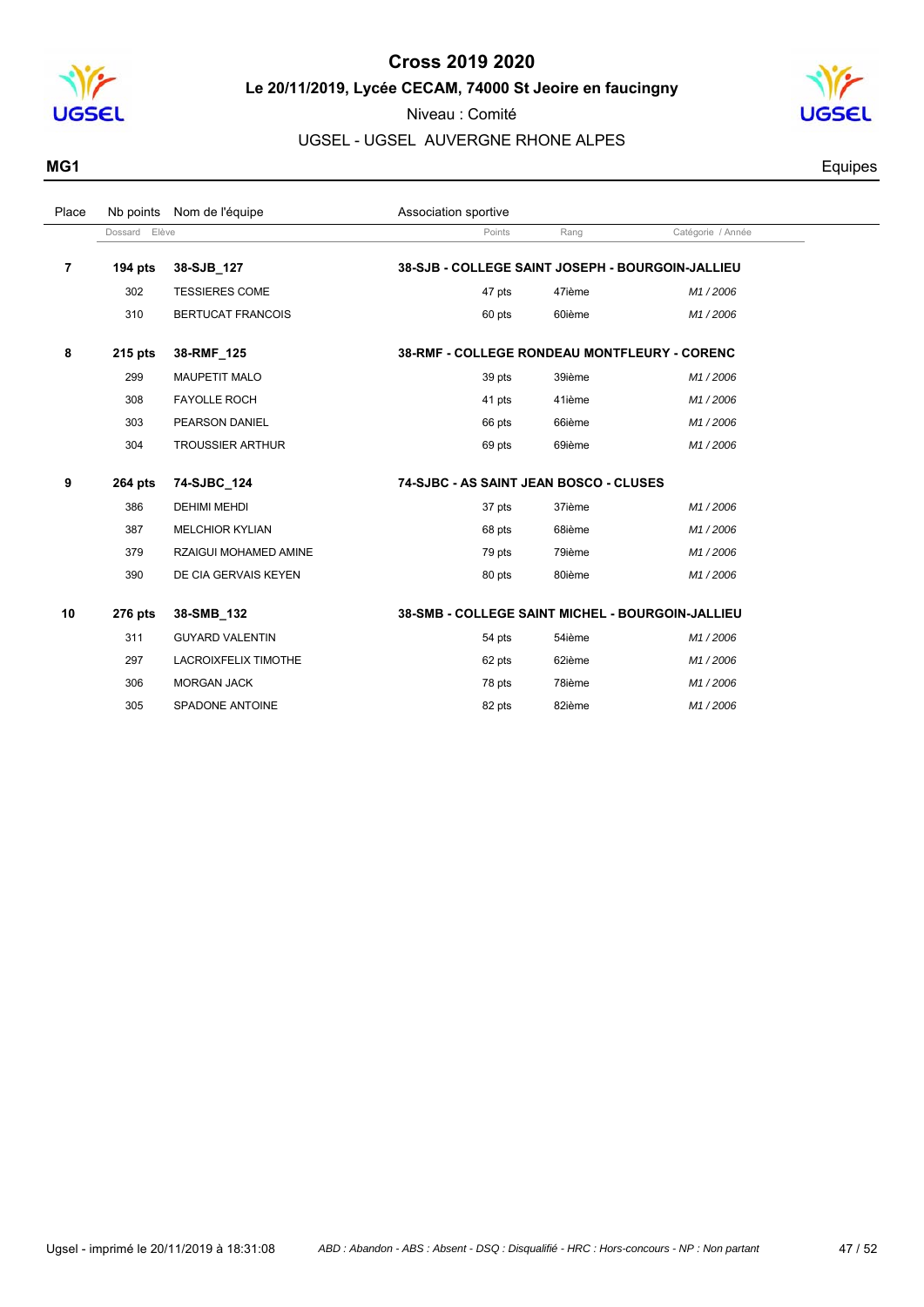

## Niveau : Comité UGSEL - UGSEL AUVERGNE RHONE ALPES



## **MG2** Individuel Place Nom prénom (Nat) Cat/né(e) Association sportive Ville Licence Dossard Etat 1. BOUVARD BENOIT........................................... 38-SMB ...M2 / 2005.. - COLLEGE SAINT MICHEL.............BOURGOIN-JALLIEU....18316577186... ......508..... Q 2. COLOMBAN ALEXIS......................................... 74-ESCR ...M2 / 2005.. - AS ESCR......................................A ROCHE SUR FORO....44842179467... ......587..... Q 3. VERGNAUD BAPTISTE.................................... 38-SJV - C ...M2 / 2005.. .........VOIRON......... OLLEGE SAINT JOSEPH............. ....82437724878... ......575..... 4. MARTINEZ RAYAN............................................ ...M2 / 2005.. 74-PSJ - AS LA PRESENTATION DE MARIE T JULIEN EN GENE ....98751731167... ......589..... 5. MOULENES OLIVIER........................................ 38-SMNV ...M2 / 2005.. - LGT SAINT MARC.......................NIVOLAS-VERMELLE....32159859933... ......573..... 6. ORAND MAEL.................................................... ...M2 / 2005.. 26-SRA - COLLEGE LES GOELANDS........... NT RAMBERT D'ALB....12115359556... ......527..... 7. MURPHY ROBERT............................................ ...M2 / 2005.. 74-PSJ - AS LA PRESENTATION DE MARIE T JULIEN EN GENE ....91274631793... ......591..... 8. BERTUCAT JEAN.............................................. ...M2 / 2005.. 38-SJB - COLLEGE SAINT JOSEPH.............BOURGOIN-JALLIEU....91412398269... ......509..... 9. DE SANGUES AXEL......................................... 74-TILL ...M2 / 2005.. .........ANNECY......... - AS LES TILLEULS........................... ....87548985447... ......593..... 10. SARIGULYAN BENOIT...................................... ...M2 / 2005.. 74-SFCS - AS ST FRANCOIS CORDELIERS .........SEYNOD......... ....38336733669... ......588..... Q 11. VEREECK MATT............................................... 74-L ...M2 / 2005.. SP - AS LA SALLE.............................................PRINGY......... ....21896414116... ......572..... 12. MICHEL SULLIVAN........................................... 74-EC ...M2 / 2005.. ....SALLANCHES.... S - AS ECS........................................... ....91686533141... ......590..... 13. BERTRAND COLIN........................................... 38-RMF ...M2 / 2005.. - COLLEGE RONDEAU MONTFLEU.........CORENC.............56918999414... ......574..... 14. CHRISTMANT ENZO......................................... ...M2 / 2005.. .........RUMILLY........ 74-DLSR - AS DEMOTZ DE LA SALLE.......... ....82691857357... ......592..... 15. DE TARLE ALBAN............................................. ...M2 / 2005.. 26-SBCG - COLLEGE SAINT BONNET.........TEAUNEUF DE GALA....62321297314... ......531..... 16. GIRAND MAXIME.............................................. 74-D ...M2 / 2005.. .........RUMILLY........ LSR - AS DEMOTZ DE LA SALLE.......... ....11678529235... ......596..... 17. DE DOMINGO LUCAS....................................... ...M2 / 2005.. 26-NDC - COLLEGE NOTRE DAME DES CHROMANS SUR ISERE....53389427886... ......534..... 18. BARRACHIN NATHAN...................................... 74-LSP - ...M2 / 2005.. AS LA SALLE.............................................PRINGY......... ....58572659368... ......568..... 19. LATOUR CLEMENT.......................................... 74-BEL ...M2 / 2005.. ......BELLEVAUX..... - AS NOTRE DAME........................... ....59371844444... ......595..... 20. TROLLIER HUGO.............................................. 26-I ...M2 / 2005.. BOURG DE PEAGE SM - COLLEGE LES MARISTES............. ....48842452784... ......537..... Q 21. MONTUSCLAT DORIAN................................... 26-ISM - CO ...M2 / 2005.. BOURG DE PEAGE LLEGE LES MARISTES............. ....95894974795... ......539..... Q 22. DEROUBAIX ALEXIS......................................... ...M2 / 2005.. BOURG DE PEAGE 26-ISM - COLLEGE LES MARISTES............. ....47142945743... ......530..... Q 23. VINCENT ALEX................................................. 26 ...M2 / 2005.. IVRON SUR DROM -ACL - COLLEGE ANNE CARTIER............ E....56275596713... ......528..... 24. BLANLOEIL LUDWIG........................................ 26-ISM ...M2 / 2005.. BOURG DE PEAGE - COLLEGE LES MARISTES............. ....32745641244... ......536..... Q 25. BOSC LANDRY................................................. 26- ...M2 / 2005.. BOURG DE PEAGE ISM - COLLEGE LES MARISTES............. ....26551448295... ......540..... Q 26. PERCEROU LORIS........................................... 38-E2G ...M2 / 2005.. NTRE-DEUX-GUIE - COLLEGE SAINT BRUNO.............. R....51952579739... ......576..... 27. CURTALIN CELESTIN....................................... ...M2 / 2005.. 26-SRA - COLLEGE LES GOELANDS........... NT RAMBERT D'ALB....65465892311... ......535..... 28. KLOPFENSTEIN EDGAR.................................. 74-SFCS - A ...M2 / 2005.. S ST FRANCOIS CORDELIERS .........SEYNOD......... ....73393564672... ......612..... Q 29. GAGNOUD MATHIS.......................................... 38-SJB ...M2 / 2005.. - COLLEGE SAINT JOSEPH.............BOURGOIN-JALLIEU....13731249751... ......512..... 30. DESCORMES JULES........................................ ...M2 / 2005.. 07-SLT - COLLEGE SAINT LOUIS.................OURNON SUR RHON....13599677187... ......546..... 31. SALIBA SACHA................................................. 07 ...M2 / 2005.. -NDT - COLLEGE NOTRE DAME..............OURNON SUR RHON....48169795445... ......560..... 32. GAFFE LOUIS.................................................... ...M2 / 2005.. BOURG DE PEAGE 26-ISM - COLLEGE LES MARISTES............. ....17839938544... ......538..... 33. BERTRON MATTHIAS...................................... 38-NDV - ...M2 / 2005.. .........VOIRON......... LYCEE NOTRE DAME DES VICTO ....97692338578... ......579.....

34. CHAREYRE NOLAN.......................................... ...M2 / 2005.. ........VALENCE....... 26-SVV - COLLEGE SAINT VICTOR............. ....25937713562... ......543.....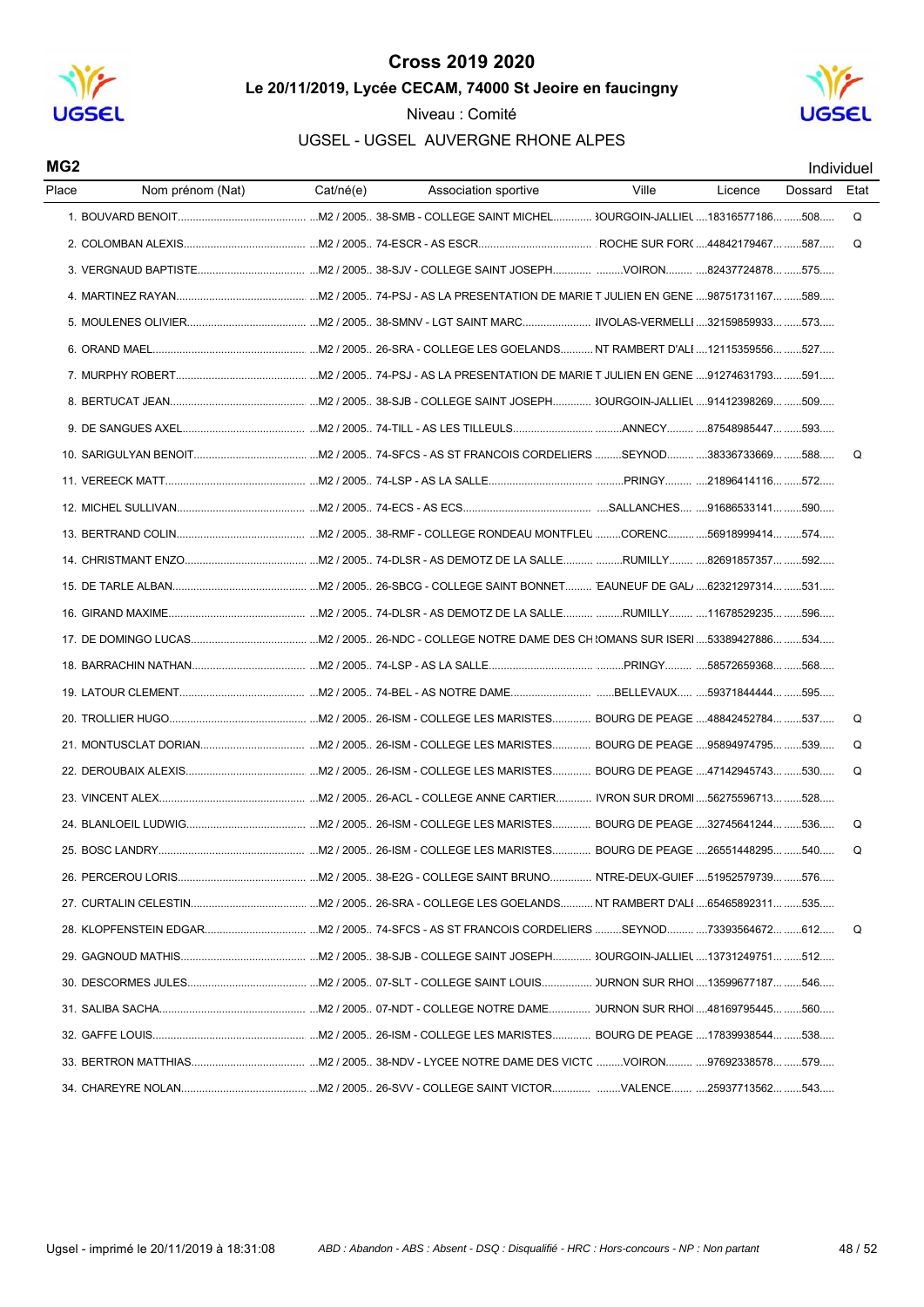

**Le 20/11/2019, Lycée CECAM, 74000 St Jeoire en faucingny**



# Niveau : Comité

| UGSEL - UGSEL AUVERGNE RHONE ALPES |  |
|------------------------------------|--|
|                                    |  |

|                                                                                                         | Q |
|---------------------------------------------------------------------------------------------------------|---|
|                                                                                                         |   |
|                                                                                                         |   |
|                                                                                                         |   |
|                                                                                                         |   |
|                                                                                                         |   |
|                                                                                                         |   |
|                                                                                                         |   |
|                                                                                                         |   |
|                                                                                                         |   |
|                                                                                                         |   |
|                                                                                                         |   |
|                                                                                                         |   |
|                                                                                                         |   |
|                                                                                                         |   |
|                                                                                                         |   |
|                                                                                                         |   |
|                                                                                                         |   |
|                                                                                                         |   |
|                                                                                                         |   |
|                                                                                                         |   |
|                                                                                                         |   |
|                                                                                                         |   |
|                                                                                                         |   |
|                                                                                                         |   |
|                                                                                                         |   |
|                                                                                                         |   |
|                                                                                                         |   |
|                                                                                                         |   |
|                                                                                                         |   |
|                                                                                                         |   |
|                                                                                                         |   |
|                                                                                                         |   |
| 70. AMAUDRIC DU CHAFFAUT JOSEPH M2 / 2005 26-SBCG - COLLEGE SAINT BONNET EAUNEUF DE GAL 34596154667 549 |   |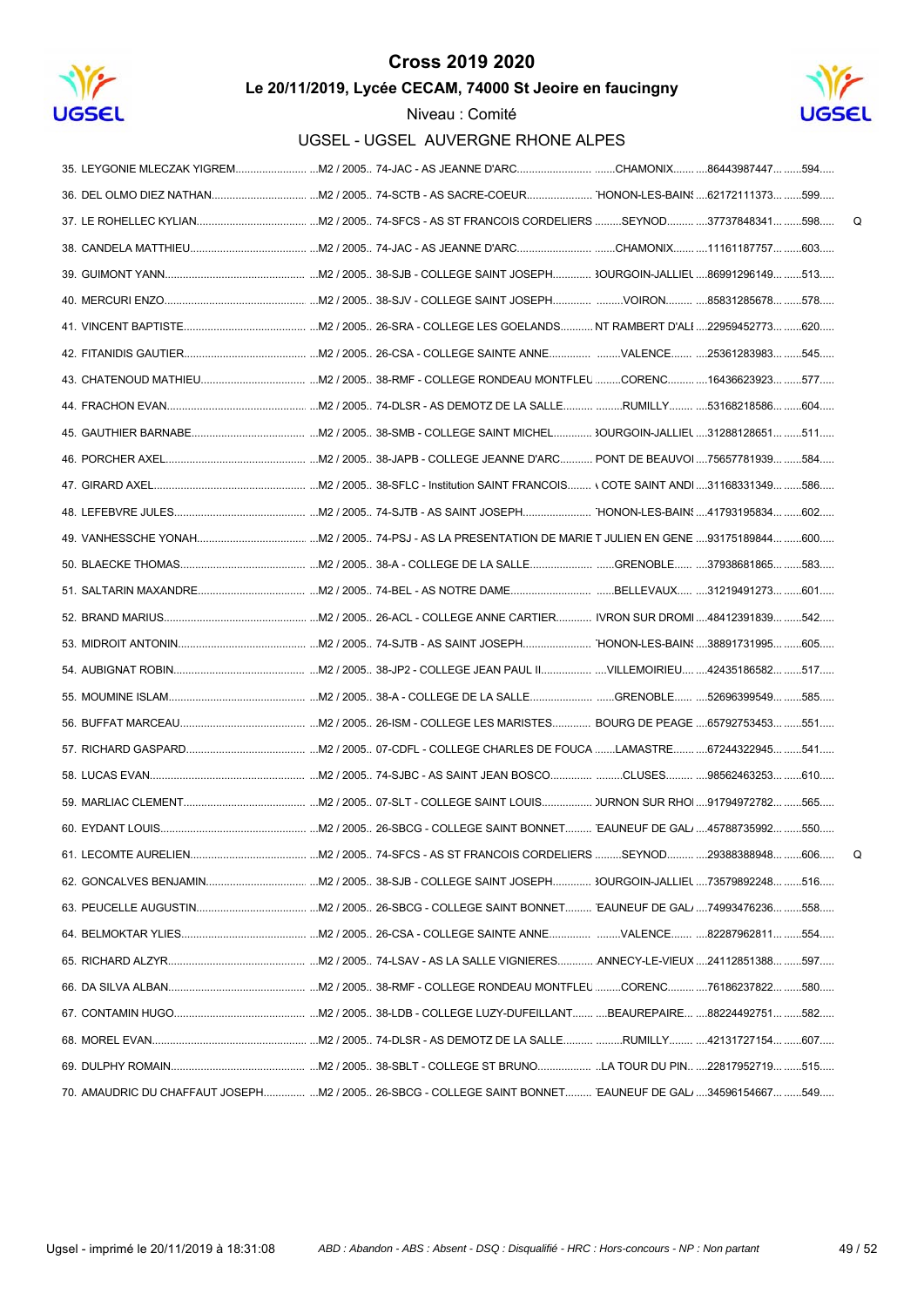

**Le 20/11/2019, Lycée CECAM, 74000 St Jeoire en faucingny**



## Niveau : Comité

|  | C. |
|--|----|
|  |    |
|  |    |
|  |    |
|  |    |
|  |    |
|  |    |
|  |    |
|  |    |
|  |    |
|  |    |
|  |    |
|  |    |
|  |    |
|  |    |
|  |    |
|  |    |
|  |    |
|  |    |
|  |    |
|  |    |
|  |    |
|  |    |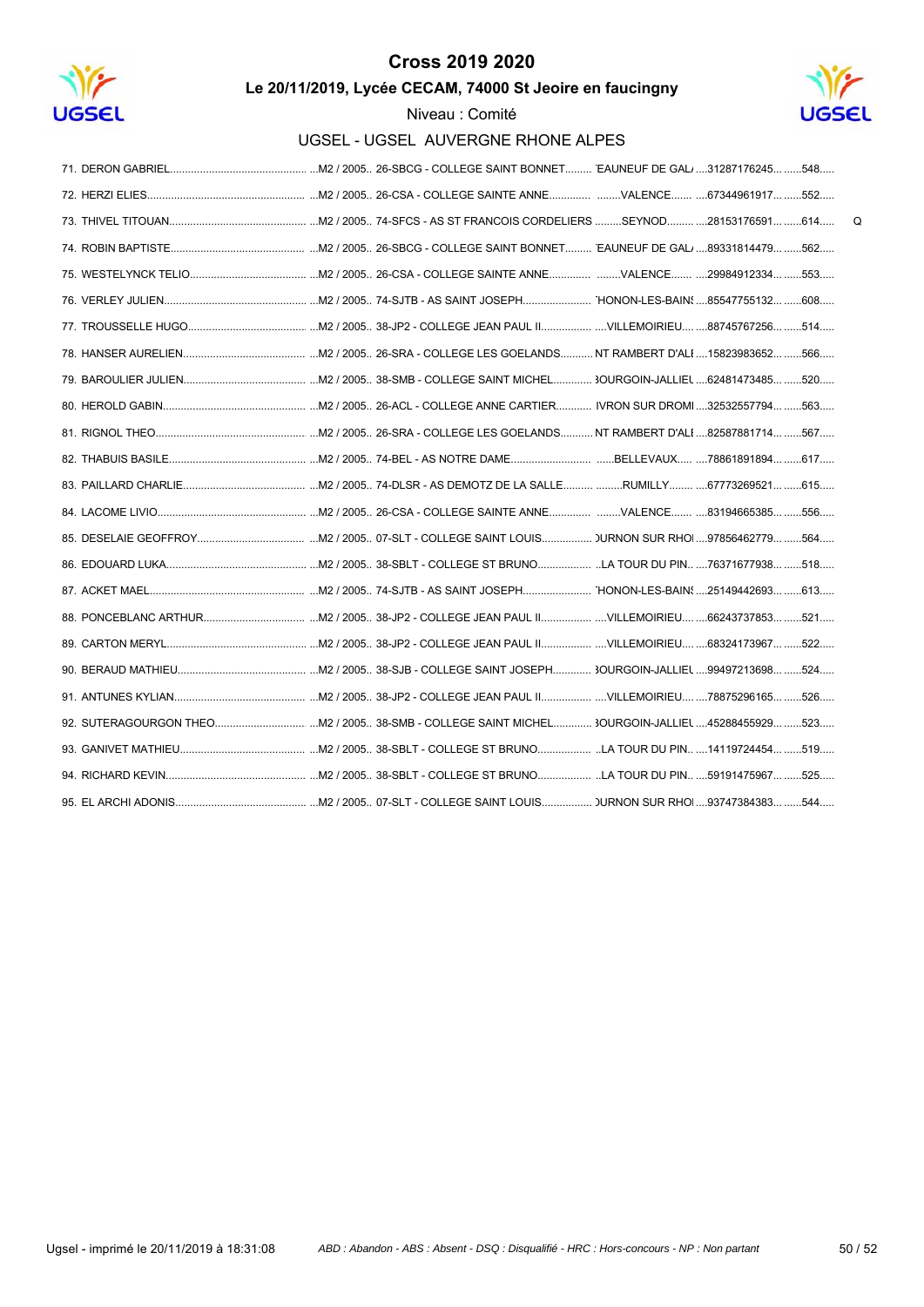

Niveau : Comité



| MG <sub>2</sub> | Equipes |
|-----------------|---------|
|                 |         |

| Place        | Nb points        | Nom de l'équipe             |                 | Association sportive |                                              |                                                         |  |
|--------------|------------------|-----------------------------|-----------------|----------------------|----------------------------------------------|---------------------------------------------------------|--|
|              | Elève<br>Dossard |                             |                 | Points               | Rang                                         | Catégorie / Année                                       |  |
| 1            | 87 pts           | 26-ISM_198                  |                 |                      |                                              | <b>26-ISM - COLLEGE LES MARISTES - BOURG DE PEAGE</b>   |  |
|              | 537              | <b>TROLLIER HUGO</b>        |                 | 20 pts               | 20ième                                       | M <sub>2</sub> / 2005                                   |  |
|              | 539              | MONTUSCLAT DORIAN           | <b>QUALIFIE</b> | 21 pts               | 21ième                                       | M <sub>2</sub> / 2005                                   |  |
|              | 530              | DEROUBAIX ALEXIS            |                 | 22 pts               | 22ième                                       | M <sub>2</sub> / 2005                                   |  |
|              | 536              | <b>BLANLOEIL LUDWIG</b>     |                 | 24 pts               | 24ième                                       | M <sub>2</sub> / 2005                                   |  |
| $\mathbf{2}$ | <b>136 pts</b>   | 74-SFCS_190                 |                 |                      | 74-SFCS - AS ST FRANCOIS CORDELIERS - SEYNOD |                                                         |  |
|              | 588              | SARIGULYAN BENOIT           |                 | 10 pts               | 10ième                                       | M <sub>2</sub> / 2005                                   |  |
|              | 612              | <b>KLOPFENSTEIN EDGAR</b>   | <b>QUALIFIE</b> | 28 pts               | 28ième                                       | M <sub>2</sub> / 2005                                   |  |
|              | 598              | LE ROHELLEC KYLIAN          |                 | 37 pts               | 37ième                                       | M <sub>2</sub> / 2005                                   |  |
|              | 606              | <b>LECOMTE AURELIEN</b>     |                 | 61 pts               | 61ième                                       | M <sub>2</sub> / 2005                                   |  |
| 3            | <b>138 pts</b>   | 38-SJB_188                  |                 |                      |                                              | 38-SJB - COLLEGE SAINT JOSEPH - BOURGOIN-JALLIEU        |  |
|              | 509              | BERTUCAT JEAN               |                 | 8 pts                | 8ième                                        | M <sub>2</sub> / 2005                                   |  |
|              | 512              | <b>GAGNOUD MATHIS</b>       |                 | 29 pts               | 29ième                                       | M <sub>2</sub> / 2005                                   |  |
|              | 513              | <b>GUIMONT YANN</b>         |                 | 39 pts               | 39ième                                       | M <sub>2</sub> / 2005                                   |  |
|              | 516              | <b>GONCALVES BENJAMIN</b>   |                 | 62 pts               | 62ième                                       | M <sub>2</sub> / 2005                                   |  |
| 4            | $142$ pts        | 74-DLSR_194                 |                 |                      | 74-DLSR - AS DEMOTZ DE LA SALLE - RUMILLY    |                                                         |  |
|              | 592              | <b>CHRISTMANT ENZO</b>      |                 | 14 pts               | 14ième                                       | M <sub>2</sub> / 2005                                   |  |
|              | 596              | <b>GIRAND MAXIME</b>        |                 | 16 pts               | 16ième                                       | M <sub>2</sub> / 2005                                   |  |
|              | 604              | <b>FRACHON EVAN</b>         |                 | 44 pts               | 44ième                                       | M <sub>2</sub> / 2005                                   |  |
|              | 607              | MOREL EVAN                  |                 | 68 pts               | 68ième                                       | M <sub>2</sub> / 2005                                   |  |
| 5            | $152$ pts        | 26-SRA_187                  |                 |                      |                                              | 26-SRA - COLLEGE LES GOELANDS - SAINT RAMBERT D'ALBON   |  |
|              | 527              | <b>ORAND MAEL</b>           |                 | 6 pts                | 6ième                                        | M <sub>2</sub> / 2005                                   |  |
|              | 535              | <b>CURTALIN CELESTIN</b>    |                 | 27 pts               | 27ième                                       | M <sub>2</sub> / 2005                                   |  |
|              | 620              | <b>VINCENT BAPTISTE</b>     |                 | 41 pts               | 41ième                                       | M <sub>2</sub> / 2005                                   |  |
|              | 566              | <b>HANSER AURELIEN</b>      |                 | 78 pts               | 78ième                                       | M <sub>2</sub> / 2005                                   |  |
| 6            | <b>208 pts</b>   | 26-SBCG_195                 |                 |                      |                                              | 26-SBCG - COLLEGE SAINT BONNET - CHATEAUNEUF DE GALAURE |  |
|              | 531              | DE TARLE ALBAN              |                 | 15 pts               | 15ième                                       | M <sub>2</sub> / 2005                                   |  |
|              | 550              | <b>EYDANT LOUIS</b>         |                 | 60 pts               | 60ième                                       | M <sub>2</sub> / 2005                                   |  |
|              | 558              | PEUCELLE AUGUSTIN           |                 | 63 pts               | 63ième                                       | M <sub>2</sub> / 2005                                   |  |
|              | 549              | AMAUDRIC DU CHAFFAUT JOSEPH |                 | 70 pts               | 70ième                                       | M <sub>2</sub> / 2005                                   |  |
| 7            | 217 pts          | 38-SMB_182                  |                 |                      |                                              | <b>38-SMB - COLLEGE SAINT MICHEL - BOURGOIN-JALLIEU</b> |  |
|              | 508              | <b>BOUVARD BENOIT</b>       |                 | 1 pts                | 1ième                                        | M <sub>2</sub> / 2005                                   |  |
|              | 511              | <b>GAUTHIER BARNABE</b>     |                 | 45 pts               | 45ième                                       | M <sub>2</sub> / 2005                                   |  |